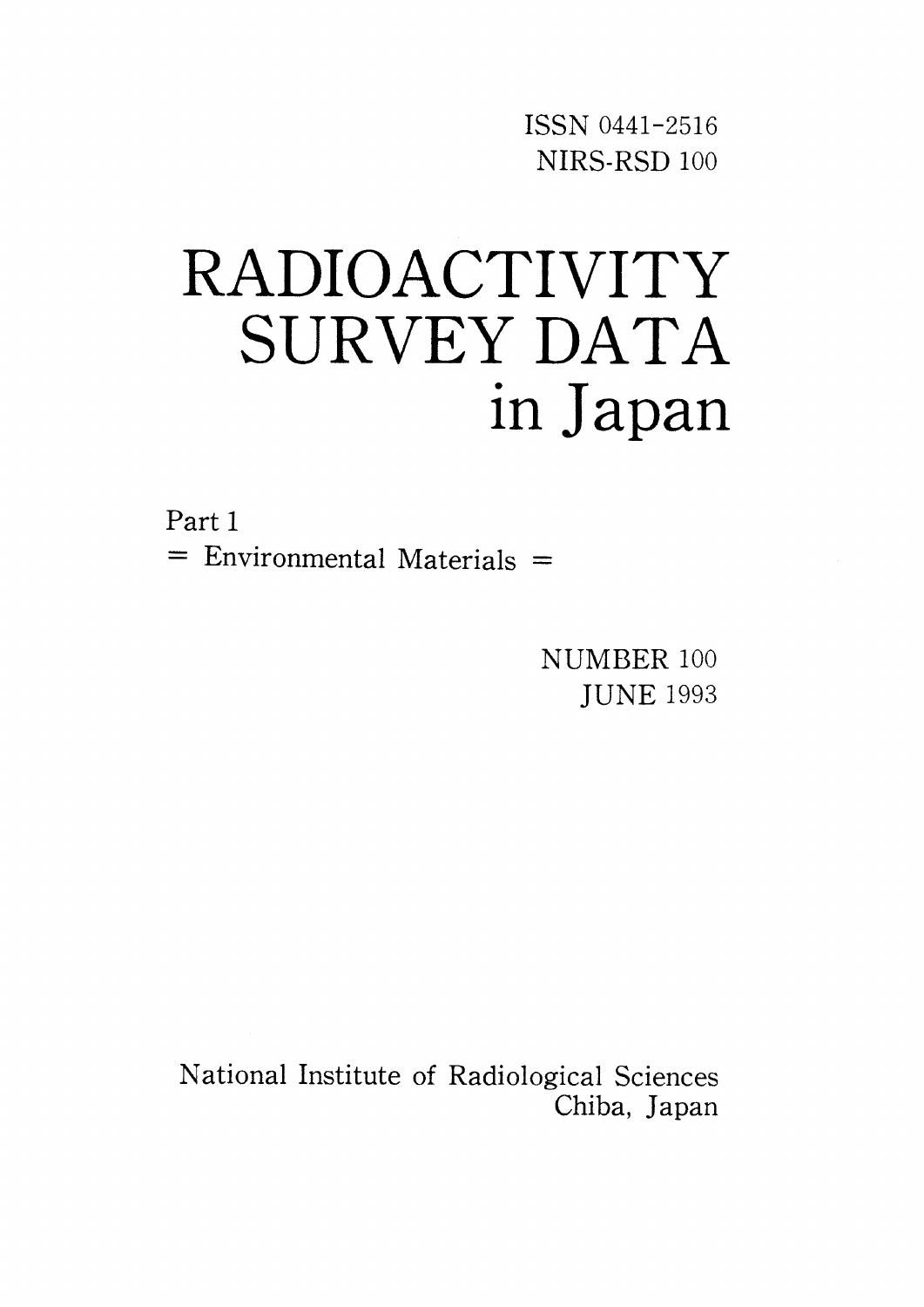### Radioactivity Survey Data

#### in Japan

### Number 100

June 1993 part  $1 =$  Environmental Materials =

#### Contents

|                  |                                                           | Page |  |  |  |  |  |  |  |
|------------------|-----------------------------------------------------------|------|--|--|--|--|--|--|--|
|                  | Environmental and Dietary Materials                       |      |  |  |  |  |  |  |  |
|                  | (Japan Chemical Analysis Center)                          |      |  |  |  |  |  |  |  |
|                  |                                                           |      |  |  |  |  |  |  |  |
| 2.               |                                                           |      |  |  |  |  |  |  |  |
| 3.               |                                                           |      |  |  |  |  |  |  |  |
| $\overline{4}$ . |                                                           |      |  |  |  |  |  |  |  |
| 5.               |                                                           |      |  |  |  |  |  |  |  |
| 6.               |                                                           |      |  |  |  |  |  |  |  |
|                  |                                                           |      |  |  |  |  |  |  |  |
|                  | (for domestic program)                                    |      |  |  |  |  |  |  |  |
|                  | -2 Strontium-90 and Cesium-137 in Rain and Dry Fallout 11 |      |  |  |  |  |  |  |  |
|                  | (for WHO program)                                         |      |  |  |  |  |  |  |  |
|                  | (2)                                                       |      |  |  |  |  |  |  |  |
|                  | (3)<br>Strontium-90 and Cesium-137 in Service Water       |      |  |  |  |  |  |  |  |
|                  | (4)<br>Strontium-90 and Cesium-137 in Freshwater 17       |      |  |  |  |  |  |  |  |
|                  | (5)                                                       |      |  |  |  |  |  |  |  |
|                  | (6)                                                       |      |  |  |  |  |  |  |  |
|                  |                                                           |      |  |  |  |  |  |  |  |

Editted by National Institute of Radiological Sciences, under the supervision of Science and Technology Agency of Japanese Government.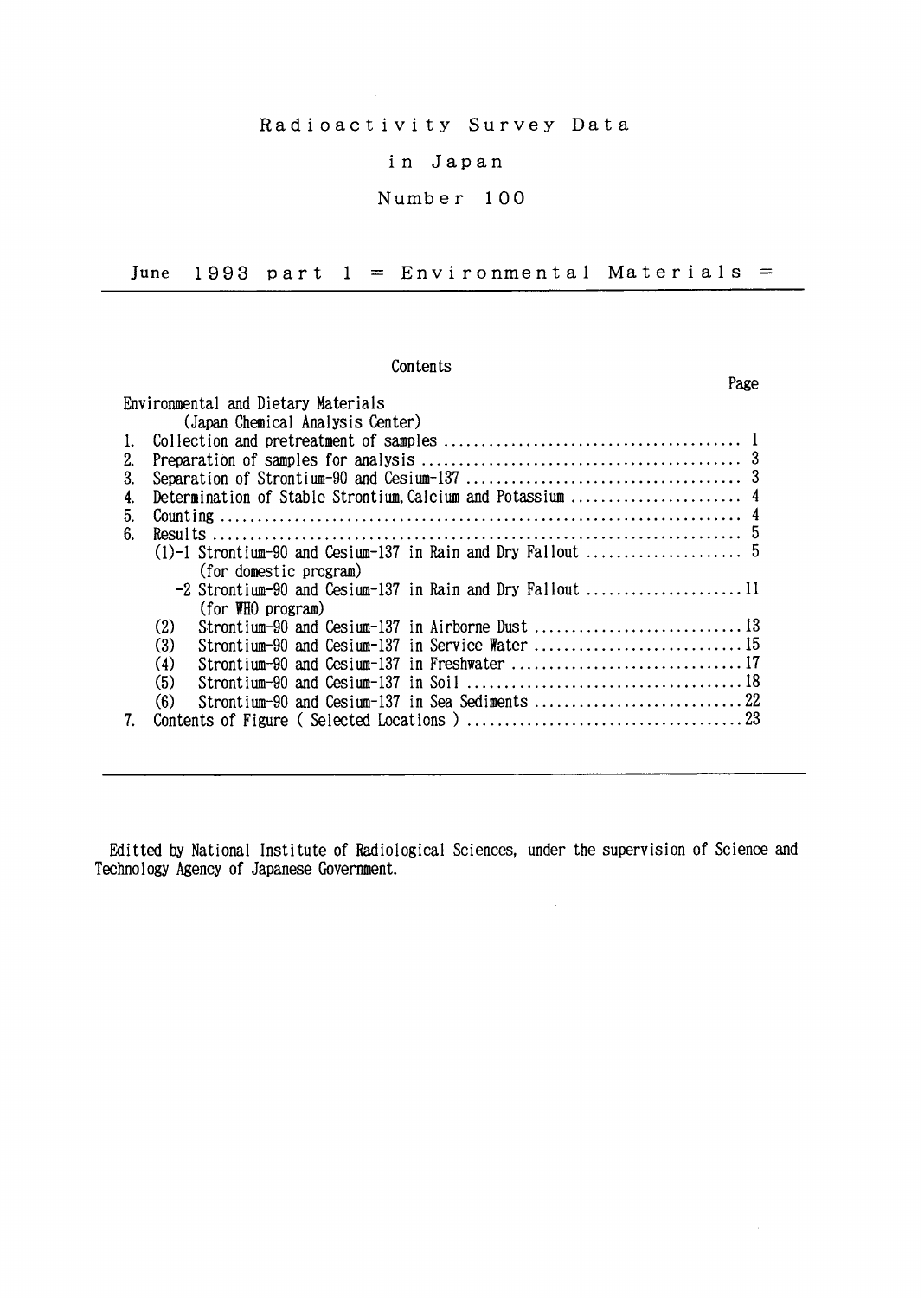#### Environmental and Dietary Materials<sup>\*</sup>

(Japan Chemical Analysis Center)

 $\mathbf{1}$ Collection and pretreatment of samples

 $(1)$ Rain and dry fallout

Rain and dry fallout was collected monthly on asampling tray, approximately 5000 cm<sup>2</sup> in area, which was filled with water to a depth of 1 cm at the beginning of every month.

Strontium and cesium carrier solutions were added after the sample was filtered. The tray was washed with 5.2 of distilled water and the washing was combined to the filtrate.

The sample was passed through a cation exchange column (500 m  $\ell$  of Dowex 50W X8, 50 $\sim$ 100 mesh. Na form) at a rate flow of 80 m 2/min.

(2) Airborne dust

Airborne dust was collected by an electrostatic precipitator or a filter air sampler for every threemonths at a rate of more than 3000  $\mathbf{n}^3$  per month. The sampling was done 1 to 1.5 meters above the ground.

Service water and freshwater  $(3)$ 

Service water, 100 2 each, was collected at the intake of the water-treatment plant and at the tap after water was left running for five minutes. Strontium andcesium carriers were added to the filtered water sample. The subsequent process was the same as that described in the section (1). Freshwater was treated in the same way as the service water.

 $(4)$  Soil

Soil was collected from the location in the spacious and flat area without past surface disturbance caused by duststorms, inflow and out flow due to precipitation, etc.. Any places located under trees in a forest, in astony area or inside of river banks were avoided. Soi 1 was taken from two layers of different depths.  $0$ -5cm and  $5$ -20cm. The soil lumps were crushed by hands and driedin a drying oven regulated  $105^{\circ}$ C. The soil was then passed through a 2 mm sieve to remove plant roots and pebbles.

 $(5)$  Sea water

Sea water was collected at the fixed stations where the effect of terrestrial fresh water from rivers was expected to be negligibly

A special consideration was also given  $smal1$ to weather conditions. The sampling was carried out when there was no rainfall for the last few days. To prevent contamination, water samples were collected at the bow of a sampling boat just before she stood still by scooping surface water using a polyethylene bucket. Immediately after the collection, the samples were acidified to a pH lower than 3 by adding concentrated hydrochloric acid in a ratio of  $\ln \ell$  to 1  $\ell$  of sea water, and then stored in 20 2 polyethylene containers. The sampling equipments as well as containers were thoroughly rinsed with dilute hydrochloric acid and then with distilled water before use. Two hundred milliliters of sea water was also collected at the same stations for the determination of chlorinity.

(6) Sea sediments

Sediment was collected in the same area as that for the sea water sample, taking the following criteria into account:

- a. The depth of water exceeds 1 m at low tide.
- b. No significant sedimental movement is observed in the vicinity of concern.

c. Mud. silt and fine sand are preferable. A conventional sediment sampling device was used for collecting the top few centimeters of Approximately 4kg of the surface sediment. sample in wet weight was spread on a stainless steel dish after removed of the pebbles, shells and other foreign materials, and dried in a drying oven regulated at 105°C.

 $(7)$ Total diet

A full one day ordinary diet including three meals, water, tea and other in-between snacks for five persons was collected as a sample of "total diet".

The sample in a large stainless steel pan was carbonized carefully by direct application of gas flame, and was transfered to a porcelain dish and then ashed at 450°C in an electric muffle furnace.

 $(8)$  Rice

Polished rice was collected in producing districts at the harvest and in consuming areas when new crops were first put on sale. The sample was carbonized and ashed in a porcelain dish.

 $\ast$ Samples were sent to the Center from 46 contracted prefectures.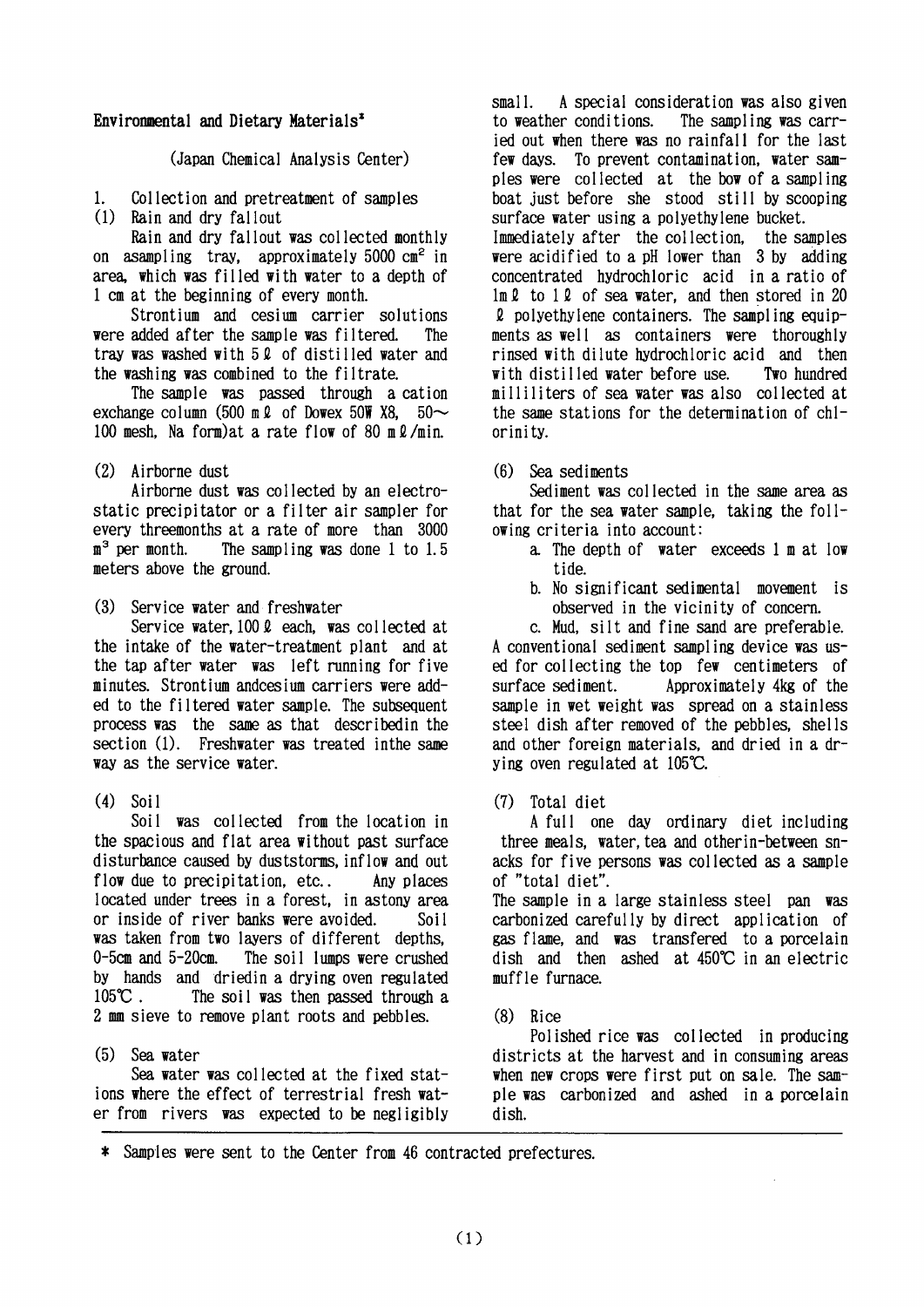$(9)$  Milk

Raw milk was collected in producing districts and commercial milk was purchased in consuming districts. Milk in a stainless steel pan or a porcelain dish was evaporated to dryness followed by carbonization and ashing.

#### $(10)$  Vegetables

Spinach and Japanese radish were selected as the representatives for left vegetables and for non-starch roots, respectively, After removing soil, the edible part of vegetable sample was dried and carbonized in a stainless steel pan or a porcelain dish.

#### $(11)$  Tea

Five hundred grams of manufactured green tea was collected, carbonized and ashed in a stainless steel pan or a porcelain dish.

### (12) Fish. shellfish and seaweeds

a. Sea fish and freshwater fish

Fish was rinsed with water and blotted Only the edible part was with a filter paper. used in case of larger sized fish, and the whole part was used in case of smaller ones. Each sample was weighed and placed in a stainless steel pan or a porcelain dish. After carbonized, the sample was ashed in an electric muffle furnace.

#### h. Shellfish

Approximately 4 kg of shellfish including the shells was collected or purchased. After removing the shells, it was treated in the same way as that for the sea fish.

c. Seaweeds

Edible seaweeds were collected and rinsed with water to remove sand and other adhering matters on the surface. These were removed of excess water, weighed dried and ashed.

Table 1 shows detailes of sample collection.

| Sample                                    | Frequency of sampling                             | Quantity of sample            |
|-------------------------------------------|---------------------------------------------------|-------------------------------|
| =Environmental materials=                 |                                                   |                               |
| (1) Rain and dry fallout                  |                                                   |                               |
| 1. For domestic program                   | monthly                                           |                               |
| 2. For WHO program                        | monthly                                           |                               |
| (2) Airborne dust                         | quarterly                                         | $>3000$ m <sup>3</sup> /month |
| (3) Service water and freshwater          |                                                   |                               |
| 1. Service water (source water)           | semiyearly                                        | $100 \Omega$                  |
| 2. Service water (tap water)              | semiyearly                                        | $100 \Omega$                  |
| 3. Freshwater                             | yearly (fishing season)                           | $100 \Omega$                  |
| $(4)$ Soil                                |                                                   |                               |
| 1. $0 \sim 5$ cm                          | yearly                                            | $4 \text{ kg}$                |
| 2. $5 \sim 20$ cm                         | yearly                                            | $4$ kg                        |
| $(5)$ Sea water                           | yearly                                            | 40 Q                          |
| (6) Sea sediments                         | yearly                                            | $4$ kg                        |
| =Dietary materials=                       |                                                   |                               |
| (7) Total diet                            | semiyearly                                        | daily amount for 5 p          |
| ersons                                    |                                                   |                               |
| $(8)$ Rice                                |                                                   |                               |
| 1. Producing districts                    | yearly (harvesting season)                        | 5 kg (polished rice)          |
| 2. Consuming districts                    | yaerly (harvesting season)                        | 5 kg (polished rice)          |
| $(9)$ Milk                                |                                                   |                               |
| 1. Producing districts for<br>WHO program | quarterly (February, May, August and<br>November) | 3Q                            |
| 2. Producing districts for                | semiyearly (February and August)                  | 3Q                            |
| domestic program                          |                                                   |                               |

Table 1 Details of sample collection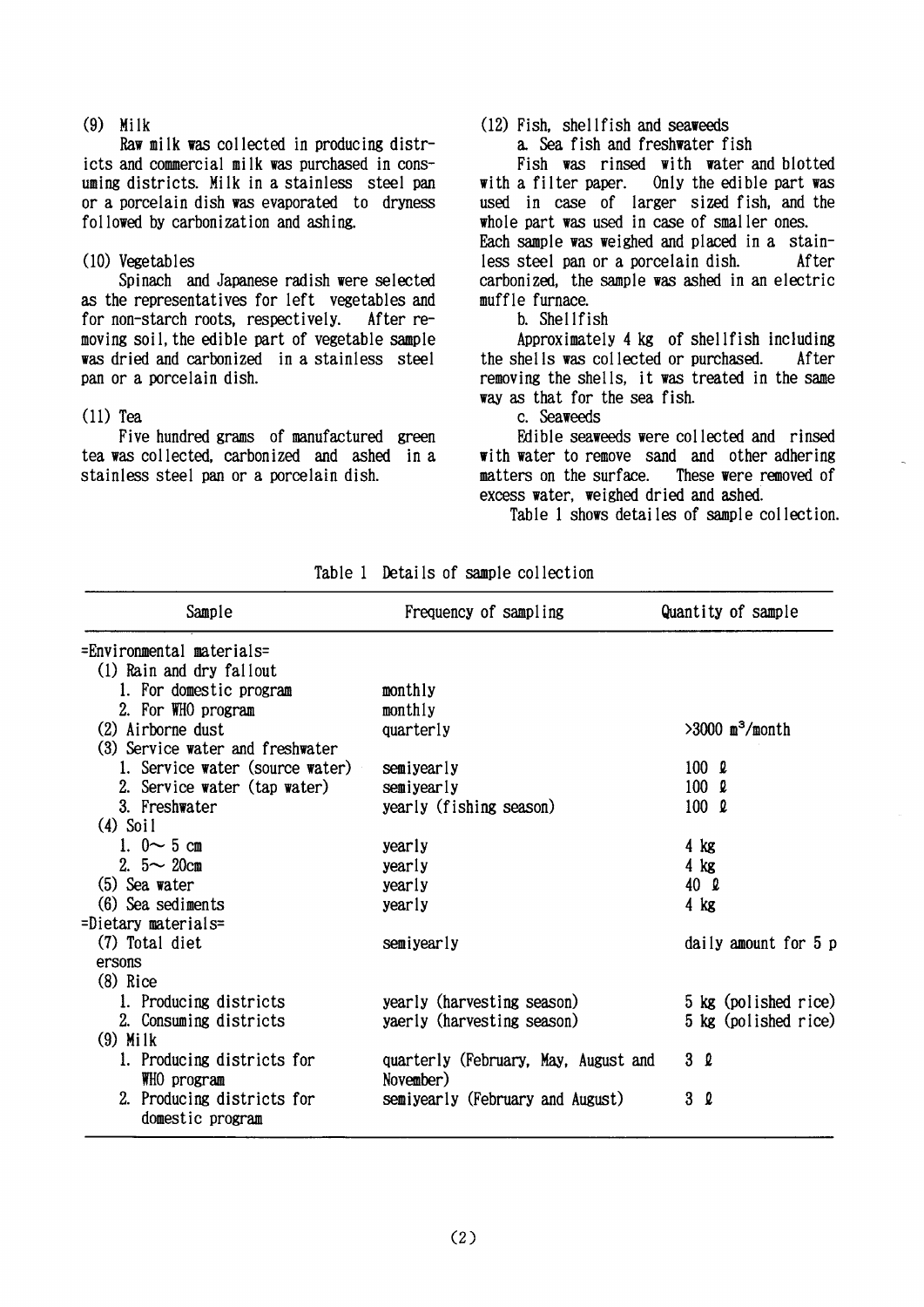| Sample                               | Frequency of sampling                | Quantity of sample         |
|--------------------------------------|--------------------------------------|----------------------------|
| 3. Consuming districts               | semiyearly (February and August)     | 3 Q                        |
| 4. Powdered milk                     | semiyearly (April and October)       | $2 \sim 3$ kg              |
| (10) Vegetables                      |                                      |                            |
| 1. Producing districts               | yearly (harvesting season)           | $4 \text{ kg}$             |
| 2. Consuming districts               | yearly (harvesting season)           | $4$ kg                     |
| $(11)$ Tea                           | yearly (the first harvesting season) | 500g (manufactured<br>tea) |
| $(12)$ Fish, shell fish and seaweeds |                                      |                            |
| 1. Sea fish                          | yearly (fishing season)              | 4 kg                       |
| Freshwater fish                      | yearly (fishing season)              | 4 kg                       |
| 3. Shellfish                         | yearly (fishing season)              | $4$ kg                     |
| 4. Seaweeds                          | yearly (fishing season)              | $2 \sim 3$ kg              |

- $2.$ Preparation of samples for analysis
- (1) Rain, service water and freshwater

Strontium and cesium were eluted with hydrochloric acid from the cation exchange column. The residue of rain sample on the filter paper was ashed in an electric muffle furnace and the ash was dissolved in hydrochloric acid. The insoluble part was filtered and washed. The filtrate and the washings were combined to the previous eluate and used for radiochemical analysis.

(2) Soil and Sea sediment

Dried soil was crushed to smaller ones than 0.25 mm in size by a crusher. The sieved sample was ashed in an electric muffle furnace regulated at 450°C. The sample was then heated with hydrochloric acid, strontium and cesium carrier solutions and the mixture washeated. The insoluble constituent was filtered off and washed with water.

The dried sample was crushed to smaller ones than 0.25 mm by a crushing machine. The further preparation of the sample was the same as that described in the section  $2-(2)$ .

 $(3)$ Rice

The ashed sample was pulverized with a porcelain mortar and passed through a 0.35 mm sieve. The sievedsample to which both strontium and cesium carriers were added, was digested with nitric acid by heating. After the sample was heated again with nitric acid to dryness, strontium and cesium were extracted with hydrochloric acid and water. The insoluble constituent was filtered and washed. The filtrate and washings were combined for subsequent radiochemical analysis.

(4) Airborne dust, diet, milk. vegetables. fish and shellfish. seaweeds. tea and others

These ashed samples were treated with the same procedure as that described in the section  $2-(4)$ .

Separation of strontium-90 and cesium-137 3.  $(1)$ Strontium-90

Sample solutions, prepared as in the foregoing sections 2-(1) through 2-(4), were neutralized with sodium hydroxide. After sodium carbonate was added, the precipitate of strontium and calcium carbonates was separated. The supernatant solution was retained for cesium-137 determination. The carbonates weredissolved in hydrochloric acid and strontium and calcium were precipitated as oxalates. The precipitate was dissolved in nitric acid and strontium was separated from calcium by successive fuming nitric acid separation. Iron scavenge was made after addition of ferric iron carrier followed by barium chromate separation after addition of barium carrier to remove radium, its daughters and lead. Strontium was recovered as carbonate, and the precipitate was dried and weighed to determine strontium recovery. The strontium carbonate was dissolved in hydrochloric acid and iron carrier was added. The solution was allowed to stand for two weeks for strontium-90 and yttrium-90 to attain equilibrium. Yttrium-90 was coprecipitated with ferric hydroxide and the precipitate was filtered off, washed and counted.

#### $(2)$  $Cesium-137$

The supernatant separated from the strontium fraction was acidified with hydrochloric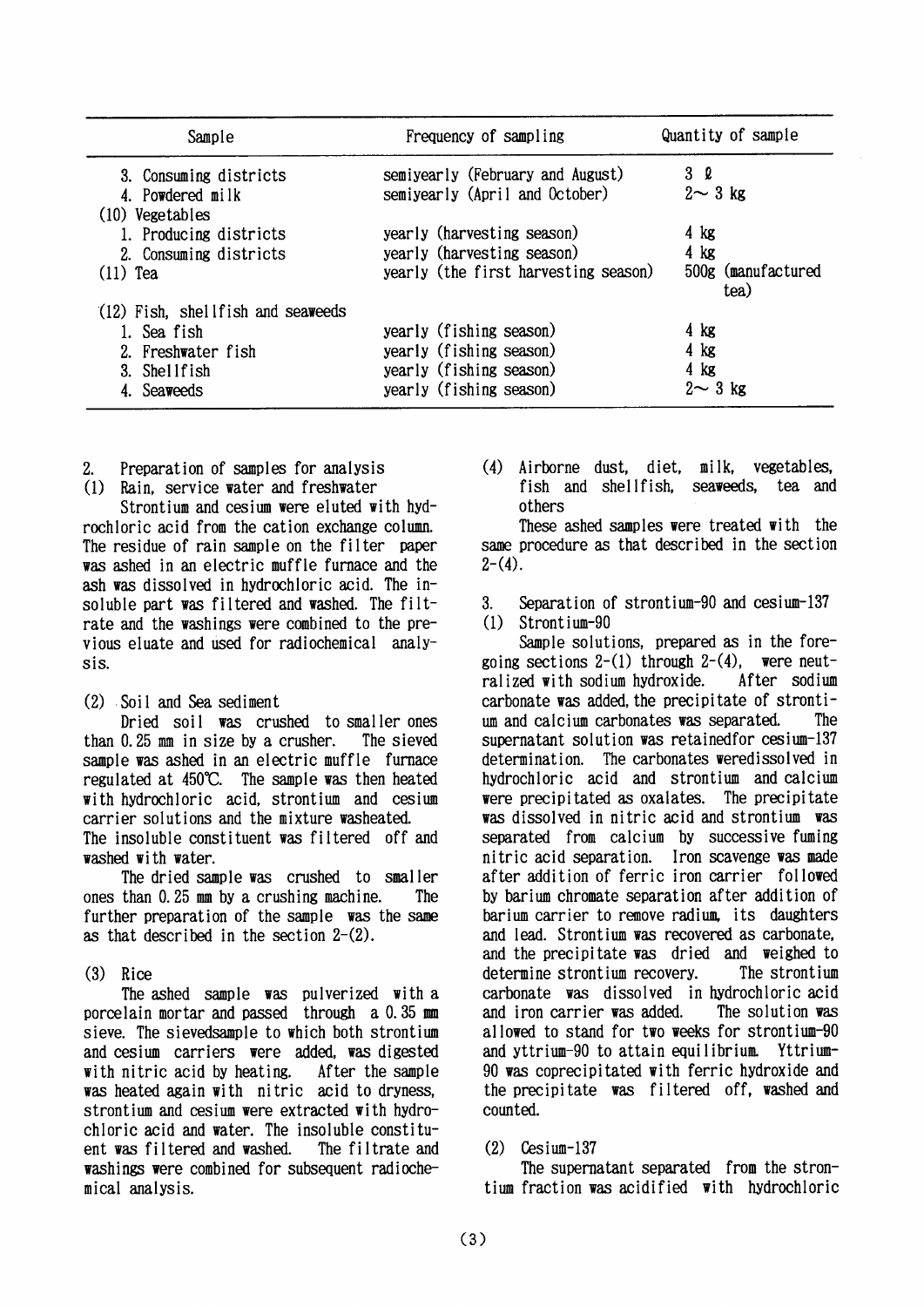While stirring, cesium was adsorbed on acid the ammonium molybdophosphate added.

After filtered off and washed with hydrochlotric acid the precipitate was dissolved in 2.5 N sodium hydroxide solution. The solution was adjusted to pH 8.2 with hydrochloric acid and allowed to cool. Resultant molybdenum hydroxide which separated out in the solution. was filtered off and washed with water. **EDTA** was added to the filtrate and washings. Cesium and rubidium were adsorbed on a cation exchange column and cesiumwas separated from rubidium by eluting with hydrochloric acid.

The eluate was evaporated to dryness and was dissolved. The solution was filtered.

Chloroplatinic acid was added to precipitate cesium. The precipitate was filtered onto a tared paper using a demountable filter and washed with water and then ethanol. After drying. the chemical yield of cesium was determined by weighing the precipitate. Cesium-137 radioactivity was measured for this precipitate.

 $\overline{4}$ . Determination of stable strontium, calcium and potassium

A weighed amount of soil or sea sediment was heated in a electric muffle furnace at 450

C and then treated with hydrochloric acid for extraction. A weighed aliquot of ashed samples of total diet, vegetables, milk, fish, shellfish or seaweeds was digested with hydrofluoric acid and nitric acid.

The extract was made up to an appropriate volume with dilute hydrochloric acid. The sample solution was analyzed for calcium by titration with standard potassium permanganate solution after separating calcium as oxalate. Atomic absorption spectroscopy was applied when appropriate. Stable strontium andpotassium were determined by atomic absorption and flame emission spectrometry, respectively.

 $5<sup>1</sup>$ Counting

After the radiochemical separation the mounted precipitates were counted for activity using low background beta counters normally for 60 to 90 min.

Net sample counting rates were corrected for counter efficiency, recovery, self-absorption and decay to obtain the content of strontium-90 and cesium-137 per sample aliquot. From the results, concentrations of these nuclides in the original samples were calculated.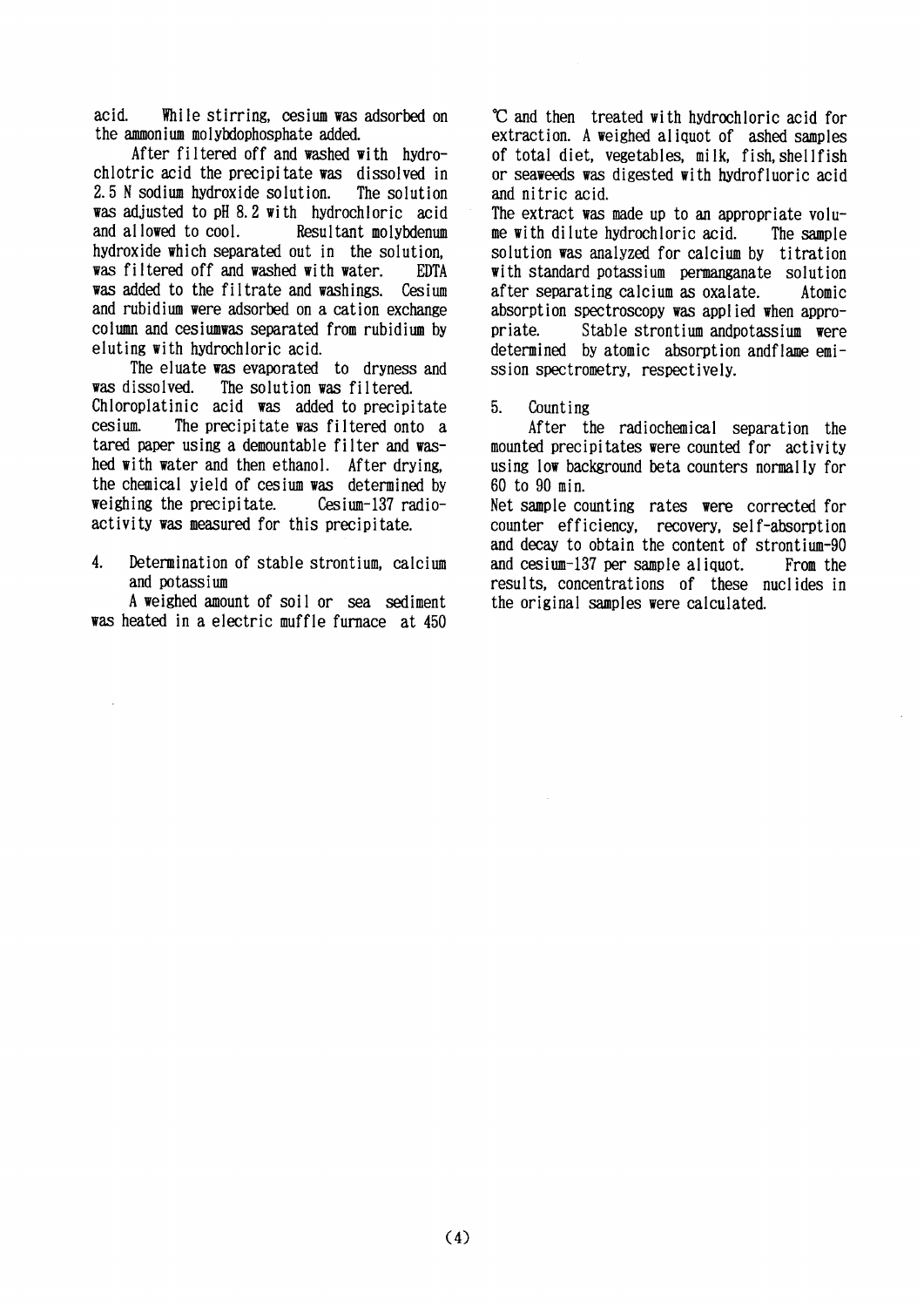6. Results

#### (1)-1 Strontium-90 and Cesium-137 in Rain and Dry Fallout (for domestic program) (from Jul. 1991 to Mar. 1992)  $\sim$

-continued from NO. 98 of this publication-

|                                                                                                                                                                                                 | Duration                                                                                                            | Precipitation                                                                | $\frac{90}{5}$ r                                                                                                                                                                              | 137Cs                                                                                                                                                                                     |
|-------------------------------------------------------------------------------------------------------------------------------------------------------------------------------------------------|---------------------------------------------------------------------------------------------------------------------|------------------------------------------------------------------------------|-----------------------------------------------------------------------------------------------------------------------------------------------------------------------------------------------|-------------------------------------------------------------------------------------------------------------------------------------------------------------------------------------------|
| Location                                                                                                                                                                                        | (days)                                                                                                              | (m)                                                                          | (MBq/km <sup>2</sup> )                                                                                                                                                                        | (MBq/km <sup>2</sup> )                                                                                                                                                                    |
| July, 1991<br>Kyoto, KYOTO<br>Matsue, SHIMANE<br>Miyazaki, MIYAZAKI                                                                                                                             | 32<br>32<br>32                                                                                                      | 277.5<br>289.4<br>196.8                                                      | $0.022 \pm 0.021$<br>$0.0095 \pm 0.0065$<br>$0.004 \pm 0.018$                                                                                                                                 | $0.000 \pm 0.015$<br>$0.0038 \pm 0.012$<br>$0.013 \pm 0.013$                                                                                                                              |
| August, 1991<br>Kyoto, KYOTO<br>Matsue, SHIMANE<br>Nagasaki, NAGASAKI<br>Ooita, OOITA<br>Miyazaki, MIYAZAKI                                                                                     | 33 <sub>o</sub><br>32<br>33<br>33<br>33                                                                             | 19.0<br>62.4<br>232.5<br>343.0<br>215.6                                      | $0.021 \pm 0.018$<br>$0.006 \pm 0.011$<br>$0.011 \pm 0.011$<br>$0.000 \pm 0.011$<br>$0.25 \pm 0.029$                                                                                          | $0.015 \pm 0.018$<br>$0.022 \pm 0.011$<br>$0.028 \pm 0.018$<br>$0.018 \pm 0.018$<br>$0.049 \pm 0.016$                                                                                     |
| September, 1991<br>Onagawa-machi, MIYAGI<br>Mito. IBARAKI<br>Utsunomiya, TOCHIGI<br>Ootsu, SHIGA<br>Kyoto, KYOTO<br>Matsue, SHIMANE<br>Nagasaki, NAGASAKI<br>Ooita, OOITA<br>Miyazaki, MIYAZAKI | 30 <sub>o</sub><br>30 <sub>o</sub><br>30 <sub>o</sub><br>31<br>31<br>31<br>30<br>30 <sub>o</sub><br>30 <sub>o</sub> | 238.5<br>450.0<br>328.9<br>121.3<br>87.5<br>143.4<br>218.0<br>267.9<br>537.9 | $0.0047 \pm 0.0091$<br>$0.015 \pm 0.022$<br>$0.000 \pm 0.017$<br>$0.029 \pm 0.021$<br>$0.006 \pm 0.017$<br>$0.053 \pm 0.013$<br>$0.0000 \pm 0.0098$<br>$0.000 \pm 0.012$<br>$0.000 \pm 0.016$ | $0.019 \pm 0.017$<br>$0.000 \pm 0.018$<br>$0.032 \pm 0.014$<br>$0.017 \pm 0.014$<br>$0.015 \pm 0.016$<br>$0.094 \pm 0.016$<br>$0.000 \pm 0.017$<br>$0.008 \pm 0.018$<br>$0.007 \pm 0.011$ |
| October, 1991<br>Aomori, AOMORI<br>Onagawa-machi, MIYAGI<br>Shinjyuku, TOKYO<br>Maebashi, GUNMA<br>Utsunomiya, TOCHIGI                                                                          | 33<br>32<br>32<br>32<br>32                                                                                          | 76.0<br>378.5<br>487.1<br>312.0<br>320.4                                     | $0.018 \pm 0.0076$<br>$0.0000 \pm 0.0086$<br>$0.003 \pm 0.011$<br>$0.000 \pm 0.011$<br>$0.000 \pm 0.017$                                                                                      | $0.027 \pm 0.021$<br>$0.000 \pm 0.018$<br>$0.003 \pm 0.019$<br>$0.014 \pm 0.013$<br>$0.000 \pm 0.011$                                                                                     |
| Ootsu, SHIGA<br>Kyoto, KYOTO<br>Tottori, TOTTORI<br>Matsue, SHIMANE<br>Matsuyama, EHIME                                                                                                         | 32<br>32<br>32<br>32<br>32                                                                                          | 245.4<br>233.5<br>96.3<br>62.5<br>33.5                                       | $0.000 \pm 0.019$<br>$0.023 \pm 0.018$<br>$0.053 \pm 0.015$<br>$0.0080 \pm 0.0048$<br>$0.0000 \pm 0.0066$                                                                                     | $0.001 \pm 0.012$<br>$0.000 \pm 0.016$<br>$0.013 \pm 0.016$<br>$0.022 \pm 0.012$<br>$0.000 \pm 0.015$                                                                                     |
| Ishii-machi, TOKUSHIMA<br>Nagasaki, NAGASAKI<br>Ooita, OOITA                                                                                                                                    | 33<br>32<br>32                                                                                                      | 136.0<br>43.0<br>49.1                                                        | $0.021 \pm 0.0088$<br>$0.030 \pm 0.013$<br>$0.000 \pm 0.011$                                                                                                                                  | $0.028 \pm 0.018$<br>$0.000 \pm 0.016$<br>$0.004 \pm 0.016$                                                                                                                               |

#### Table (1)-1: Strontium-90 and Cesium-137 in Rain and Dry Fallout

 $\sim 10^{-11}$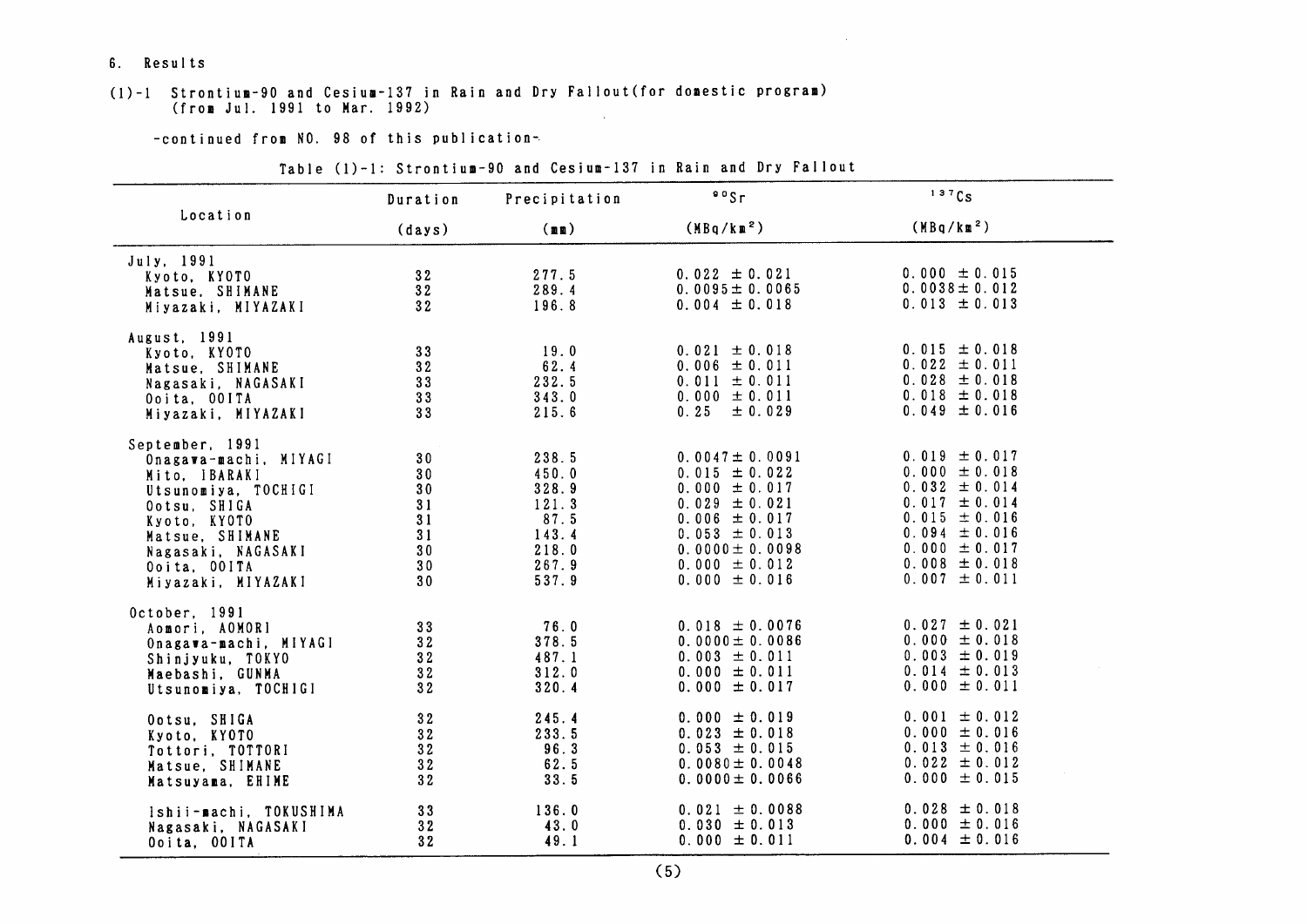|                                                                                                                              | Duration                   | Precipitation                         | 90Sr                                                                                                       | 137Cs                                                                                                 |
|------------------------------------------------------------------------------------------------------------------------------|----------------------------|---------------------------------------|------------------------------------------------------------------------------------------------------------|-------------------------------------------------------------------------------------------------------|
| Location                                                                                                                     | (days)                     | (n)                                   | (MBq/k <sup>2</sup> )                                                                                      | (MBq/km <sup>2</sup> )                                                                                |
| Miyazaki, MIYAZAKI                                                                                                           | 32                         | 195.6                                 | $0.000 \pm 0.017$                                                                                          | $0.010 \pm 0.011$                                                                                     |
| November, 1991<br>Sapporo, HOKKAIDO<br>Aomori, AOMORI<br>Onagawa-machi, MIYAGI<br>Ichihara, CHIBA<br>Shinjyuku, TOKYO        | 32<br>32<br>32<br>32<br>32 | 45.5<br>87.5<br>48.5<br>173.1<br>92.4 | $0.018 \pm 0.012$<br>$0.024 \pm 0.0080$<br>$0.0058 \pm 0.0071$<br>$0.000 \pm 0.016$<br>$0.0082 \pm 0.0086$ | $0.000 \pm 0.018$<br>$0.012 \pm 0.018$<br>$0.016 \pm 0.017$<br>$0.019 \pm 0.019$<br>$0.017 \pm 0.017$ |
| Maebashi, GUNMA                                                                                                              | 32                         | 30.5                                  | $0.017 \pm 0.0080$                                                                                         | $0.036 \pm 0.016$                                                                                     |
| Utsunomiya, TOCHIGI                                                                                                          | 32                         | 74.6                                  | $0.013 \pm 0.018$                                                                                          | $0.000 \pm 0.011$                                                                                     |
| Koufu. YAMANASHI                                                                                                             | 32                         | 17.8                                  | $0.0080 \pm 0.0097$                                                                                        | $0.024 \pm 0.018$                                                                                     |
| Ootsu, SHIGA                                                                                                                 | 31                         | 88.0                                  | $0.015 \pm 0.012$                                                                                          | $0.001 \pm 0.016$                                                                                     |
| Kyoto, KYOTO                                                                                                                 | 33                         | 103.5                                 | $0.003 \pm 0.017$                                                                                          | $0.023 \pm 0.019$                                                                                     |
| Tottori, TOTTORI                                                                                                             | 32                         | 126.1                                 | $0.095 \pm 0.041$                                                                                          | $0.059 \pm 0.020$                                                                                     |
| Matsue, SHIMANE                                                                                                              | 32                         | 88.1                                  | $0.026 \pm 0.0076$                                                                                         | $0.076 \pm 0.016$                                                                                     |
| Hiroshima, HIROSHIMA                                                                                                         | 32                         | 40.7                                  | $0.0059 \pm 0.0072$                                                                                        | $0.021 \pm 0.017$                                                                                     |
| Matsuyama, EHIME                                                                                                             | 32 <sub>2</sub>            | 54.5                                  | $0.0036 \pm 0.0074$                                                                                        | $0.000 \pm 0.016$                                                                                     |
| Ishii-machi, TOKUSHIMA                                                                                                       | 32                         | 111.0                                 | $0.0000 \pm 0.0080$                                                                                        | $0.000 \pm 0.014$                                                                                     |
| Nagasaki, NAGASAKI                                                                                                           | 32 <sub>2</sub>            | 62.5                                  | $0.000 \pm 0.019$                                                                                          | $0.021 \pm 0.018$                                                                                     |
| Ooita, OOITA                                                                                                                 | 32                         | 58.9                                  | $0.0011 \pm 0.0081$                                                                                        | $0.000 \pm 0.013$                                                                                     |
| Miyazaki, MIYAZAKI                                                                                                           | 32 <sub>2</sub>            | 85.7                                  | $0.013 \pm 0.017$                                                                                          | $0.000 \pm 0.017$                                                                                     |
| Yonagusuku-mura, OKINAWA                                                                                                     | 33 <sub>o</sub>            | 48.0                                  | $0.000 \pm 0.013$                                                                                          | $0.028 \pm 0.024$                                                                                     |
| December, 1991<br>Sapporo, HOKKAIDO<br>Aomori, AOMORI<br>Onagawa-machi, MIYAGI<br>Ookuma-machi, FUKUSHIMA<br>Ichihara, CHIBA | 26<br>36<br>36<br>34<br>34 | 39.0<br>75.5<br>34.5<br>19.3<br>46.5  | $0.002 \pm 0.011$<br>$0.011 \pm 0.0074$<br>$0.015 \pm 0.0080$<br>$0.006 \pm 0.011$<br>$0.030 \pm 0.019$    | $0.009 \pm 0.017$<br>$0.053 \pm 0.021$<br>$0.042 \pm 0.020$<br>$0.005 \pm 0.012$<br>$0.032 \pm 0.016$ |
| Shinjyuku, TOKYO                                                                                                             | 34                         | 41.8                                  | $0.022 \pm 0.010$                                                                                          | $0.022 \pm 0.014$                                                                                     |
| Maebashi, GUNMA                                                                                                              | 34                         | 16.5                                  | $0.014 \pm 0.0089$                                                                                         | $0.019 \pm 0.016$                                                                                     |
| Utsunomiya, TOCHIGI                                                                                                          | 34                         | 22.9                                  | $0.012 \pm 0.0076$                                                                                         | $0.014 \pm 0.021$                                                                                     |
| Fukui, FUKUI                                                                                                                 | 43                         | 203.3                                 | $0.000 \pm 0.041$                                                                                          | $0.17 \pm 0.091$                                                                                      |
| Koufu, YAMANASHI                                                                                                             | 34                         | 10.4                                  | $0.011 \pm 0.011$                                                                                          | $0.016 \pm 0.019$                                                                                     |
| Shizuoka, SHIZUOKA                                                                                                           | 36                         | 62.0                                  | $0.017 \pm 0.011$                                                                                          | $0.017 \pm 0.014$                                                                                     |
| Nagoya, AICHI                                                                                                                | 34                         | 70.4                                  | $0.011 \pm 0.0071$                                                                                         | $0.011 \pm 0.016$                                                                                     |
| Tsu, MIE                                                                                                                     | 34                         | 50.5                                  | $0.011 \pm 0.012$                                                                                          | $0.054 \pm 0.018$                                                                                     |
| Ootsu, SHIGA                                                                                                                 | 37                         | 19.7                                  | $0.000 \pm 0.013$                                                                                          | $0.035 \pm 0.018$                                                                                     |
| Kyoto, KYOTO                                                                                                                 | 36                         | 59.0                                  | $0.000 \pm 0.018$                                                                                          | $0.023 \pm 0.020$                                                                                     |
| Kobe, HYOGO                                                                                                                  | 28                         | 16.6                                  | $0.009 \pm 0.011$                                                                                          | $0.000 \pm 0.016$                                                                                     |
| Nara, NARA                                                                                                                   | 36                         | 39.1                                  | $0.029 \pm 0.018$                                                                                          | $0.008 \pm 0.013$                                                                                     |

 $\mathcal{A}$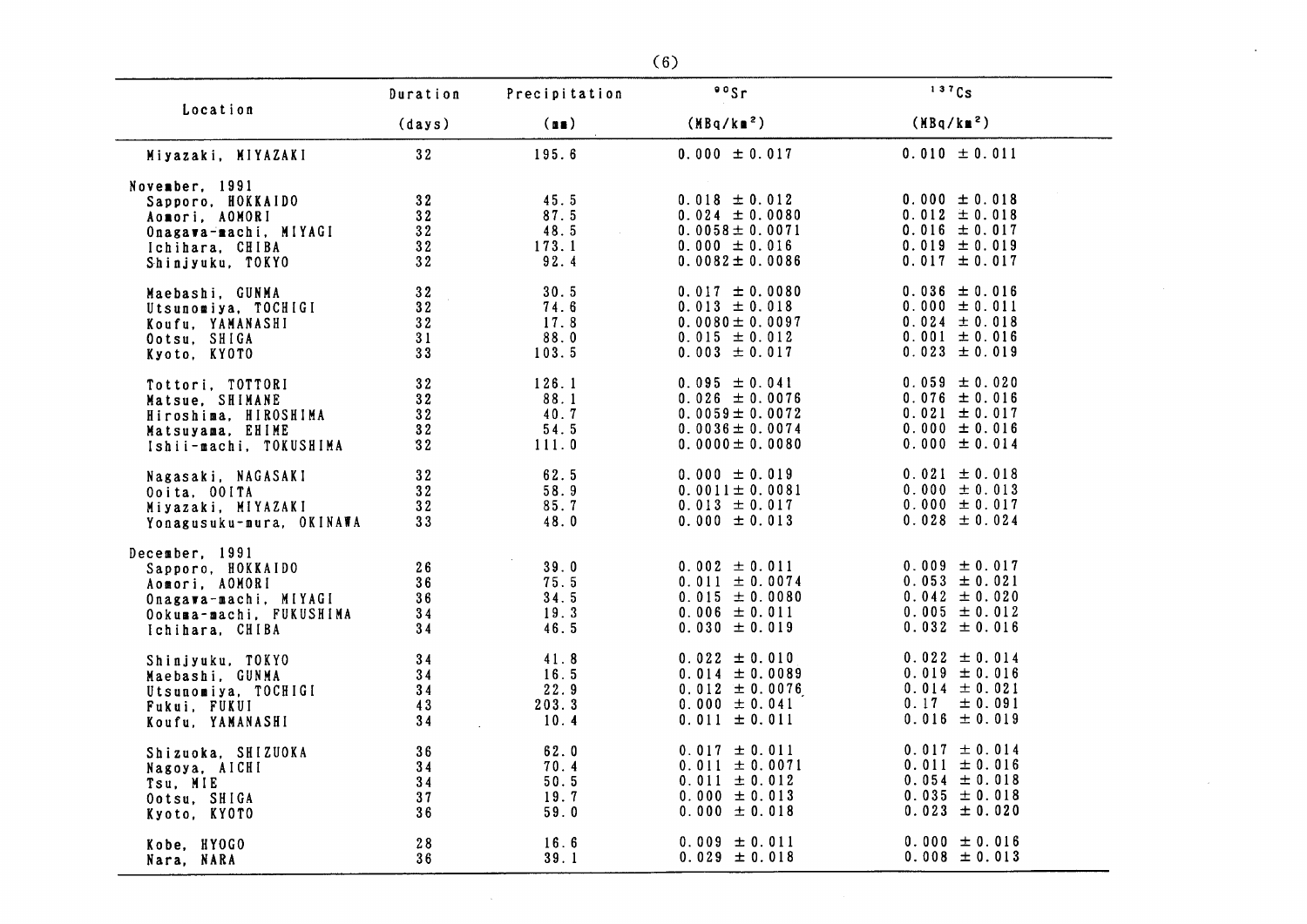|                                                                                                                       | Duration                   | Precipitation                         | °°sr                                                                                                         | 137Cs                                                                                                 |
|-----------------------------------------------------------------------------------------------------------------------|----------------------------|---------------------------------------|--------------------------------------------------------------------------------------------------------------|-------------------------------------------------------------------------------------------------------|
| Location                                                                                                              | (days)                     | (m)                                   | (MBq/km <sup>2</sup> )                                                                                       | (MBq/km <sup>2</sup> )                                                                                |
| Wakayama, WAKAYAMA<br>Tottori, TOTTORI<br>Matsue, SHIMANE<br>Hiroshima, HIROSHIMA<br>Matsuyama, EHIME                 | 36<br>36<br>26<br>37<br>34 | 39.0<br>209.1<br>93.8<br>75.2<br>73.0 | $0.021 \pm 0.032$<br>0.12<br>± 0.028<br>$0.021 \pm 0.0053$<br>$0.016 \pm 0.018$<br>$0.0028 \pm 0.0090$       | $0.056 \pm 0.020$<br>$0.016 \pm 0.018$<br>$0.030 \pm 0.014$<br>$0.013 \pm 0.016$<br>$0.000 \pm 0.018$ |
| Ishii-machi, TOKUSHIMA                                                                                                | 35 <sub>1</sub>            | 31.0                                  | $0.0000 \pm 0.0082$                                                                                          | $0.003 \pm 0.016$                                                                                     |
| Takamatsu, KAGAWA                                                                                                     | 32                         | 41.0                                  | $0.032 \pm 0.021$                                                                                            | $0.035 \pm 0.018$                                                                                     |
| Dazaifu, FUKUOKA                                                                                                      | 36                         | 29.4                                  | $0.0056 \pm 0.0084$                                                                                          | $0.017 \pm 0.017$                                                                                     |
| Nagasaki, NAGASAKI                                                                                                    | 36                         | 59.0                                  | $0.000 \pm 0.010$                                                                                            | $0.020 \pm 0.016$                                                                                     |
| Kumamoto, KUMAMOTO                                                                                                    | 34                         | 57.9                                  | $0.0047 \pm 0.0087$                                                                                          | $0.017 \pm 0.018$                                                                                     |
| Ooita, OOITA                                                                                                          | 34                         | 26.9                                  | $0.0000 \pm 0.0072$                                                                                          | $0.015 \pm 0.015$                                                                                     |
| Miyazaki, MIYAZAKI                                                                                                    | 34                         | 73.8                                  | $0.003 \pm 0.017$                                                                                            | $0.000 \pm 0.018$                                                                                     |
| Yonagusuku-mura, OKINAWA                                                                                              | 36                         | 19.0                                  | $0.000 \pm 0.011$                                                                                            | $0.000 \pm 0.010$                                                                                     |
| January, 1992<br>Sapporo, HOKKAIDO<br>Aomori, AOMORI<br>Onagawa-machi, MIYAGI<br>Morioka, IWATE<br>Yamagata, YAMAGATA | 37<br>27<br>29<br>29<br>29 | 86.5<br>62.5<br>24.5<br>39.4<br>57.9  | $0.0028 \pm 0.0075$<br>$0.018 \pm 0.0085$<br>$0.000 \pm 0.017$<br>$0.0021 \pm 0.0094$<br>$0.0000 \pm 0.0082$ | $0.016 \pm 0.016$<br>$0.041 \pm 0.021$<br>$0.001 \pm 0.012$<br>$0.012 \pm 0.013$<br>$0.005 \pm 0.015$ |
| Ookuma-machi, FUKUSHIMA                                                                                               | 31                         | 56.3                                  | $0.021 \pm 0.012$                                                                                            | $0.015 \pm 0.012$                                                                                     |
| Mito. IBARAKI                                                                                                         | 27                         | 75.0                                  | $0.000 \pm 0.015$                                                                                            | $0.042 \pm 0.019$                                                                                     |
| Ichihara, CHIBA                                                                                                       | 29                         | 62.2                                  | $0.0000 \pm 0.0070$                                                                                          | $0.000 \pm 0.014$                                                                                     |
| Shinjyuku, TOKYO                                                                                                      | 29                         | 81.0                                  | $0.0047 \pm 0.0082$                                                                                          | $0.044 \pm 0.015$                                                                                     |
| Yokohama, KANAGAWA                                                                                                    | 36                         | 58.8                                  | $0.020 \pm 0.0087$                                                                                           | $0.025 \pm 0.018$                                                                                     |
| Maebashi, GUNMA                                                                                                       | 29                         | 21.0                                  | $0.017 \pm 0.018$                                                                                            | $0.015 \pm 0.013$                                                                                     |
| Urawa, SAITAMA                                                                                                        | 31                         | 68.6                                  | $0.019 \pm 0.014$                                                                                            | $0.020 \pm 0.015$                                                                                     |
| Utsunomiya, TOCHIGI                                                                                                   | 31                         | 40.9                                  | $0.052 \pm 0.018$                                                                                            | $0.22 \pm 0.031$                                                                                      |
| Kosugi-machi, TOYAMA                                                                                                  | 27                         | 201.9                                 | $0.038 \pm 0.0085$                                                                                           | $0.036 \pm 0.017$                                                                                     |
| Fukui, FUKUI                                                                                                          | 22                         | 163.6                                 | $0.000 \pm 0.045$                                                                                            | $0.013 \pm 0.090$                                                                                     |
| Koufu, YAMANASHI                                                                                                      | 29                         | 4.6                                   | $0.0047 \pm 0.0067$                                                                                          | $0.021 \pm 0.017$                                                                                     |
| Shizuoka, SHIZUOKA                                                                                                    | 29                         | 43.0                                  | $0.011 \pm 0.010$                                                                                            | $0.040 \pm 0.018$                                                                                     |
| Gifu, GIFU                                                                                                            | 29                         | 47.3                                  | $0.047 \pm 0.024$                                                                                            | $0.060 \pm 0.021$                                                                                     |
| Nagoya, AICHI                                                                                                         | 29                         | 40.9                                  | $0.0073 \pm 0.0077$                                                                                          | $0.0000 \pm 0.0097$                                                                                   |
| Tsu, MIE                                                                                                              | 29                         | 37.5                                  | $0.047 \pm 0.012$                                                                                            | $0.047 \pm 0.019$                                                                                     |
| Ootsu, SHIGA                                                                                                          | 27                         | 29.6                                  | $0.021 \pm 0.0089$                                                                                           | $0.000 \pm 0.020$                                                                                     |
| Kyoto, KYOTO                                                                                                          | 26                         | 13.5                                  | $0.000 \pm 0.018$                                                                                            | $0.000 \pm 0.020$                                                                                     |
| Kobe, HYOGO                                                                                                           | 36                         | 25.4                                  | $0.007 \pm 0.011$                                                                                            | $0.022 \pm 0.016$                                                                                     |
| Nara, NARA                                                                                                            | 27                         | 81.5                                  | $0.032 \pm 0.019$                                                                                            | $0.028 \pm 0.014$                                                                                     |
| Wakayama, WAKAYAMA                                                                                                    | $32^{\circ}$               | 23.0                                  | $0.013 \pm 0.023$                                                                                            | $0.000 \pm 0.011$                                                                                     |

 $\sim 20$ 

 $\sim 10^{-1}$ 

 $\sim$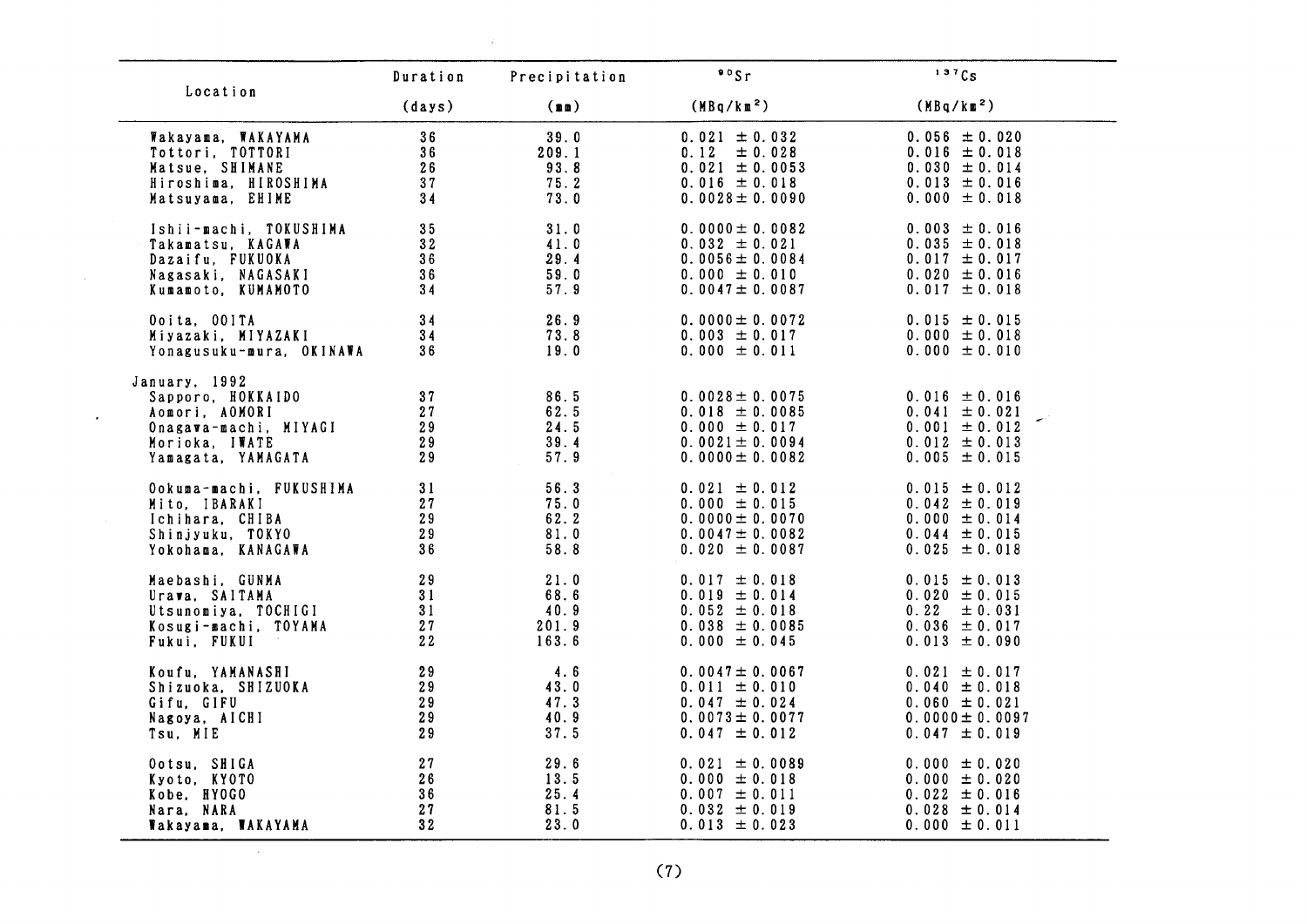|                                                                                                                        | Duration                   | Precipitation                         | 905r                                                                                                    | 137Cs                                                                                                    |
|------------------------------------------------------------------------------------------------------------------------|----------------------------|---------------------------------------|---------------------------------------------------------------------------------------------------------|----------------------------------------------------------------------------------------------------------|
| Location                                                                                                               | (days)                     | (n)                                   | (MBq/km <sup>2</sup> )                                                                                  | (MBq/km <sup>2</sup> )                                                                                   |
| Matsue, SHIMANE                                                                                                        | 37                         | 173.0                                 | $0.030 \pm 0.0065$                                                                                      | $0.065 \pm 0.017$                                                                                        |
| Hiroshima, HIROSHIMA                                                                                                   | 26                         | 27.0                                  | $0.013 \pm 0.0078$                                                                                      | $0.000 \pm 0.015$                                                                                        |
| Matsuyama, EHIME                                                                                                       | 29                         | 54.5                                  | $0.018 \pm 0.017$                                                                                       | $0.014 \pm 0.012$                                                                                        |
| Takamatsu, KAGAWA                                                                                                      | 31                         | 42.0                                  | $0.017 \pm 0.0087$                                                                                      | $0.001 \pm 0.017$                                                                                        |
| Dazaifu, FUKUOKA                                                                                                       | 27                         | 103.8                                 | $0.025 \pm 0.018$                                                                                       | $0.039 \pm 0.020$                                                                                        |
| Saga, SAGA                                                                                                             | 27                         | 11.6                                  | $0.0000 \pm 0.0089$                                                                                     | $0.003 \pm 0.015$                                                                                        |
| Nagasaki, NAGASAKI                                                                                                     | 27                         | 41.5                                  | $0.018 \pm 0.019$                                                                                       | $0.009 \pm 0.013$                                                                                        |
| Kumamoto, KUMAMOTO                                                                                                     | 29                         | 50.1                                  | $0.018 \pm 0.018$                                                                                       | $0.020 \pm 0.020$                                                                                        |
| Ooita. OOITA                                                                                                           | 29                         | 39.2                                  | $0.004 \pm 0.016$                                                                                       | $0.015 \pm 0.014$                                                                                        |
| Miyazaki, MIYAZAKI                                                                                                     | 29                         | 109.6                                 | $0.000 \pm 0.016$                                                                                       | $0.000 \pm 0.017$                                                                                        |
| Yonagusuku-mura, OKINAWA                                                                                               | 29                         | 122.5                                 | $0.007 \pm 0.018$                                                                                       | $0.018 \pm 0.015$                                                                                        |
| February, 1992<br>Sapporo, HOKKAIDO<br>Aomori, AOMORI<br>Onagawa-machi, MIYAGI<br>Morioka, IWATE<br>Yamagata, YAMAGATA | 31<br>31<br>29<br>31<br>31 | 28.0<br>106.0<br>10.0<br>17.4<br>36.1 | $0.009 \pm 0.017$<br>$0.048 \pm 0.010$<br>$0.000 \pm 0.018$<br>$0.012 \pm 0.010$<br>$0.0021 \pm 0.0097$ | $0.009 \pm 0.020$<br>$0.006 \pm 0.017$<br>$0.019 \pm 0.014$<br>$0.030 \pm 0.014$<br>$0.033 \pm 0.014$    |
| Ookuma-machi, FUKUSHIMA                                                                                                | 29                         | 0.1                                   | $0.028 \pm 0.013$                                                                                       | $0.006 \pm 0.010$                                                                                        |
| Mito, IBARAKI                                                                                                          | 31                         | 1.5                                   | $0.0053 \pm 0.0074$                                                                                     | $0.006 \pm 0.016$                                                                                        |
| Ichihara, CHIBA                                                                                                        | 31                         | 67.7                                  | $0.0060 \pm 0.0082$                                                                                     | $0.047 \pm 0.016$                                                                                        |
| Shinjyuku, TOKYO                                                                                                       | 31                         | 9.6                                   | $0.000 \pm 0.018$                                                                                       | $0.032 \pm 0.016$                                                                                        |
| Yokohama, KANAGAWA                                                                                                     | 30                         | 70.6                                  | $0.043 \pm 0.012$                                                                                       | $0.011 \pm 0.023$                                                                                        |
| Maebashi, GUNMA<br>Urawa, SAITAMA<br>Utsunomiya, TOCHIGI<br>Kosugi-machi, TOYAMA<br>Fukui, FUKUI                       | 31<br>31<br>29<br>33<br>29 | 10.5<br>1.3<br>0.1<br>200.7<br>170.2  | $0.031 \pm 0.019$<br>$0.030 \pm 0.016$<br>$0.043 \pm 0.018$<br>$0.016 \pm 0.0070$<br>$0.10 \pm 0.060$   | $0.084 \pm 0.023$<br>$0.052 \pm 0.016$<br>0.18<br>$\pm 0.028$<br>$0.032 \pm 0.016$<br>0.04<br>$\pm 0.10$ |
| Koufu, YAMANASHI                                                                                                       | 31                         | 6.6                                   | $0.0000 \pm 0.0060$                                                                                     | $0.000 \pm 0.015$                                                                                        |
| Shizuoka, SHIZUOKA                                                                                                     | 29                         | 63.5                                  | $0.017 \pm 0.011$                                                                                       | $0.043 \pm 0.015$                                                                                        |
| Gifu, GIFU                                                                                                             | 31                         | 57.5                                  | $0.000 \pm 0.022$                                                                                       | $0.004 \pm 0.013$                                                                                        |
| Nagoya, AICHI                                                                                                          | 31                         | 20.8                                  | $0.014 \pm 0.0080$                                                                                      | $0.000 \pm 0.012$                                                                                        |
| Tsu, MIE                                                                                                               | 31                         | 21.5                                  | $0.049 \pm 0.014$                                                                                       | $0.068 \pm 0.017$                                                                                        |
| Ootsu, SHIGA                                                                                                           | 31                         | 50.6                                  | $0.015 \pm 0.0099$                                                                                      | $0.004 \pm 0.017$                                                                                        |
| Kyoto, KYOTO                                                                                                           | 29                         | 49.0                                  | $0.000 \pm 0.018$                                                                                       | $0.011 \pm 0.020$                                                                                        |
| Kobe. HYOGO                                                                                                            | 30                         | 26.2                                  | $0.0000 \pm 0.0095$                                                                                     | $0.000 \pm 0.011$                                                                                        |
| Wakayama, WAKAYAMA                                                                                                     | 30                         | 5.0                                   | $0.00 \pm 0.11$                                                                                         | $0.016 \pm 0.027$                                                                                        |
| Tottori, TOTTORI                                                                                                       | 31                         | 172.6                                 | $0.040 \pm 0.0099$                                                                                      | $0.043 \pm 0.019$                                                                                        |
| Matsue, SHIMANE                                                                                                        | 31                         | 127.7                                 | $0.013 \pm 0.0052$                                                                                      | $0.011 \pm 0.013$                                                                                        |
| Hiroshima, HIROSHIMA                                                                                                   | 29                         | 30.7                                  | $0.0000 \pm 0.0093$                                                                                     | $0.000 \pm 0.010$                                                                                        |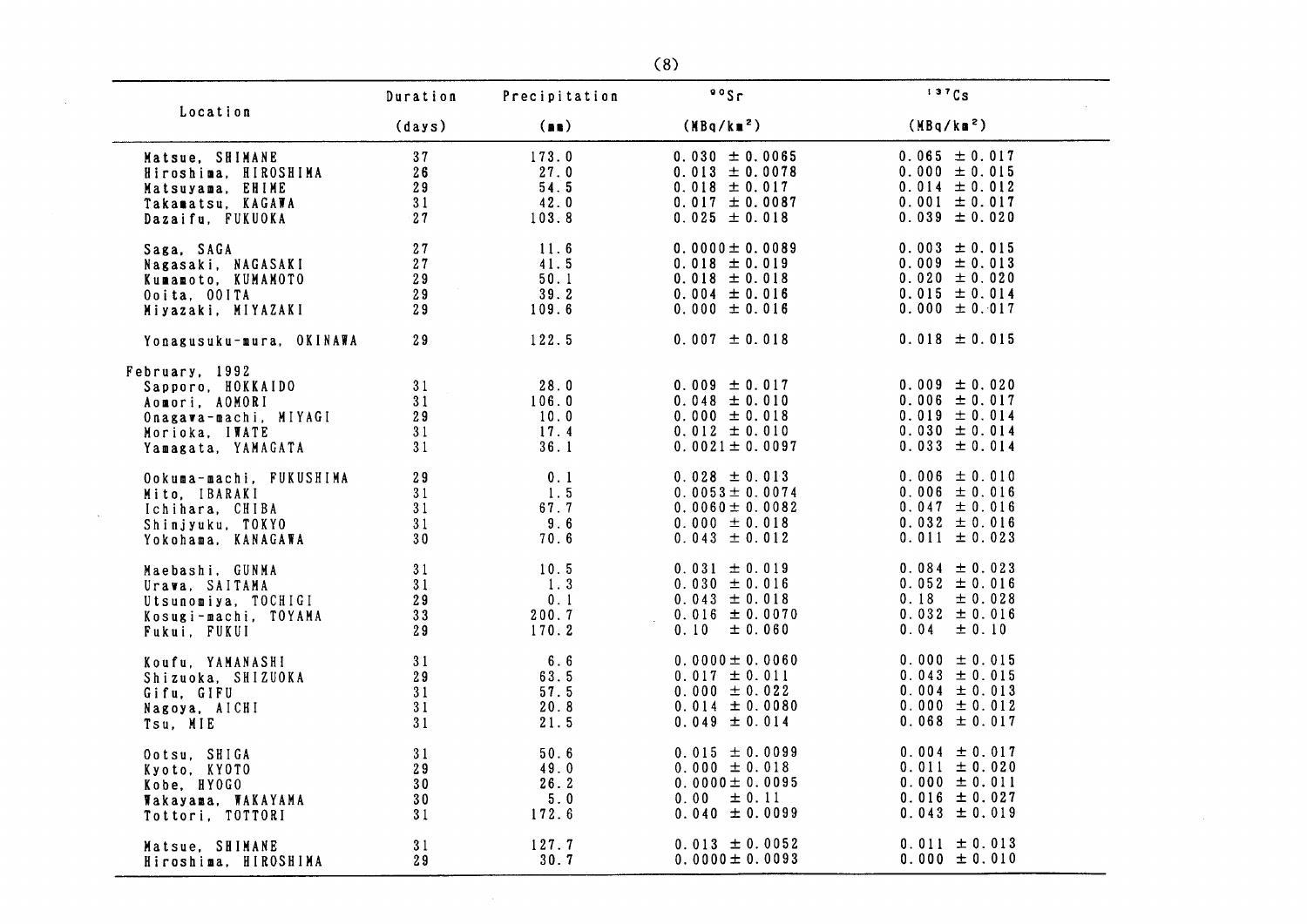|                                                                                                                     | Duration                   | Precipitation                             | 00Sr                                                                                                   | 137Cs                                                                                                 |
|---------------------------------------------------------------------------------------------------------------------|----------------------------|-------------------------------------------|--------------------------------------------------------------------------------------------------------|-------------------------------------------------------------------------------------------------------|
| Location                                                                                                            | (days)                     | (m)                                       | (MBq/km <sup>2</sup> )                                                                                 | (MBq/km <sup>2</sup> )                                                                                |
| Matsuyama, EHIME                                                                                                    | 31                         | 71.5                                      | $0.006 \pm 0.016$                                                                                      | $0.024 \pm 0.013$                                                                                     |
| Ishii-machi. TOKUSHIMA                                                                                              | 29                         | 9.0                                       | $0.0056 \pm 0.0074$                                                                                    | $0.010 \pm 0.017$                                                                                     |
| Takamatsu, KAGAWA                                                                                                   | 31                         | 18.0                                      | $0.0049 \pm 0.0080$                                                                                    | $0.017 \pm 0.019$                                                                                     |
| Dazaifu, FUKUOKA                                                                                                    | 31                         | 53.5                                      | $0.023 \pm 0.012$                                                                                      | $0.043 \pm 0.018$                                                                                     |
| Saga, SAGA                                                                                                          | 31                         | 29.4                                      | $0.004 \pm 0.010$                                                                                      | $0.035 \pm 0.014$                                                                                     |
| Nagasaki, NAGASAKI                                                                                                  | 31                         | 123.5                                     | $0.085 \pm 0.024$                                                                                      | $0.015 \pm 0.013$                                                                                     |
| Kumamoto, KUMAMOTO                                                                                                  | 31                         | 85.3                                      | $0.013 \pm 0.011$                                                                                      | $0.011 \pm 0.012$                                                                                     |
| Ooita, OOITA                                                                                                        | 31                         | 9.0                                       | $0.000 \pm 0.015$                                                                                      | $0.003 \pm 0.011$                                                                                     |
| Miyazaki, MIYAZAKI                                                                                                  | 31                         | 38.4                                      | $0.029 \pm 0.019$                                                                                      | $0.018 \pm 0.020$                                                                                     |
| Yonagusuku-mura, OKINAWA                                                                                            | 29                         | 233.0                                     | $0.005 \pm 0.019$                                                                                      | $0.000 \pm 0.013$                                                                                     |
| March, 1992<br>Sapporo, HOKKAIDO<br>Aomori, AOMORI<br>Onagawa-machi, MIYAGI<br>Morioka, IWATE<br>Yamagata, YAMAGATA | 31<br>31<br>31<br>31<br>31 | 16.5<br>32.0<br>133.5<br>45.0<br>79.6     | $0.011 \pm 0.016$<br>$0.016 \pm 0.018$<br>$0.007 \pm 0.020$<br>$0.047 \pm 0.014$<br>$0.000 \pm 0.021$  | $0.020 \pm 0.020$<br>$0.066 \pm 0.023$<br>$0.026 \pm 0.014$<br>$0.033 \pm 0.014$<br>$0.020 \pm 0.013$ |
| Ookuma-machi, FUKUSHIMA                                                                                             | 31                         | 198.3                                     | $0.000 \pm 0.019$                                                                                      | $0.014 \pm 0.017$                                                                                     |
| Mito, IBARAKI                                                                                                       | 31                         | 156.0                                     | $0.000 \pm 0.016$                                                                                      | $0.044 \pm 0.021$                                                                                     |
| Ichihara, CHIBA                                                                                                     | 31                         | 245.3                                     | $0.053 \pm 0.018$                                                                                      | $0.018 \pm 0.015$                                                                                     |
| Shinjyuku, TOKYO                                                                                                    | 31                         | 207.0                                     | $0.028 \pm 0.020$                                                                                      | $0.032 \pm 0.022$                                                                                     |
| Yokohama, KANAGAWA                                                                                                  | 31                         | 232.6                                     | $0.036 \pm 0.019$                                                                                      | $0.090 \pm 0.019$                                                                                     |
| Maebashi, GUNMA<br>Urawa, SAITAMA<br>Utsunomiya, TOCHIGI<br>Kosugi-machi, TOYAMA<br>Fukui, FUKUI                    | 31<br>31<br>31<br>31<br>32 | 121.5<br>176.1<br>134.7<br>182.5<br>230.6 | $0.004 \pm 0.017$<br>$0.030 \pm 0.016$<br>$0.074 \pm 0.021$<br>$0.027 \pm 0.0077$<br>$0.025 \pm 0.039$ | $0.039 \pm 0.019$<br>$0.052 \pm 0.016$<br>1.2<br>$\pm$ 0.06<br>$0.11 \pm 0.019$<br>$0.000 \pm 0.072$  |
| Koufu, YAMANASHI                                                                                                    | 31                         | 149.5                                     | $0.005 \pm 0.019$                                                                                      | $0.043 \pm 0.018$                                                                                     |
| Shizuoka, SHIZUOKA                                                                                                  | 31                         | 211.0                                     | $0.030 \pm 0.0093$                                                                                     | $0.025 \pm 0.015$                                                                                     |
| Gifu, GIFU                                                                                                          | 31                         | 154.0                                     | $0.035 \pm 0.013$                                                                                      | $0.035 \pm 0.014$                                                                                     |
| Nagoya, AICHI                                                                                                       | 31                         | 179.4                                     | $0.028 \pm 0.018$                                                                                      | $0.033 \pm 0.014$                                                                                     |
| Tsu, MIE                                                                                                            | 31                         | 142.0                                     | $0.031 \pm 0.0086$                                                                                     | $0.080 \pm 0.018$                                                                                     |
| Ootsu, SHIGA                                                                                                        | 31                         | 175.0                                     | $0.007 \pm 0.019$                                                                                      | $0.036 \pm 0.016$                                                                                     |
| Kyoto. KYOTO                                                                                                        | 34                         | 176.5                                     | $0.003 \pm 0.019$                                                                                      | $0.048 \pm 0.020$                                                                                     |
| Kobe, HYOGO                                                                                                         | $32^{\circ}$               | 130.4                                     | $0.022 \pm 0.0081$                                                                                     | $0.024 \pm 0.015$                                                                                     |
| Nara, NARA                                                                                                          | 59                         | 177.4                                     | $0.029 \pm 0.022$                                                                                      | $0.005 \pm 0.012$                                                                                     |
| Wakayama, WAKAYAMA                                                                                                  | 26                         | 82.0                                      | $0.047 \pm 0.026$                                                                                      | $0.009 \pm 0.012$                                                                                     |
| Tottori, TOTTORI                                                                                                    | 31                         | 165.0                                     | $0.045 \pm 0.011$                                                                                      | $0.055 \pm 0.021$                                                                                     |
| Matsue. SHIMANE                                                                                                     | 31                         | 113.5                                     | $0.017 \pm 0.0054$                                                                                     | $0.041 \pm 0.014$                                                                                     |
| Hiroshima, HIROSHIMA                                                                                                | 32                         | 196.4                                     | $0.000 \pm 0.019$                                                                                      | $0.000 \pm 0.012$                                                                                     |
| Matsuyama, EHIME                                                                                                    | 31                         | 233.0                                     | $0.071 \pm 0.019$                                                                                      | $0.017 \pm 0.014$                                                                                     |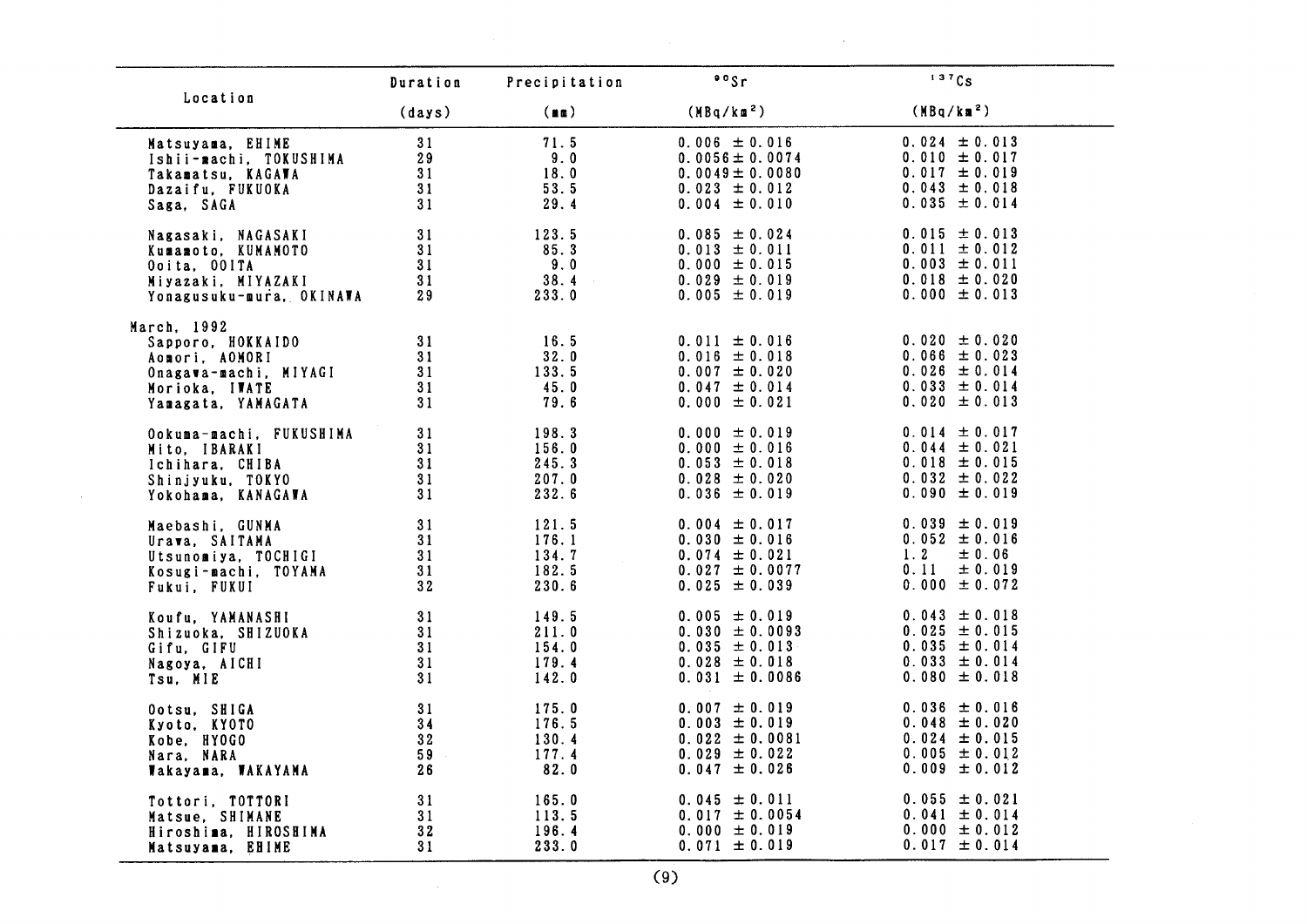| Location                 | Duration | Precipitation | $\frac{90}{5}$         | 137Cs                  |
|--------------------------|----------|---------------|------------------------|------------------------|
|                          | (days)   | (m)           | (MBa/Ka <sup>2</sup> ) | (MBq/km <sup>2</sup> ) |
| Ishii-machi. TOKUSHIMA   | 31       | 143.0         | $0.035 \pm 0.0095$     | $0.017 \pm 0.014$      |
| Takamatsu. KAGAWA        | 31       | 138.5         | $0.022 \pm 0.0078$     | $0.000 \pm 0.017$      |
| Dazaifu. FUKUOKA         | 31       | 317.3         | $0.024 \pm 0.017$      | $0.000 \pm 0.011$      |
| Saga. SAGA               | 31       | 284.7         | $0.001 \pm 0.016$      | $0.000 \pm 0.016$      |
| Nagasaki, NAGASAKI       | 31       | 295.5         | $0.008 \pm 0.019$      | $0.041 \pm 0.020$      |
| Kumamoto, KUMAMOTO       | 31       | 291.6         | $0.001 \pm 0.019$      | $0.032 \pm 0.019$      |
| Ooita. 00ITA             | 31       | 312.0         | $0.000 \pm 0.015$      | $0.033 \pm 0.021$      |
| Miyazaki. MIYAZAKI       | 31       | 467.2         | $0.000 \pm 0.020$      | $0.064 \pm 0.020$      |
| Yonagusuku-mura, OKINAWA | 30       | 186.5         | $0.015 \pm 0.022$      | $0.015 \pm 0.022$      |

 $\mathcal{A}_1$  ,  $\mathcal{A}_2$ 

 $\sim$ 

 $\sim$ 

 $\sim 10^{-10}$ 

 $\sim 100$ 

 $\sim$   $\epsilon$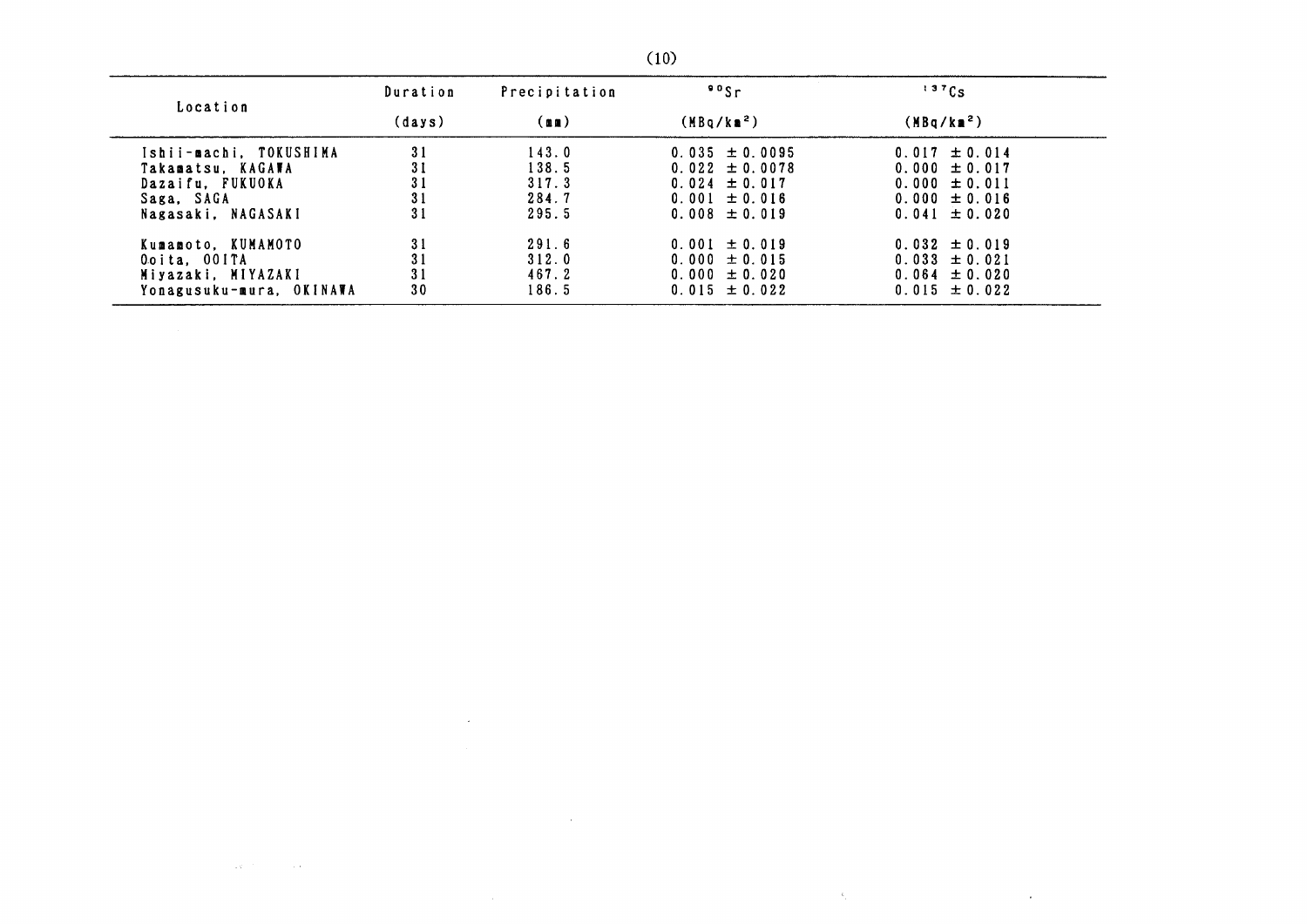### (1)-2 Strontium-90 and Cesium-137 in Rain and Dry Fallout(for WHO program)<br>(from Jun. 1991 to Mar. 1992)

#### -continued from NO. 98 of this publication-

|                                                                                                            | Duration                   | Precipitation                           | 90Sr                                                                                                   | 137Cs                                                                                                   |
|------------------------------------------------------------------------------------------------------------|----------------------------|-----------------------------------------|--------------------------------------------------------------------------------------------------------|---------------------------------------------------------------------------------------------------------|
| Location                                                                                                   | (days)                     | (m)                                     | (MBq/km <sup>2</sup> )                                                                                 | (MBq/km <sup>2</sup> )                                                                                  |
| June, 1991<br>Niigata, NIIGATA                                                                             | 31                         | 96.3                                    | ± 0.032<br>0.26                                                                                        | $0.022 \pm 0.017$                                                                                       |
| July, 1991<br>Niigata, NIIGATA                                                                             | 32                         | 222.6                                   | $0.40 \pm 0.035$                                                                                       | $0.11 \pm 0.020$                                                                                        |
| August, 1991<br>Niigata, NIIGATA                                                                           | 33                         | 135.5                                   | 0.27<br>$\pm 0.032$                                                                                    | $0.032 \pm 0.013$                                                                                       |
| Sptember, 1991<br>Niigata, NIIGATA<br>Kanazava, ISHIKAWA                                                   | 30<br>31                   | 69.9<br>153.0                           | $0.38 \pm 0.034$<br>$0.013 \pm 0.0074$                                                                 | $0.053 \pm 0.016$<br>$0.000 \pm 0.016$                                                                  |
| October, 1991<br>Niigat. NIIGATA<br>Kanazawa, ISHIKAWA                                                     | 32<br>32                   | 127.4<br>263.5                          | $0.25 \pm 0.029$<br>$0.017 \pm 0.0084$                                                                 | $0.026 \pm 0.014$<br>$0.000 \pm 0.018$                                                                  |
| November, 1991<br>Niigata, NIIGATA<br>Kanazawa. ISHIKAWA<br>Yamaguchi, YAMAGUCHI<br>Kagoshima, KAGOSHIMA   | 32<br>30<br>32<br>33       | 125.6<br>272.0<br>65.5<br>37.5          | $0.21 \pm 0.026$<br>$0.046 \pm 0.011$<br>$0.0000 \pm 0.0076$<br>$0.041 \pm 0.017$                      | $0.036 \pm 0.021$<br>$0.070 \pm 0.021$<br>$0.008 \pm 0.016$<br>$0.053 \pm 0.020$                        |
| December, 1991<br>Akita, AKITA<br>Chiba, CHIBA<br>Niigata, NIIGATA<br>Kanazava, ISHIKAWA<br>Nagano, NAGANO | 30<br>36<br>34<br>28<br>34 | 127.2<br>54.8<br>158.5<br>153.0<br>5.6  | $0.034 \pm 0.014$<br>$0.000 \pm 0.020$<br>$0.17 \pm 0.025$<br>0.17<br>± 0.018<br>$0.014 \pm 0.019$     | $0.081 \pm 0.020$<br>$0.000 \pm 0.015$<br>$0.067 \pm 0.026$<br>$0.037 \pm 0.020$<br>$0.0000 \pm 0.0096$ |
| Oosaka, OOSAKA<br>Yamaguchi, YAMAGUCHI<br>Kohchi, KOHCHI<br>Kagoshima, KAGOSHIMA                           | 36<br>34<br>37<br>25       | 55.8<br>46.5<br>134.1<br>42.0           | $0.014 \pm 0.0077$<br>$0.000 \pm 0.033$<br>$0.063 \pm 0.011$<br>$0.045 \pm 0.019$                      | $0.010 \pm 0.014$<br>$0.028 \pm 0.018$<br>$0.052 \pm 0.020$<br>$0.010 \pm 0.018$                        |
| January, 1991<br>Akita, AKITA<br>Chiba, CHIBA<br>Niigata, NIIGATA<br>Kanazawa, ISHIKAWA<br>Nagano, NAGANO  | 33<br>29<br>29<br>37<br>29 | 154.6<br>85.8<br>172.9<br>323.0<br>47.2 | $0.010 \pm 0.018$<br>$0.005 \pm 0.018$<br>$0.16 \pm 0.025$<br>$0.020 \pm 0.015$<br>$0.0070 \pm 0.0081$ | $0.034 \pm 0.020$<br>$0.020 \pm 0.014$<br>$0.044 \pm 0.023$<br>$0.020 \pm 0.018$<br>$0.027 \pm 0.019$   |

#### Table (1)-2: Strontium-90 and Cesium-137 in Rain and Dry Fallout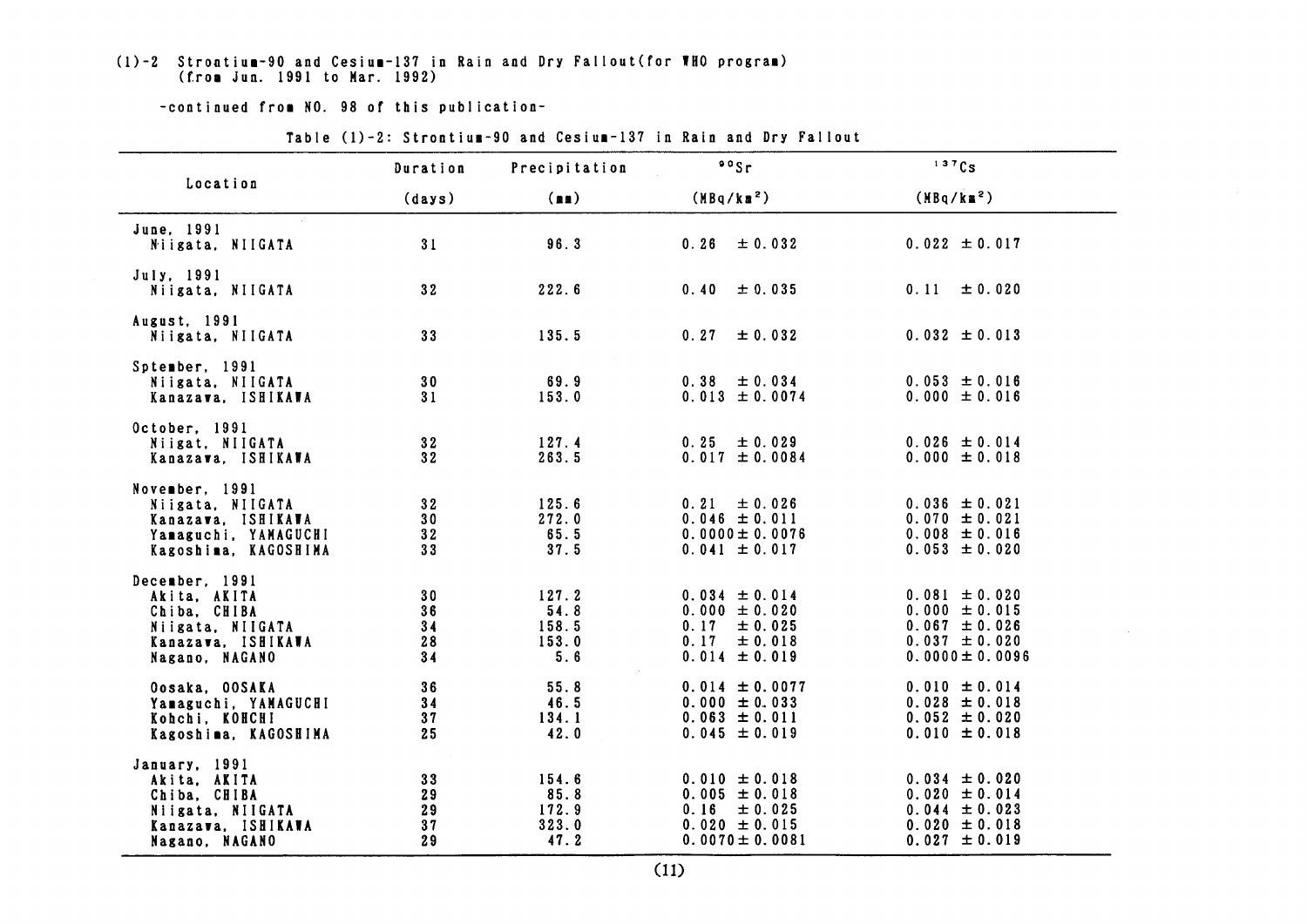| Location                                                                                                   | Duration                   | Precipitation                             | $90$ Sr                                                                                                    | 137Cs                                                                                                 |
|------------------------------------------------------------------------------------------------------------|----------------------------|-------------------------------------------|------------------------------------------------------------------------------------------------------------|-------------------------------------------------------------------------------------------------------|
|                                                                                                            | (days)                     | (n)                                       | $(MBq/kn^2)$                                                                                               | (MBq/km <sup>2</sup> )                                                                                |
| Oosaka, OOSAKA<br>Okayamashi. OKAYAMA<br>Yamaguchi, YAMAGUCHI<br>Kohchi, KOHCHI<br>Kagoshima, KAGOSHIMA    | 26<br>27<br>29<br>29<br>34 | 20.9<br>30.0<br>84.5<br>43.0<br>67.5      | $0.024 \pm 0.012$<br>$0.0082 \pm 0.0080$<br>$0.010 \pm 0.0084$<br>$0.069 \pm 0.011$<br>$0.12 \pm 0.017$    | $0.019 \pm 0.018$<br>$0.014 \pm 0.017$<br>$0.021 \pm 0.017$<br>$0.029 \pm 0.019$<br>$0.021 \pm 0.013$ |
| February, 1991<br>Akita, AKITA<br>Chiba, CHIBA<br>Niigata. NIIGATA<br>Kanazawa, ISHIKAWA<br>Nagano, NAGANO | 31<br>29<br>31<br>29<br>31 | 123.6<br>13.8<br>188.3<br>187.0<br>20.7   | $0.028 \pm 0.0086$<br>$0.000 \pm 0.016$<br>0.11<br>$\pm 0.023$<br>$0.025 \pm 0.021$<br>$0.0029 \pm 0.0072$ | $0.030 \pm 0.016$<br>$0.044 \pm 0.018$<br>$0.087 \pm 0.025$<br>$0.034 \pm 0.017$<br>$0.005 \pm 0.016$ |
| Oosaka, OOSAKA<br>Okayamashi. OKAYAMA<br>Yamaguchi, YAMAGUCHI<br>Kohchi, KOHCHI                            | 32<br>31<br>31<br>28       | 57.0<br>19.0<br>75.5<br>36.9              | $0.0090 \pm 0.0078$<br>$0.000 \pm 0.017$<br>$0.017 \pm 0.0083$<br>0.11<br>$\pm 0.022$                      | $0.001 \pm 0.015$<br>$0.004 \pm 0.019$<br>$0.011 \pm 0.014$<br>$0.031 \pm 0.013$                      |
| March, 1991<br>Akita, AKITA<br>Chiba, CHIBA<br>Niigata, NIIGATA<br>Kanazawa. ISHIKAWA<br>Nagano. NAGANO    | 31<br>31<br>31<br>27<br>31 | 106.7<br>195.1<br>111.3<br>184.0<br>85.4  | $0.004 \pm 0.019$<br>$0.035 \pm 0.021$<br>$0.22 \pm 0.028$<br>$0.003 \pm 0.016$<br>$0.020 \pm 0.019$       | $0.061 \pm 0.016$<br>$0.017 \pm 0.016$<br>$0.043 \pm 0.022$<br>$0.027 \pm 0.015$<br>$0.023 \pm 0.020$ |
| Oosaka, OOSAKA<br>Okayamashi. OKAYAMA<br>Yamaguchi, YAMAGUCHI<br>Kohchi, KOHCHI<br>Kagoshima. KAGOSHIMA    | 30<br>31<br>31<br>30<br>33 | 169.4<br>201.6<br>266.5<br>280.9<br>325.5 | $0.024 \pm 0.0084$<br>$0.014 \pm 0.020$<br>$0.035 \pm 0.024$<br>$0.073 \pm 0.011$<br>$0.038 \pm 0.018$     | $0.064 \pm 0.017$<br>$0.013 \pm 0.018$<br>$0.023 \pm 0.021$<br>$0.042 \pm 0.023$<br>$0.030 \pm 0.017$ |

 $\sim$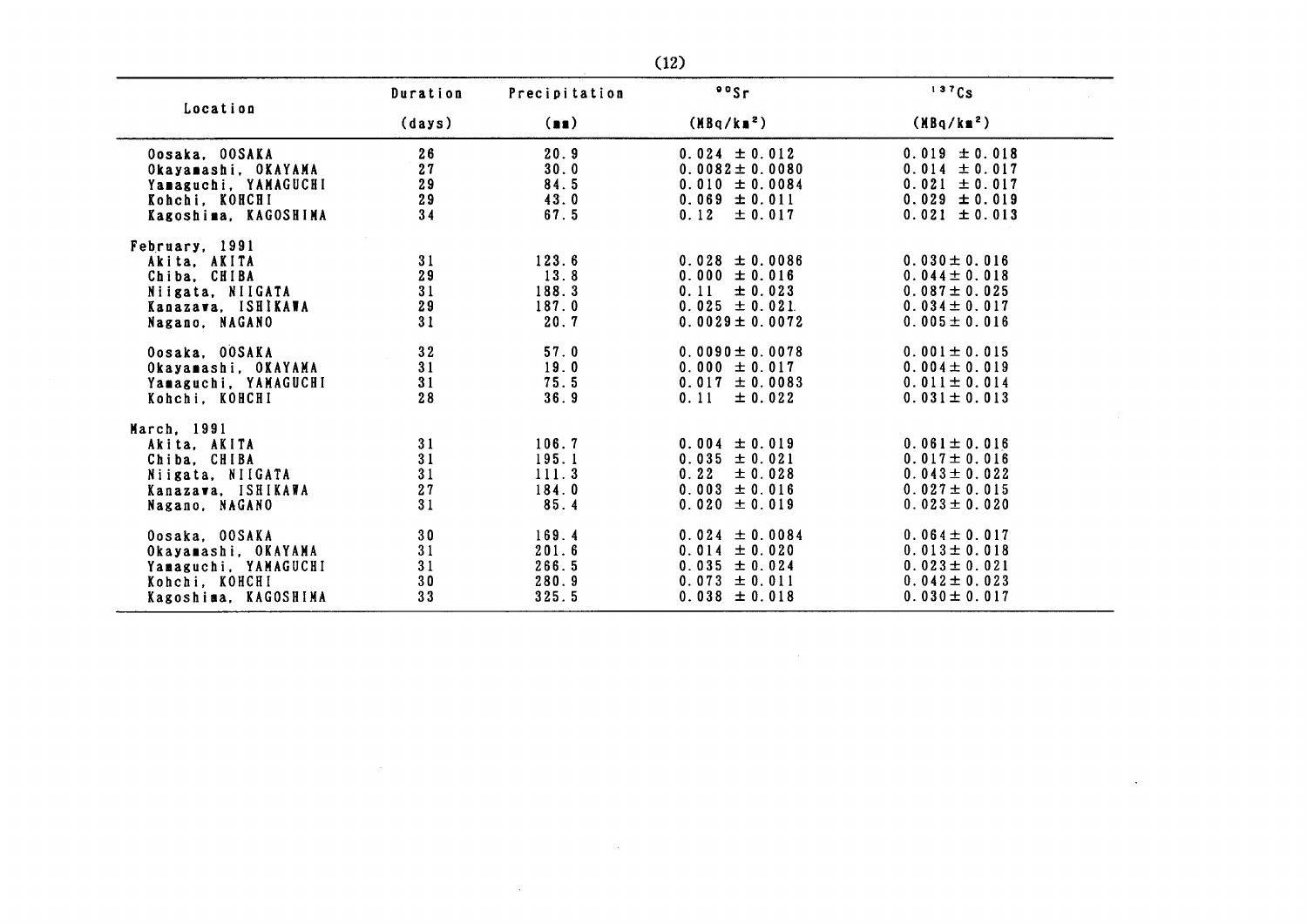# (2) Strontium-90 and Cesium-137 in Airborne Dust<br>(from Apr. 1991 to Apr. 1992)

#### -continued from NO. 98 of this publication-

|                                                                                                                                   | Sampling                                                      | Absorption                                                | 90Sr                                                                                                                      | 137Cs                                                                                                                     |
|-----------------------------------------------------------------------------------------------------------------------------------|---------------------------------------------------------------|-----------------------------------------------------------|---------------------------------------------------------------------------------------------------------------------------|---------------------------------------------------------------------------------------------------------------------------|
| Location                                                                                                                          | period                                                        | volume<br>(m3)                                            | $(mBq/m^3)$                                                                                                               | $(mBq/m^3)$                                                                                                               |
| April $\sim$ July, 1991<br>Mito, IBARAKI                                                                                          | $4\sim7$                                                      | 7,395.5                                                   | $0.00072 \pm 0.00075$                                                                                                     | $0.00000 \pm 0.00068$                                                                                                     |
| $July \sim Septaber, 1991$<br>Wakayama, WAKAYAMA<br>Nagasaki, NAGASAKI<br>Miyazaki, MIYAZAKI                                      | $7 \sim 9$<br>$7 \sim 9$<br>$7 - 9$                           | 5, 119.2<br>14,702.0<br>14,160.0                          | $0.0000 \pm 0.0018$<br>$0.00024 \pm 0.00025$<br>$0.00000 \pm 0.00031$                                                     | $0.0007 \pm 0.0010$<br>$0.00006 \pm 0.00040$<br>$0.00013 \pm 0.00041$                                                     |
| $0$ ctober $\sim$ Nobember, 1991<br>Ookuma-machi, FUKUSHIMA                                                                       | $10 - 11$                                                     | 7,993.0                                                   | $0.0003 \pm 0.0011$                                                                                                       | $0.00033 \pm 0.00066$                                                                                                     |
| $October \sim Dece$ mber, 1991<br>Ichihara, CHIBA<br>Maebashi, GUNMA<br>Utsunomiya. TOCHIGI<br>Niigata, NIIGATA<br>Nagano, NAGANO | $10 - 12$<br>$10 - 12$<br>$10 - 12$<br>$10 - 12$<br>$10 - 12$ | 12,960.0<br>13,553.0<br>14, 644.0<br>13,052.0<br>12,839.0 | $0.00065 \pm 0.00071$<br>$0.0010 \pm 0.00070$<br>0.00006 $\pm$ 0.00028<br>0.00050 $\pm$ 0.00073<br>$0.00033 \pm 0.00029$  | $0.00000 \pm 0.00037$<br>$0.00016 \pm 0.00044$<br>$0.00028 \pm 0.00038$<br>$0.00000 \pm 0.00045$<br>$0.00000 \pm 0.00042$ |
| Koufu, YAMANASHI<br>Ootsu, SHIGA<br>Kyoto, KYOTO<br>Nara, NARA<br>Wakayama, WAKAYAMA                                              | $10 - 12$<br>$10 - 12$<br>$10 - 12$<br>$10 - 12$<br>$10 - 12$ | 11, 106.0<br>10, 271.0<br>7, 277.0<br>9,927.0<br>15,789.6 | $0.00000 \pm 0.00072$<br>$0.00000 \pm 0.00079$<br>$0.00000 \pm 0.00092$<br>$0.00000 \pm 0.00086$<br>$0.00000 \pm 0.00062$ | $0.00055 \pm 0.00053$<br>$0.00038 \pm 0.00055$<br>$0.00056 \pm 0.00077$<br>$0.00000 \pm 0.00051$<br>$0.00057 \pm 0.00037$ |
| Tottori, TOTTORI<br>Yamaguchi, YAMAGUCHI<br>Tokushima, TOKUSHIMA<br>Nagasaki, NAGASAKI<br>Ooita, OOITA                            | $10 - 12$<br>$10 - 12$<br>$10 - 12$<br>$10 - 12$<br>$10 - 12$ | 16,864.0<br>21, 338.0<br>10,080.0<br>13.162.0<br>9,939.0  | $0.00040 \pm 0.00034$<br>0.00046 $\pm$ 0.00027<br>$0.00045 \pm 0.00054$<br>0.00053 $\pm$ 0.00029<br>$0.00074 \pm 0.00041$ | $0.00028 \pm 0.00036$<br>$0.00026 \pm 0.00028$<br>$0.00005 \pm 0.00062$<br>$0.00056 \pm 0.00049$<br>$0.00000 \pm 0.00060$ |
| Miyazaki, MIYAZAKI                                                                                                                | $10 - 12$                                                     | 13,721.0                                                  | $0.00044 \pm 0.00043$                                                                                                     | $0.00078 \pm 0.00041$                                                                                                     |
| October $\sim$ January, 1991<br>Mito, IBARAKI                                                                                     | $10 - 1$                                                      | 8,505.5                                                   | $0.0018 \pm 0.00075$                                                                                                      | $0.00005 \pm 0.00071$                                                                                                     |
| January $\sim$ March, 1992<br>Morioka, IWATE<br>Yamagata, YAMAGATA<br>Ichihara, CHIBA<br>Yokohama, KANAGAWA<br>Maebashi, GUNMA    | $1 \sim 3$<br>$1 \sim 3$<br>$1 - 3$<br>$1 \sim 3$<br>$1 - 3$  | 10, 177.0<br>12,960.0<br>12,960.0<br>12,256.0<br>12,619.4 | $0.00000 \pm 0.00087$<br>$0.00021 \pm 0.00032$<br>$0.00056 \pm 0.00071$<br>0.00042 $\pm$ 0.00075<br>$0.00000 \pm 0.00074$ | $0.00040 \pm 0.00062$<br>$0.00058 \pm 0.00048$<br>$0.00000 \pm 0.00038$<br>$0.00033 \pm 0.00050$<br>$0.0010 \pm 0.00047$  |

#### Table (2): Strontium-90 and Cesium-137 in Airborne Dust

 $\sim 10^7$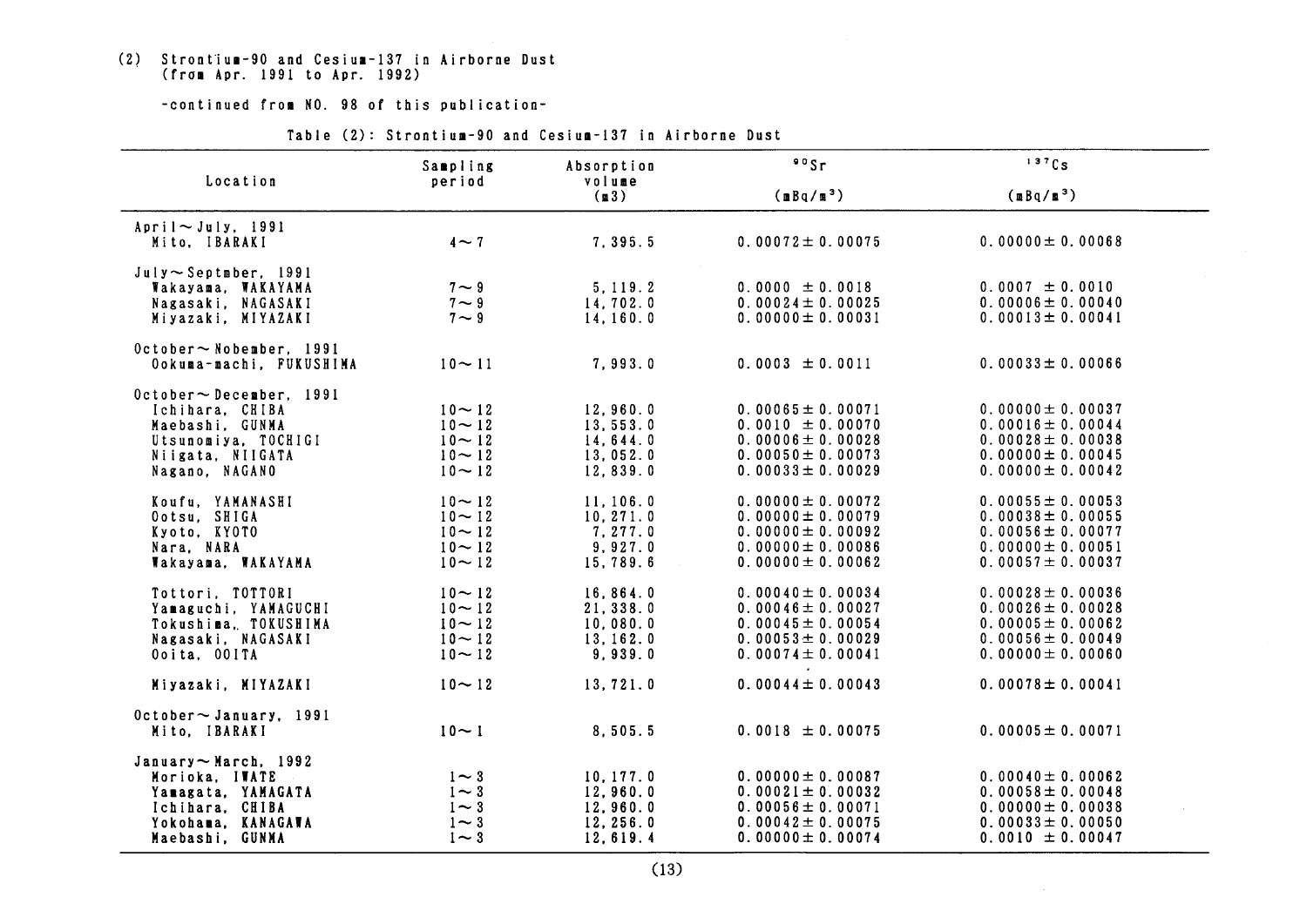| Location                                    | Sampling<br>period | Absorption<br>volume | 80Sr                  | 137Cs                 |
|---------------------------------------------|--------------------|----------------------|-----------------------|-----------------------|
|                                             |                    | (m3)                 | $(mBq/m^3)$           | $(nBq/n^3)$           |
| Utsunomiya, TOCHIGI                         | $1\sim 3$          | 14, 218.0            | $0.00000 \pm 0.00061$ | $0.00000 \pm 0.00033$ |
| Niigata, NIIGATA                            | $1 - 3$            | 14,077.0             | $0.00000 \pm 0.00039$ | $0.00000 \pm 0.00039$ |
| Kosugi-machi, TOYAMA                        | $1\sim 3$          | 18,559.0             | $0.00034 \pm 0.00030$ | $0.00053 \pm 0.00032$ |
| Fukui, FUKUI                                | $1 - 3$            | 10, 911.0            | $0.00027 \pm 0.00041$ | $0.00091 \pm 0.00057$ |
| Nagano, NAGANO                              | $1 - 3$            | 14, 413.0            | $0.00000 \pm 0.00055$ | $0.00018 \pm 0.00038$ |
| Shizuoka, SHIZUOKA                          | $1\sim 3$          | 11, 497.0            | $0.00007 \pm 0.00033$ | $0.00000 \pm 0.00052$ |
| Gifu, GIFU                                  | $1\sim 3$          | 12, 260.0            | $0.00007 \pm 0.00032$ | $0.00033 \pm 0.00050$ |
| Nagoya, AICHI                               | $1 - 3$            | 10, 845.0            | $0.00000 \pm 0.00072$ | $0.00000 \pm 0.00043$ |
| Tsu. MIE                                    | $1\sim 3$          | 14,460.0             | $0.00000 \pm 0.00027$ | $0.00000 \pm 0.00038$ |
| Ootsu, SHIGA                                | $1 - 3$            | 10, 560.0            | $0.00029 \pm 0.00078$ | $0.00013 \pm 0.00053$ |
| Kyoto, KYOTO                                | $1\sim 3$          | 9,370.0              | $0.00055 \pm 0.00078$ | $0.00000 \pm 0.00052$ |
| Oosaka, OOSAKA                              | $1\sim 3$          | 17, 121.0            | $0.00000 \pm 0.00023$ | $0.00000 \pm 0.00033$ |
| Koube, HYOUGO                               | $1\sim 3$          | 9,886.0              | $0.00030 \pm 0.00046$ | $0.0011 \pm 0.00066$  |
| Nara, NARA                                  | $1 \sim 3$         | 11,283.0             | $0.00000 \pm 0.00079$ | $0.00028 \pm 0.00048$ |
| Wakayama, WAKAYAMA                          | $1 - 3$            | 15.415.0             | $0.00000 \pm 0.00032$ | $0.00035 \pm 0.00037$ |
| Tottori, TOTTORI                            | $1 - 3$            | 15,828.0             | $0.00038 \pm 0.00044$ | $0.00020 \pm 0.00034$ |
| Okayama, OKAYAMA                            | $1\sim 3$          | 11, 520.0            | $0.00000 \pm 0.00053$ | $0.00012 \pm 0.00046$ |
| Hiroshima, HIROSIMA                         | $1 - 3$            | 10, 548.0            | $0.00086 \pm 0.00057$ | 0.00017 $\pm$ 0.00052 |
| Yamaguchi, YAMAGUCHI                        | $1 - 3$            | 20, 196.0            | $0.00072 \pm 0.00031$ | $0.00030 \pm 0.00026$ |
| Tokushima, TOKUSHIMA                        | $1 \sim 3$         | 11,220.0             | $0.0012 \pm 0.00087$  | $0.00067 \pm 0.00056$ |
| Takamatsu, KAGAWA                           | $1\sim 3$          | 16,772.0             | $0.00000 \pm 0.00049$ | $0.00000 \pm 0.00033$ |
| Saga, SAGA                                  | $1 - 3$            | 9,853.0              | $0.00000 \pm 0.00039$ | 0.00070 $\pm$ 0.00058 |
| Nagasaki NAGASAKI                           | $1 \sim 3$         | 14,831.0             | $0.00033 \pm 0.00039$ | $0.00015 \pm 0.00036$ |
| Kumamoto. KUMAMOTO                          | $1 - 3$            | 9,422.0              | $0.00036 \pm 0.00045$ | $0.00000 \pm 0.00052$ |
| Ooita, OOITA                                | $1 - 3$            | 10, 166.0            | $0.00000 \pm 0.00089$ | $0.00026 \pm 0.00055$ |
| Miyazaki, MIYAZAKI                          | $1\sim 3$          | 13, 381.0            | $0.00000 \pm 0.00040$ | $0.00000 \pm 0.00038$ |
| January $\sim$ April, 1992<br>Mito, IBARAKI | $1 - 4$            | 7,685.9              | $0.00013 \pm 0.00065$ | $0.00075 \pm 0.00074$ |
| March, 1992<br>Ookuma-machi, FUKUSHIMA      | 3                  | 10,071.0             | $0.00000 \pm 0.00081$ | $0.00000 \pm 0.00056$ |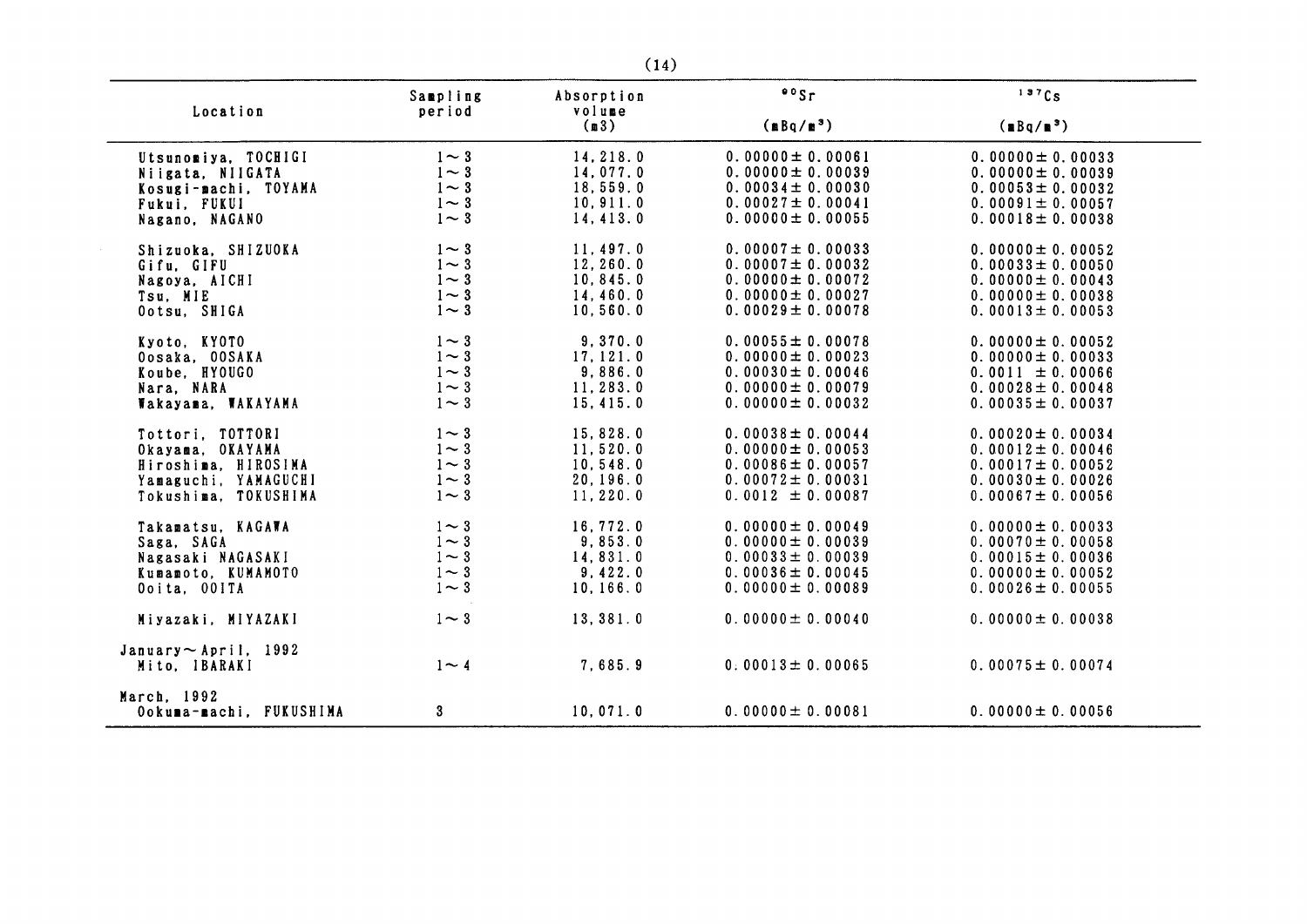# (3) Strontium-90 and Cesium-137 in Service Water<br>(from Jul. 1991 to Mar. 1992)

-continued from NO. 98 of this publication-

|                                                                                                                                  |                                                | $\frac{90}{s}$ r                                                                             | 137Cs                                                                                               |
|----------------------------------------------------------------------------------------------------------------------------------|------------------------------------------------|----------------------------------------------------------------------------------------------|-----------------------------------------------------------------------------------------------------|
| Location                                                                                                                         | pH                                             | (mBq/R)                                                                                      | (mBq / Q)                                                                                           |
| (Source Water)<br>December, 1991<br>Kisarazu, CHIBA<br>Katsushika, TOKYO<br>Nagano, NAGANO<br>Inuyama, AICHI<br>Fukuoka, FUKUOKA | 7.6<br>7.3<br>7.3<br>6.9<br>6.8                | ± 0.16<br>1.7<br>1.4<br>$\pm$ 0.20<br>1.1<br>± 0.08<br>$2.3 \pm 0.20$<br>2.4<br>± 0.13       | $0.13 \pm 0.096$<br>$0.15 \pm 0.095$<br>$0.000 \pm 0.069$<br>$0.13 \pm 0.068$<br>$0.10 \pm 0.085$   |
| January, 1992<br>Sapporo, HOKKIDO<br>Kyoto, KYOTO                                                                                | 6.9<br>7.71                                    | $\pm$ 0.16<br>1.9<br>4.2 $\pm$ 0.15                                                          | $0.13 \pm 0.095$<br>$0.17 \pm 0.10$                                                                 |
| (Tap Water)<br>July, 1991<br>Niigata, NIIGATA                                                                                    | 7.86                                           | $2.4 \pm 0.20$                                                                               | $0.060 \pm 0.057$                                                                                   |
| December, 1991<br>Wakkanai, HOKKAIDO<br>Aomori, AOMORI<br>Sendai, MIYAGI<br>Akita, AKITA<br>Fukushima, FUKUSHIMA                 | 6.8<br>7.3<br>$\sim$<br>7.03<br>$\blacksquare$ | ± 0.17<br>1.8<br>± 0.08<br>1.1<br>2.1<br>$\pm$ 0.19<br>2.9<br>$\pm$ 0.22<br>2.8<br>± 0.19    | $0.006 \pm 0.060$<br>$0.16 \pm 0.11$<br>$0.000 \pm 0.081$<br>$0.064 \pm 0.059$<br>$0.007 \pm 0.085$ |
| Ichihara, CHIBA<br>Katsushika, TOKYO<br>Kanazawa, ISHIKAWA<br>Koufu, YAMANASHI<br>Nagoya, AICHI                                  | 7.17<br>7.3<br>7.77<br>6.8<br>6.7              | 2.5<br>± 0.19<br>1.3<br>$\pm 0.17$<br>2.4<br>$\pm$ 0.18<br>$0.56 \pm 0.083$<br>2.4<br>± 0.21 | $0.020 \pm 0.088$<br>$0.42 \pm 0.11$<br>$0.033 \pm 0.076$<br>$0.000 \pm 0.044$<br>$0.012 \pm 0.063$ |
| Tsu, MIE<br>Ootsu, SHIGA<br>Nara, NARA<br>Shinguu, WAKAYAMA<br>Tottori, TOTTORI                                                  | 6.9<br>6.62<br>7.5<br>7.0<br>7.1               | ± 0.19<br>1.9<br>4.0<br>$\pm 0.17$<br>2.5<br>± 0.19<br>1.9<br>± 0.26<br>1.7<br>± 0.26        | $0.13 \pm 0.060$<br>$0.088 \pm 0.089$<br>$0.000 \pm 0.083$<br>$0.12 \pm 0.11$<br>$0.036 \pm 0.053$  |
| Matsue, SHIMANE<br>Matsuyama, EHIME<br>Kochi, KOCHI<br>Takamatsu, KAGAWA<br>Fukuoka, FUKUOKA                                     | $\sim$<br>7.6<br>7.4<br>7.2<br>7.0             | 3.7<br>± 0.21<br>2.0<br>± 0.16<br>1.9<br>$\pm 0.11$<br>2.7<br>$\pm 0.21$<br>3.7<br>± 0.23    | $0.20 \pm 0.096$<br>$0.000 \pm 0.086$<br>$0.18 \pm 0.085$<br>$0.088 \pm 0.064$<br>$0.050 \pm 0.064$ |

Table (3): Strontium-90 and Cesium-137 in Service Water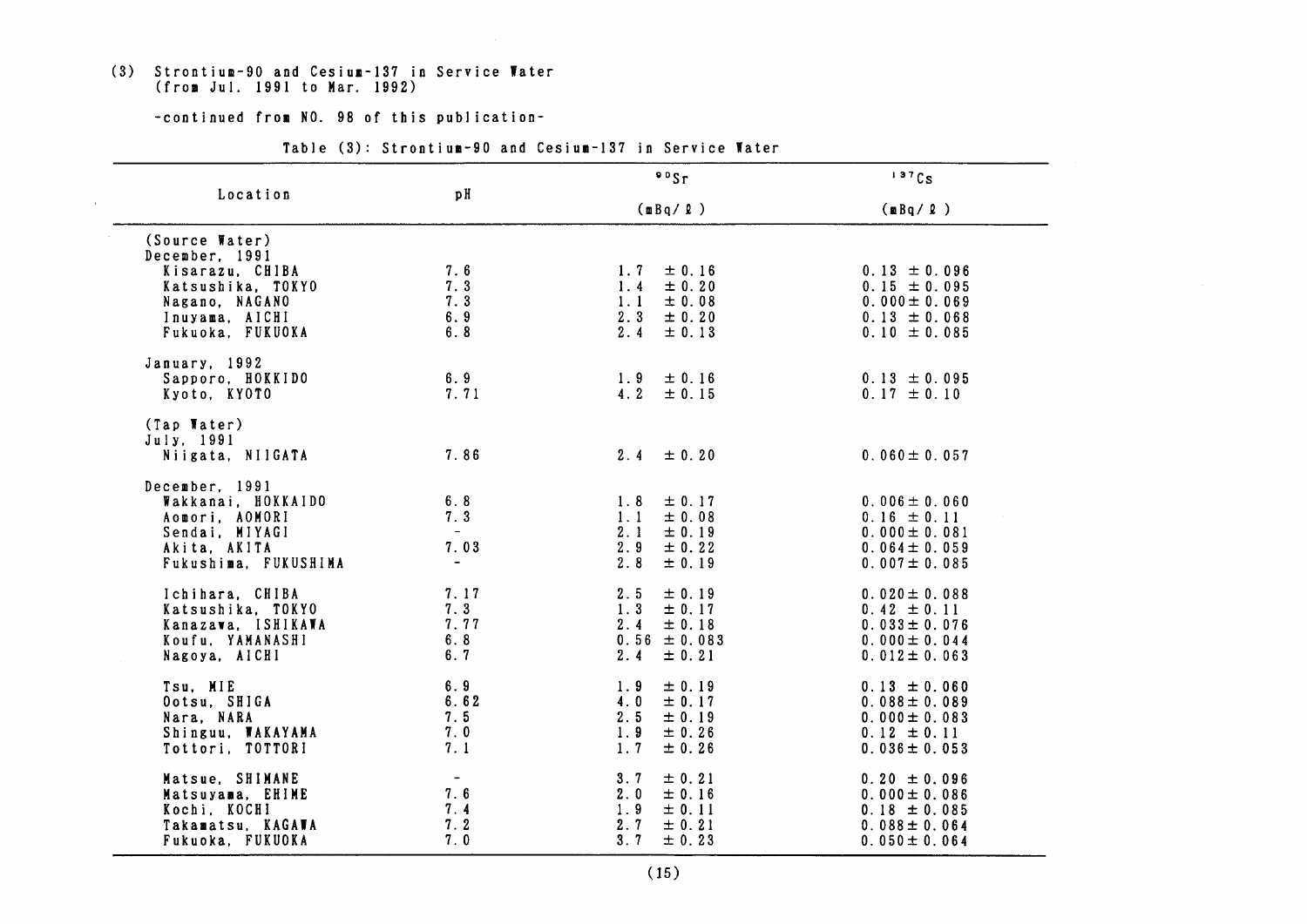|                      |                | 005r              | 137Cs             |
|----------------------|----------------|-------------------|-------------------|
| Location             | рH             | (mBq/R)           | (nBq/R)           |
| Kumamoto, KUMAMOTO   |                | $0.000 \pm 0.090$ | $0.000 \pm 0.052$ |
| Ooita, OOITA         | $6.2$<br>$7.6$ | $0.55 \pm 0.091$  | $0.14 \pm 0.099$  |
| Miyazaki, MIYAZAKI   | 7.08           | $1.3 \pm 0.13$    | $0.000 \pm 0.088$ |
| Kagoshima, KAGOSHIMA | 7.1            | $0.60 \pm 0.11$   | $0.027 \pm 0.091$ |
| January, 1992        |                |                   |                   |
| Kyoto, KYOTO         | 7.70           | $3.8 \pm 0.16$    | $0.000 \pm 0.084$ |
| Hiroshima, HIROSHIMA | 6.70           | $2.7 \pm 0.13$    | $0.000 \pm 0.079$ |
| Tokusyuma, TOKUSHIMA | 6.8            | $1.8 \pm 0.18$    | $0.054 \pm 0.090$ |
| February, 1992       |                |                   |                   |
| Shinguu, WAKAYAMA    | 7.0            | $1.9 \pm 0.26$    | $0.12 \pm 0.11$   |
| Naha. OKINAWA        | 7.68           | $5.5 \pm 0.28$    | $0.04 \pm 0.10$   |
| March, 1992          |                |                   |                   |
| Maebashi, GUNMA      | 7.3            | $1.6 \pm 0.10$    | $0.11 \pm 0.10$   |
|                      |                |                   |                   |

 $\mathcal{L}^{\text{max}}_{\text{max}}$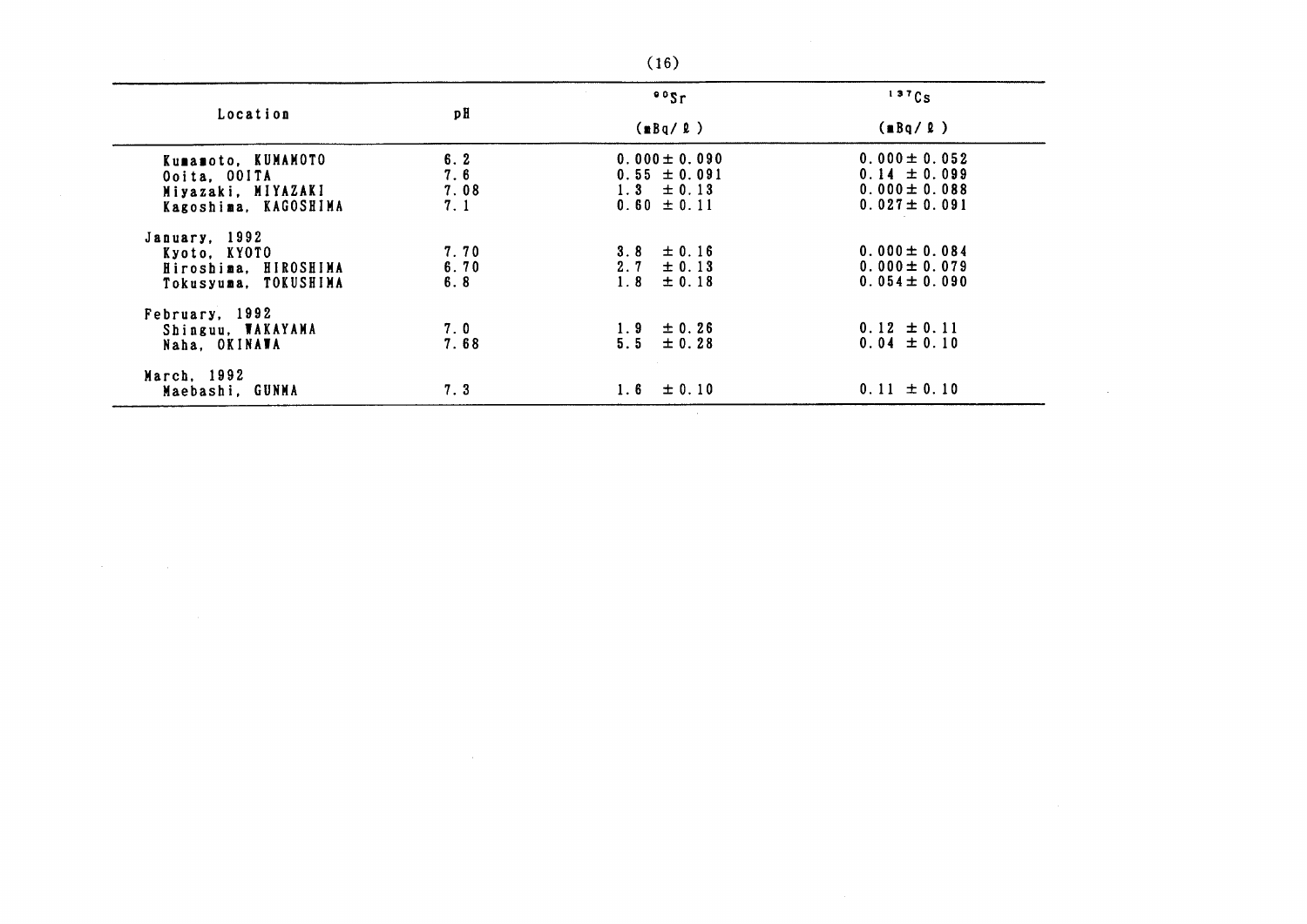#### (4) Strontium-90 and Cesium-137 in Freshwater (from Nov. 1991 to Dec. 1991)

#### -continued from NO. 98 of this publication-

|                                                    |             | $\cdot$ $\cdot$ $\cdot$               | 137Cs                                |  |
|----------------------------------------------------|-------------|---------------------------------------|--------------------------------------|--|
| Location                                           | рH          | (nBq/P)                               | (mBq/l)                              |  |
| (Freshwater)<br>November, 1991<br>Niigata, NIIGATA | 6.80        | $3.5 \pm 0.22$                        | $0.31 \pm 0.11$                      |  |
| December, 1991<br>Suwa, NAGANO<br>Uzi, KYOTO       | 6.9<br>6.67 | $0.89 \pm 0.078$<br>$0.036 \pm 0.035$ | $0.33 \pm 0.10$<br>$0.000 \pm 0.096$ |  |

#### Table (4): Strontium-90 and Cesium-137 in Freshwater

 $\mathcal{L}^{\text{max}}_{\text{max}}$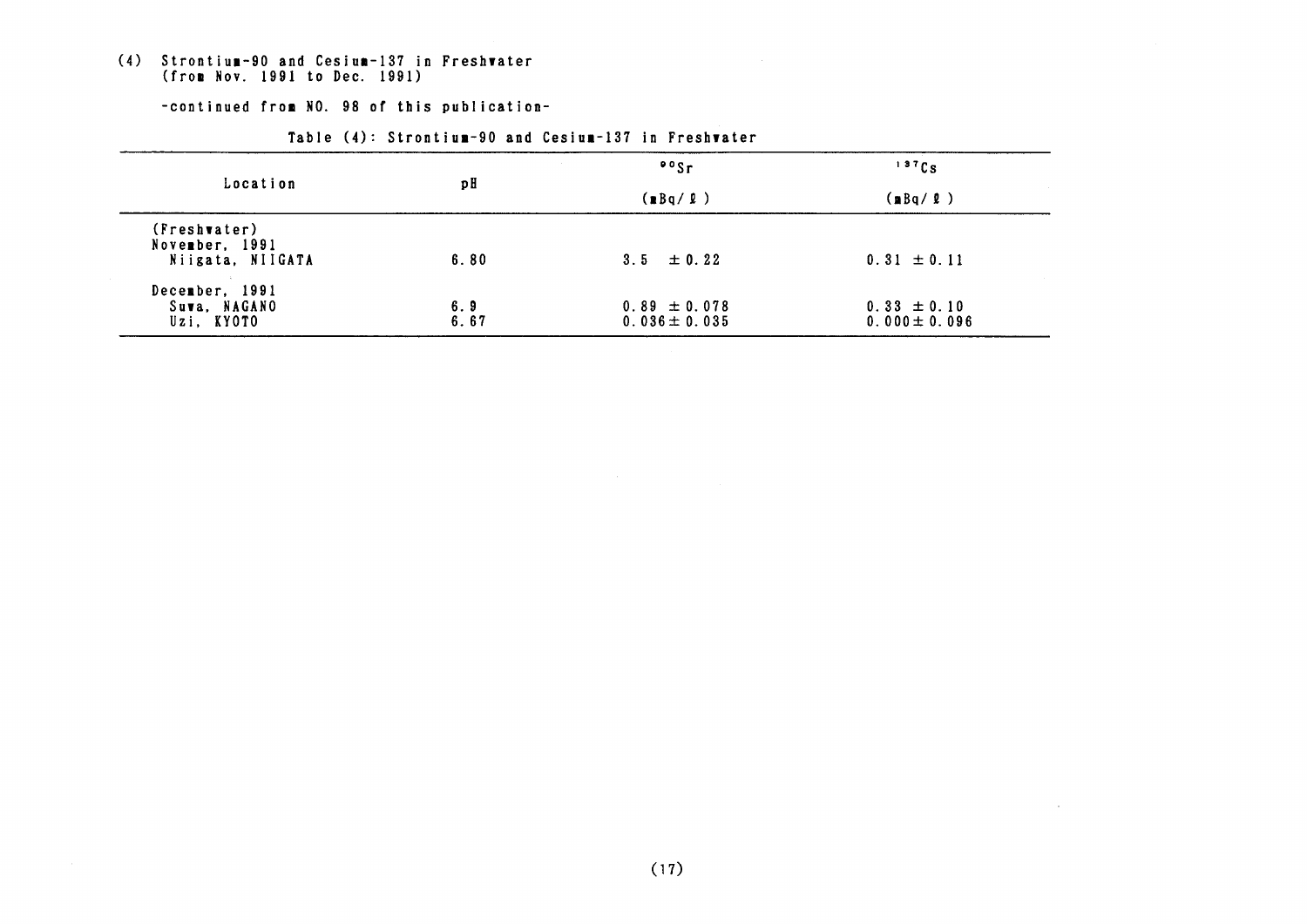(5) Strontium-90 and Cesium-137 in S (from May. 1991 to Oct. 1991)

-continued from NO. 96 of this publication-

|  |  | Table (5): Strontium-90 and Cesium-137 in Soil |  |  |  |  |
|--|--|------------------------------------------------|--|--|--|--|
|--|--|------------------------------------------------|--|--|--|--|

|                                                         | Sampling                | $\cdot$ $\cdot$ $\cdot$                |                                    |                                         | 137Cs                                                         |  |
|---------------------------------------------------------|-------------------------|----------------------------------------|------------------------------------|-----------------------------------------|---------------------------------------------------------------|--|
| Location                                                | Depth<br>(cn)           | (Bq/kg)<br>(dried Soil)                | (MBq/kB <sup>2</sup> )             | (Bq/kg)<br>(dried Soil)                 | $(MBq/kn^2)$                                                  |  |
| May, 1991<br>Tokai-mura, IBARAKI<br>$\boldsymbol{\eta}$ | $0 \sim 5$<br>$5\sim20$ | 4.2<br>$\pm$ 0.21<br>$\pm$ 0.3<br>11   | 200<br>±10<br>± 30<br>1100         | $\pm$ 0.7<br>43<br>$3.6 \pm 0.21$       | 2000<br>± 30<br>370<br>$\pm$ 22                               |  |
| Akabane-machi, AICHI<br>$\mathbf{v}$                    | $0 \sim 5$<br>$5\sim20$ | $0.43 \pm 0.11$<br>$0.15 \pm 0.11$     | 22<br>$\pm$ 5.8<br>33<br>±24       | 3.4 $\pm$ 0.21<br>$0.66 \pm 0.11$       | 170<br>±10<br>140<br>$\pm$ 24                                 |  |
| Kanazava, ISHIKAWA<br>$\mathbf{u}$                      | $0 \sim 5$<br>$5 - 20$  | 8.3<br>$\pm$ 0.21<br>$3.9 \pm 0.15$    | 330<br>± 8<br>$\pm$ 23<br>610      | $9.0 \pm 0.32$<br>$9.5 \pm 0.32$        | 360<br>$\pm$<br>13<br>± 50<br>1500                            |  |
| June, 1991<br>Fukushima, FUKUSHIMA<br>$\overline{u}$    | $0 \sim 5$<br>$5 - 20$  | 6.5<br>$\pm$ 0.20<br>3.7<br>$\pm$ 0.16 | 78<br>$\pm$ 2.4<br>59<br>$\pm$ 2.5 | $18 \pm 0.5$<br>$8.5 \pm 0.34$          | 220<br>土<br>$\overline{\phantom{a}}$ 6<br>$\pm$<br>140<br>- 5 |  |
| Katsushika, TOKYO<br>$\mathbf{u}$                       | $0 \sim 5$<br>$5\sim20$ | $0.51 \pm 0.10$<br>$0.93 \pm 0.12$     | 36<br>$\pm$ 7.3<br>±26<br>200      | $3.8 \pm 0.24$<br>$2.8 \pm 0.21$        | 270<br>$\pm$ 17<br>600<br>$±$ 44                              |  |
| Naha, OKINAWA<br>$\boldsymbol{\eta}$                    | $0 \sim 5$<br>$5\sim20$ | 1.2<br>$\pm$ 0.14<br>1.2<br>$\pm 0.14$ | 91<br>±11<br>± 17<br>150           | $5.9 \pm 0.28$<br>4.66 $\pm$ 0.26       | 460<br>$\pm$ 22<br>$\pm$ 31<br>560                            |  |
| July, 1991<br>Yamagata, YAMAGATA<br>$\mathbf{n}$        | $0 \sim 5$<br>$5 - 20$  | $3.1 \pm 0.19$<br>$0.55 \pm 0.099$     | 120<br>± 8<br>57<br>±10            | 21<br>$\pm$ 0.5<br>$1.7 \pm 0.15$       | 820<br>$±$ 19<br>170<br>$±$ 15                                |  |
| Imaichi, TOCHIGI<br>$\mathbf{n}$                        | $0 \sim 5$<br>$5\sim20$ | $\pm$ 0.3<br>18<br>$\pm$ 0.21<br>7.9   | 410<br>$\pm$ 7<br>520<br>±14       | 56<br>$\pm$ 0.8<br>$\pm$<br>26<br>0.5   | 1300<br>$\pm$ 20<br>1700<br>± 30                              |  |
| Kashiwazaki, Niigata<br>$\boldsymbol{n}$                | $0 \sim 5$<br>$5 - 20$  | $0.93 \pm 0.13$<br>$0.62 \pm 0.069$    | $\pm$ 8.5<br>61<br>±15<br>140      | 24<br>$\pm$<br>0.6<br>$\pm$ 0.34<br>8.6 | 1600<br>$\pm$ 40<br>1900<br>± 80                              |  |
| Kosugi-machi, TOYAMA<br>$\boldsymbol{n}$                | $0 \sim 5$<br>$5 - 20$  | $3.8 \pm 0.24$<br>$6.3 \pm 0.33$       | 260<br>±17<br>$990 \pm 52$         | $\pm$ 0.4<br>13<br>$2.1 \pm 0.17$       | $±$ 28<br>910<br>340<br>$\pm$ 27                              |  |
| Kanazawa, ISHIKAWA<br>$\boldsymbol{\eta}$               | $0 \sim 5$<br>$5\sim20$ | 8.3<br>$\pm$ 0.21<br>3.9<br>$\pm 0.15$ | ± 8<br>330<br>±23<br>610           | $9.0 \pm 0.32$<br>$9.5 \pm 0.32$        | 360<br>$\pm$ 13<br>1500<br>± 50                               |  |
| Fukui, FUKUI<br>$\boldsymbol{\eta}$                     | $0 \sim 5$<br>$5 - 20$  | $0.58 \pm 0.11$<br>$0.61 \pm 0.11$     | 32<br>$\pm$ 5.9<br>57<br>±10       | $6.3 \pm 0.27$<br>$1.6 \pm 0.15$        | 350<br>$±$ 15<br>150<br>$±$ 14                                |  |

 $\sim 10^{11}$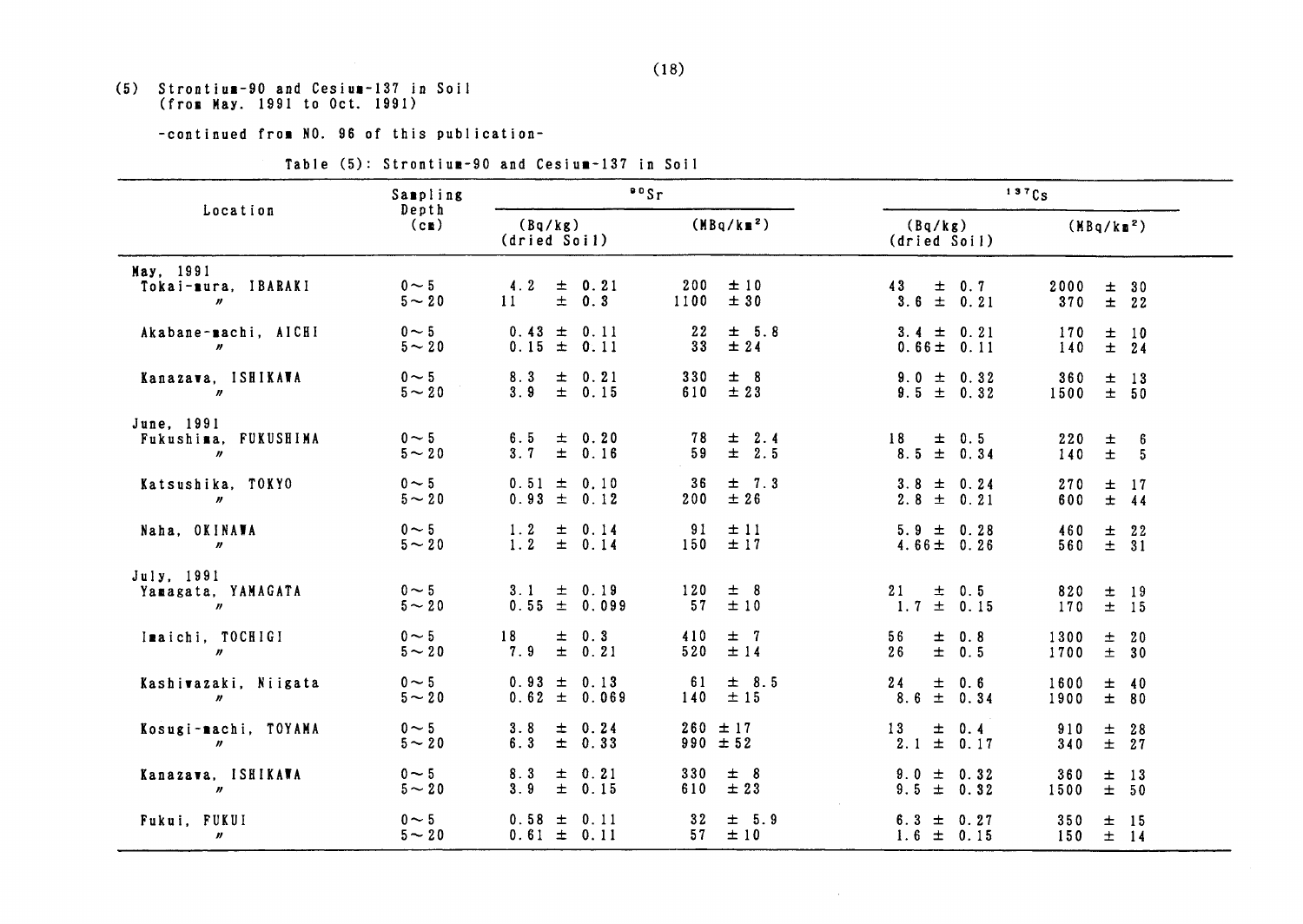|                                              | Sampling                  | $\cdot$ $\cdot$ $\cdot$                        |                                           | 137Cs                                        |                                             |
|----------------------------------------------|---------------------------|------------------------------------------------|-------------------------------------------|----------------------------------------------|---------------------------------------------|
| Location                                     | Depth<br>(cn)             | (Bq/kg)<br>(dried Soil)                        | $(MBq/kn^2)$                              | (Bq/kg)<br>(dried Soil)                      | (MBq/km <sup>2</sup> )                      |
| Gotenjyou, SHIZUOKA<br>$\boldsymbol{\eta}$   | $0 \sim 5$<br>$5 - 20$    | $0.79 \pm 0.11$<br>$0.62 \pm 0.095$            | 30 <sub>o</sub><br>$\pm$ 4.0<br>±14<br>89 | 13<br>$\pm$ 0.4<br>$4.8 \pm 0.24$            | 480<br>$\pm$ 14<br>$\pm$ 34<br>680          |
| Gifu, GIFU<br>$\boldsymbol{\eta}$            | $0 \sim 5$<br>$5 - 20$    | ± 0.10<br>1.3<br>2.5<br>$\pm$ 0.12             | 62<br>$\pm$ 4.4<br>±24<br>490             | 11<br>土<br>0.4<br>$\pm$<br>8.4<br>0.33       | 500<br>$±$ 17<br>± 60<br>1600               |
| Tsu, MIE<br>$\boldsymbol{\eta}$              | $0 \sim 5$<br>$5 \sim 20$ | $0.33 \pm 0.10$<br>$0.35 \pm 0.11$             | $\pm$ 8.9<br>28<br>± 27<br>89             | 1.9<br>土<br>0.17<br>$\pm$<br>1.0<br>0.14     | 160<br>$\pm$<br>15<br>$\pm$ 35<br>260       |
| Nosyu-machi, SHIGA<br>$\boldsymbol{\eta}$    | $0 \sim 5$<br>$5 \sim 20$ | $0.21 \pm 0.048$<br>0.44<br>± 0.061            | $\pm$ 2.9<br>12<br>$\pm$ 7.9<br>57        | 13<br>$\pm$ 0.4<br>$\pm$<br>0.4<br>14        | 780<br>$\pm$<br>24<br>$\pm$<br>1800<br>- 50 |
| Miyatsu, KY0T0<br>$\boldsymbol{n}$           | $0 \sim 5$<br>$5 - 20$    | 1.8<br>± 0.16<br>1.2<br>$\pm$<br>0.14          | $\pm$ 6.9<br>77<br>± 39<br>320            | 60<br>0.9<br>士<br>$\pm$<br>0.31<br>7.0       | 2600<br>$\pm$<br>40<br>1900<br>$\pm$ 80     |
| Oosaka, OOSAKA<br>$\boldsymbol{\eta}$        | $0 \sim 5$<br>$5 - 20$    | 0.69<br>$\pm$ 0.12<br>$\pm$<br>0.14<br>1.1     | 36<br>$\pm$ 6.5<br>210<br>±27             | 7.2<br>土<br>0.31<br>$\pm$<br>3.5<br>0.22     | 380<br>$±$ 16<br>$\pm$<br>41<br>650         |
| Kaebara, NARA<br>$\boldsymbol{\eta}$         | $0 \sim 5$<br>$5 - 20$    | 1.2<br>$\pm$<br>0.14<br>1.2<br>$\pm$<br>0.14   | 91<br>±11<br>±17<br>150                   | 5.9<br>0.28<br>士<br>4.6<br>$\pm$<br>0.26     | 460<br>士<br>22<br>$\pm$ 31<br>560           |
| Kokufu-machi, TOTTORI<br>$\boldsymbol{\eta}$ | $0 \sim 5$<br>$5 - 20$    | 0.47<br>$\pm$<br>0.099<br>1.0<br>$\pm$<br>0.12 | 39<br>$\pm$ 8.3<br>200<br>±25             | 0.21<br>3.1<br>$\pm$<br>$\pm$<br>2.4<br>0.19 | 250<br>$\pm$<br>-17<br>$\pm$<br>38<br>480   |
| Asahi-machi, OKAYAMA<br>$\boldsymbol{\mu}$   | $0 \sim 5$<br>$5 - 20$    | $0.18 \pm$<br>0.10<br>$0.12 \pm$<br>0.090      | $8.1 \pm 4.5$<br>±11<br>14                | $0.37 \pm$<br>0.090<br>$0.20 \pm 0.071$      | 17<br>4.0<br>土<br>$\pm$<br>23<br>8.4        |
| Hiroshima, HIROSHIMA<br>$\boldsymbol{\eta}$  | $0 \sim 5$<br>$5 - 20$    | $0.39 \pm$<br>0.095<br>2.0<br>$\pm$<br>0.17    | 16<br>$\pm$ 3.9<br>± 41<br>490            | 1.6<br>$\pm$ 0.16<br>$\pm$<br>7.6<br>0.32    | 6.6<br>66<br>士<br>$\pm$<br>1900<br>80       |
| Matsuyama, EHIME<br>$\boldsymbol{\eta}$      | $0 \sim 5$<br>$5 - 20$    | $0.68 \pm 0.12$<br>$0.15 \pm 0.095$            | 46<br>± 8.0<br>16<br>± 9.8                | 0.3<br>11<br>土<br>$\pm$<br>1.7<br>0.16       | $\pm$<br>23<br>710<br>$±$ 17<br>180         |
| Uesaka-machi, TOKUSHIMA<br>$\boldsymbol{n}$  | $0 \sim 5$<br>$5 - 20$    | $0.91 \pm 0.14$<br>$0.85 \pm$<br>0.14          | 97<br>±15<br>±36<br>220                   | ± 0.25<br>4.8<br>4.7<br>$\pm$<br>0.23        | 520<br>士<br>26<br>± 60<br>1200              |
| Sakaide, KAGAWA<br>$\boldsymbol{n}$          | $0 \sim 5$<br>$5 - 20$    | 0.23<br>3.7<br>士<br>2.8<br>$\pm$<br>0.21       | $\pm$ 6<br>100<br>±19<br>260              | 25<br>0.5<br>土<br>1.1<br>士<br>0.13           | 680<br>$±$ 14<br>$\pm$ 12<br>110            |
| Fukuoka, FUKUOKA<br>$\boldsymbol{\eta}$      | $0 \sim 5$<br>$5 - 20$    | $\pm 0.22$<br>7.8<br>3.6<br>士<br>0.15          | 410<br>$\pm$ 11<br>±19<br>470             | $\pm$ 0.3<br>10<br>$0.91 \pm$<br>0.12        | 530<br>$±$ 17<br>$\pm$ 15<br>120            |
| Kohama-machi, NAGASAKI<br>$\boldsymbol{n}$   | $0 \sim 5$<br>$5 - 20$    | 0.20<br>6.5<br>士<br>4.8<br>$\pm$ 0.18          | 170<br>$\pm$ 5<br>±20<br>540              | 90<br>1.0<br>土<br>31<br>$\pm$ 0.6            | 2300<br>土<br>- 30<br>3500<br>$\pm$ 70       |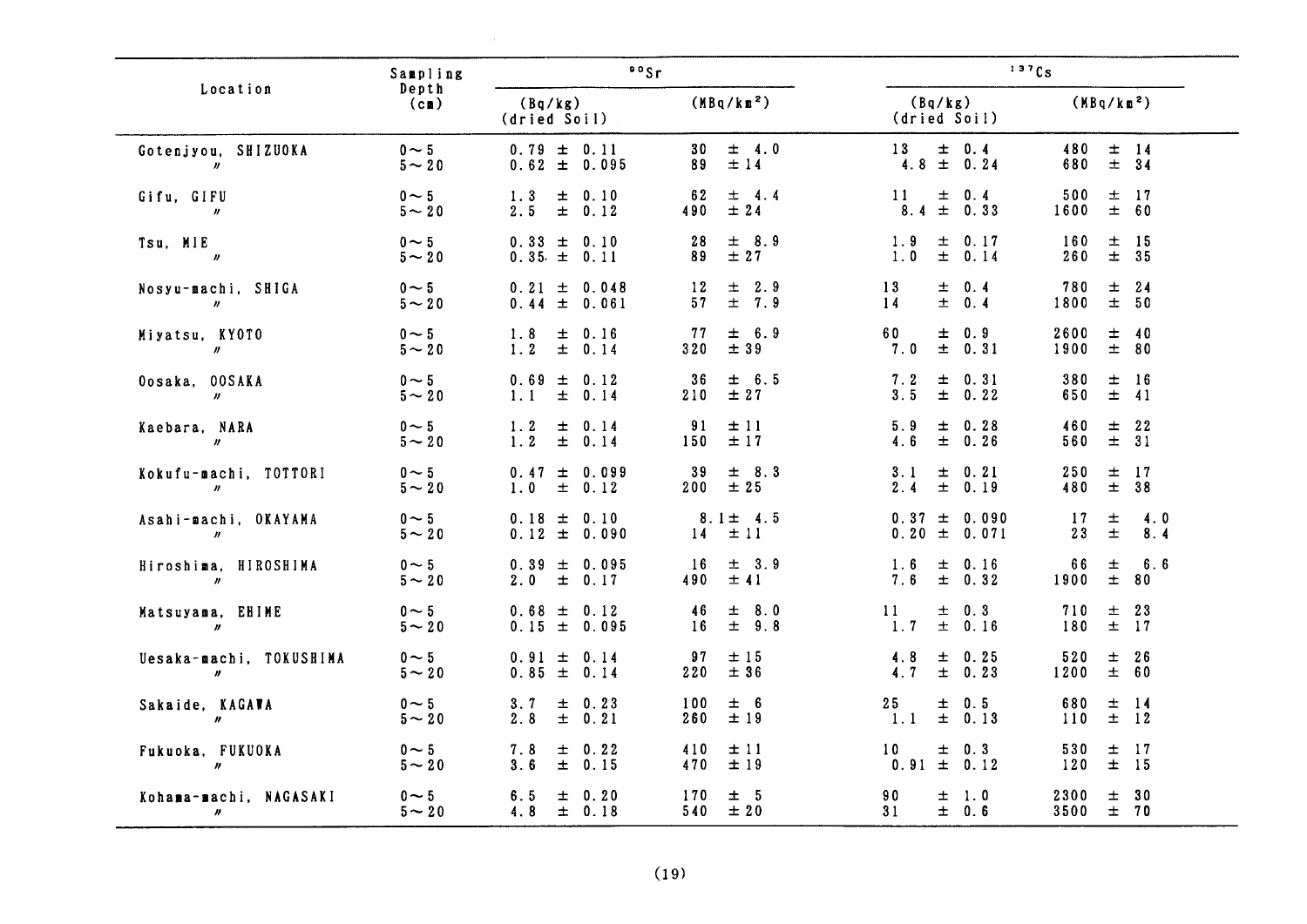|                                                        | Sampling                |                                           | 00Sr                              |                                        | 137Cs                                                      |  |
|--------------------------------------------------------|-------------------------|-------------------------------------------|-----------------------------------|----------------------------------------|------------------------------------------------------------|--|
| Location                                               | Depth<br>(c)            | (Bq/kg)<br>(dried Soil)                   | (MBq/km <sup>2</sup> )            | (Bq/kg)<br>(dried Soil)                | (MBq/km <sup>2</sup> )                                     |  |
| Saibara-mura, KUMAMOTO<br>$\boldsymbol{\eta}$          | $0 \sim 5$<br>$5 - 20$  | $8.2 \pm 0.28$<br>7.5<br>$\pm$ 0.29       | ± 5<br>150<br>±18<br>460          | $\pm$ 0.9<br>77<br>19<br>$\pm$ 0.5     | 1400<br>$\pm$ 20<br>1200<br>$\pm$ 30                       |  |
| Sadohara-machi, MIYAZAKI<br>$\mathbf{v}$               | $0 \sim 5$<br>$5 - 20$  | 1.1<br>$\pm 0.12$<br>1.0<br>$\pm 0.12$    | $\pm$ 8.9<br>81<br>±23<br>190     | 9.1<br>$\pm$ 0.33<br>8.9<br>$\pm$ 0.33 | 660<br>$±$ 24<br>$\pm$ 60<br>1700                          |  |
| August, 1991<br>Sappro, HOKKIDO<br>$\boldsymbol{\eta}$ | $0 \sim 5$<br>$5 - 20$  | $10-1$<br>$\pm$ 0.3<br>$6.1 \pm 0.27$     | 420<br>±14<br>870<br>±38          | 34<br>$\pm$ 0.7<br>$\pm 0.34$<br>8.5   | 1400<br>± 30<br>1200<br>$\pm$ 50                           |  |
| Aomori, AOMORI<br>$\boldsymbol{\eta}$                  | $0 \sim 5$<br>$5 - 20$  | 1.1<br>± 0.14<br>$0.54 \pm$<br>0.11       | 38<br>$\pm$ 4.9<br>±12<br>55      | $3.9 \pm 0.24$<br>$0.052 \pm 0.088$    | 9<br>$140 \pm$<br>$5.3 \pm$<br>9.0                         |  |
| Takisawa-mura, IWATE<br>$\boldsymbol{\eta}$            | $0 \sim 5$<br>$5 - 20$  | $\pm$ 0.5<br>18<br>11<br>$\pm$ 0.4        | 560<br>±14<br>980<br>± 32         | 69<br>$\pm$<br>0.9<br>$4.0 \pm 0.24$   | 2100<br>$\pm$ 30<br>350<br>$\pm$ 21                        |  |
| Ichihara, CHIBA<br>$\boldsymbol{\eta}$                 | $0 \sim 5$<br>$5\sim20$ | $0.20 \pm 0.043$<br>$0.26 \pm 0.048$      | -11<br>$\pm$ 2.4<br>61<br>± 11    | $2.6 \pm 0.18$<br>$0.89 \pm 0.11$      | 140<br>$\pm$ 10<br>210<br>$\pm$ 26                         |  |
| Yokohama, KANAGAWA<br>$\boldsymbol{n}$                 | $0 \sim 5$<br>$5\sim20$ | 5.0<br>± 0.24<br>6.8<br>$\pm$ 0.29        | 160<br>± 8<br>740<br>± 31         | 16<br>$\pm$ 0.5<br>$\pm$<br>11<br>0.4  | $\pm$ 15<br>510<br>1200<br>$\pm$ 40                        |  |
| Maebashi, GUNMA<br>$\mathbf{n}$                        | $0 \sim 5$<br>$5 - 20$  | 1.3<br>$\pm$ 0.09<br>1.7<br>± 0.10        | 71<br>$\pm$ 4.8<br>±13<br>210     | $2.9 \pm 0.19$<br>$2.8 \pm 0.18$       | 160<br>±10<br>$\pm$ 23<br>350                              |  |
| Nagano, NAGANO<br>$\boldsymbol{\eta}$                  | $0 \sim 5$<br>$5 - 20$  | 2.5<br>± 0.18<br>2.0<br>± 0.16            | 59<br>$\pm$ 4.1<br>$\pm$ 8<br>100 | 19<br>$\pm$ 0.5<br>$1.7 \pm$<br>0.17   | 440<br>$\pm$ 12<br>$\pm$<br>8.3<br>86                      |  |
| Takane-machi, YAMANASHI<br>$\boldsymbol{\eta}$         | $0 \sim 5$<br>$5\sim20$ | 13<br>$\pm$ 0.4<br>7.3<br>$\pm$ 0.30      | 220<br>$±$ 7<br>570<br>±24        | 43<br>土<br>0.8<br>$\pm$<br>0.4<br>11   | 740<br>$\pm$ 13<br>840<br>$\pm$ 30                         |  |
| Kasai, HYOGO<br>$\boldsymbol{\prime\prime}$            | $0 \sim 5$<br>$5 - 20$  | $0.99 \pm 0.14$<br>$0.41 \pm 0.13$        | 46<br>$\pm$ 6.4<br>39<br>$\pm$ 12 | 29<br>Ŧ.<br>0.6<br>$5.6 \pm 0.27$      | 1400<br>$\pm$ 30<br>530<br>$±$ 26                          |  |
| Shinguu, WAKAYAMA<br>$\boldsymbol{\eta}$               | $0 \sim 5$<br>$5\sim20$ | $0.21 \pm 0.084$<br>$0.32 \pm 0.089$      | $9.2 \pm 3.8$<br>$25 \pm 6.8$     | $3.7 \pm 0.23$<br>$1.3 \pm 0.15$       | 170<br>±10<br>97<br>$\pm$ 12                               |  |
| Oota, SHIMANE<br>$\boldsymbol{\eta}$                   | $0 \sim 5$<br>$5\sim20$ | 22<br>$\pm$ 0.3<br>6.9<br>$\pm$ 0.20      | 530<br>± 8<br>530<br>±16          | 32<br>$\pm$<br>0.6<br>15<br>士。<br>0.4  | 780<br>$\pm$ 14<br>± 30<br>1200                            |  |
| Kochi, KOCHI<br>$\boldsymbol{\eta}$                    | $0 \sim 5$<br>$5\sim20$ | 7.2<br>$\pm$ 0.20<br>6.8<br>$\pm$<br>0.20 | 320<br>± 9<br>± 30<br>1100        | 32<br>士<br>0.6<br>$\pm$<br>11<br>0.4   | 1400<br>± 30<br>1800<br>± 60                               |  |
| Saga, SAGA<br>$\boldsymbol{\prime\prime}$              | $0 \sim 5$<br>$5 - 20$  | $0.67 \pm$<br>0.10<br>$0.92 \pm 0.11$     | 24<br>$\pm$ 3.6<br>±14<br>110     | $4.1 \pm 0.22$<br>$3.4 \pm 0.20$       | 150<br>$\pm$<br>$\overline{\mathbf{8}}$<br>420<br>$\pm$ 25 |  |

 $\sim$ 

 $\sim 10^{-11}$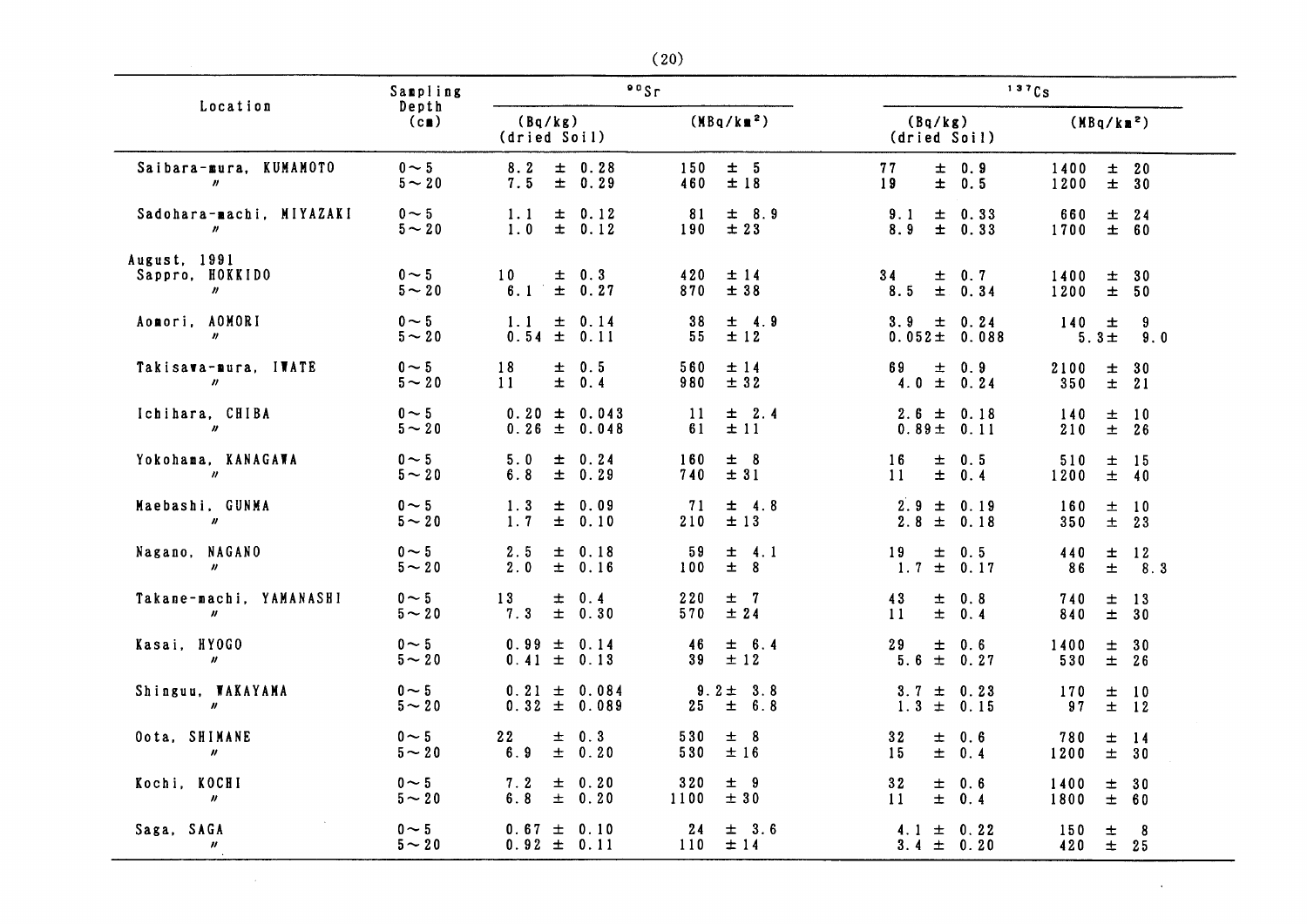|                                                                       | Sampling                  | $\cdot$ $\cdot$ $\cdot$                           |                                              |                                    | 137Cs                                 |
|-----------------------------------------------------------------------|---------------------------|---------------------------------------------------|----------------------------------------------|------------------------------------|---------------------------------------|
| Location                                                              | Depth<br>(c)              | (MBq/km <sup>2</sup> )<br>(Bq/kg)<br>(dried Soil) |                                              | (Bq/kg)<br>(dried Soil)            | (MBq/km <sup>2</sup> )                |
| Kusumi-machi, Ooita<br>"                                              | $0 \sim 5$<br>$5 - 20$    | $\pm$<br>0.24<br>5.4<br>$\pm$ 0.23<br>4.6         | $\pm$ 3.5<br>80<br>±11<br>220                | 100<br>$\pm$ 1<br>$\pm$ 0.5<br>18  | 1500<br>$\pm$ 20<br>890<br>$\pm$ 22   |
| Kaibun-machi, KAGOSHIMA<br>$\boldsymbol{\mathcal{H}}$                 | $0 \sim 5$<br>$5 - 20$    | $0.44 \pm 0.083$<br>$0.18 \pm 0.065$              | $22 \pm 4.2$<br>$\pm$ 7.1<br>20 <sub>o</sub> | $0.67 \pm 0.10$<br>$1.4 \pm 0.14$  | 34<br>$\pm$ 5.3<br>160<br>$\pm$<br>16 |
| September, 1991<br>Kawabe-machi, AKITA<br>$\boldsymbol{\prime\prime}$ | $0 \sim 5$<br>$5 \sim 20$ | $7.7 \pm 0.30$<br>$7.4 \pm 0.29$                  | 190<br>$\pm$ 7<br>1000<br>±40                | 68<br>$\pm$ 0.9<br>48<br>$\pm$ 0.8 | 1700<br>$\pm$ 20<br>6500<br>±110      |
| Hagi, YAMAGUCHI<br>$\boldsymbol{\eta}$                                | $0 \sim 5$<br>$5 - 20$    | $\pm$ 0.16<br>1.9<br>1.7<br>$\pm$ 0.16            | 120<br>±10<br>360<br>±34                     | $8.3 \pm 0.34$<br>$7.6 \pm 0.32$   | 530<br>$\pm$ 21<br>$\pm$ 70<br>1600   |
| October, 1991<br>Sendai, MIYAGI<br>$\boldsymbol{\prime\prime}$        | $0 \sim 5$<br>$5 - 20$    | $\pm$ 0.19<br>3.1<br>1.9<br>$\pm$ 0.16            | 120<br>$\pm$ 7<br>340<br>±29                 | $6.6 \pm 0.30$<br>$3.3 \pm 0.22$   | 250<br>$\pm$ 12<br>$\pm$<br>590<br>38 |

 $\sim 10^{-1}$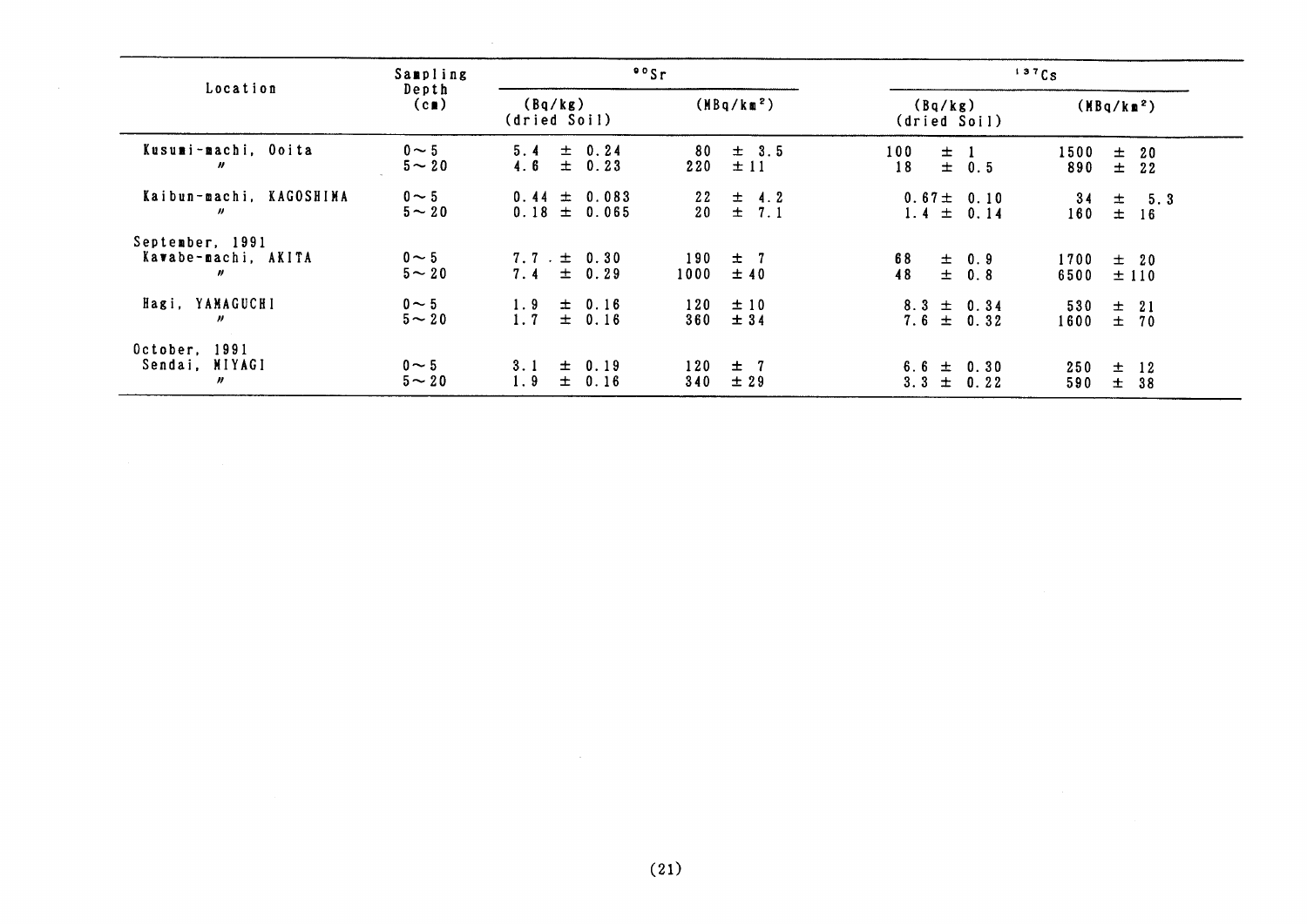# (7) Strontium-90 and Cesium-137 in Sea Sediments<br>(from May. 1991 to Dec. 1991)

-continued from NO. 96 of this publication-

#### Table (7): Strontium-90 and Cesium-137 in Sea Sediments

|                            | $\frac{80}{5}$ r<br>Depth |                    | 137Cs                 |  |
|----------------------------|---------------------------|--------------------|-----------------------|--|
| Location                   | $(\mathbf{m})$            | (Bq/kg·dried Soil) | (Bq/kg·dried Soil)    |  |
| May, 1991                  |                           |                    |                       |  |
| Mutsu, AOMORI              | 14                        | $0.045 \pm 0.079$  | $0.25 \pm 0.081$      |  |
| July, 1991                 |                           |                    |                       |  |
| Yoichi-bay, HOKKAIDO       | 13                        | $0.059 \pm 0.073$  | $0.47 \pm 0.089$      |  |
| Tokai-mura. IBARAKI        | $\overline{7}$            | $0.042 \pm 0.034$  | $0.42 \pm 0.11$       |  |
| Niigata-Port, NIIGATA      | 25                        | $0.019 \pm 0.036$  | $1.5 -$<br>$\pm 0.16$ |  |
| Tokosuberi, AICHI          | 21.0                      | $0.052 \pm 0.035$  | 4.7<br>$\pm$ 0.26     |  |
| Yamaguchi-bay, YAMAGUCHI   | 10                        | $0.064 \pm 0.041$  | 4.2<br>$\pm$ 0.25     |  |
| Moji-Port. FUKUOKA         | 9                         | $0.035 \pm 0.036$  | 1.7<br>$\pm$ 0.17     |  |
| August, 1991               |                           |                    |                       |  |
| Mutsu-bay, AOMORI          | 13                        | $0.34 \pm 0.093$   | $7.2 \pm 0.29$        |  |
| Matsukawaura, FUKUSHIMA    | 5                         | $0.000 \pm 0.031$  | $0.56 \pm 0.11$       |  |
| Ichihara, CHIBA            | 16.1                      | $0.34 \pm 0.092$   | $4.2 \pm 0.22$        |  |
| Odawa-bay, KANAGAWA        | 7.5                       | $0.12 \pm 0.041$   | $2.9 \pm 0.21$        |  |
| Osaka-Port, OSAKA          | 11.4                      | $0.095 \pm 0.040$  | $4.4 \pm 0.25$        |  |
| Kaseda, KAGOSHIMA          | 14                        | $0.000 \pm 0.074$  | $0.37 \pm 0.081$      |  |
| December, 1991             |                           |                    |                       |  |
| Kinnakagusuku-bay, OKINAWA | 13.7                      | $0.085 \pm 0.073$  | $0.31 \pm 0.088$      |  |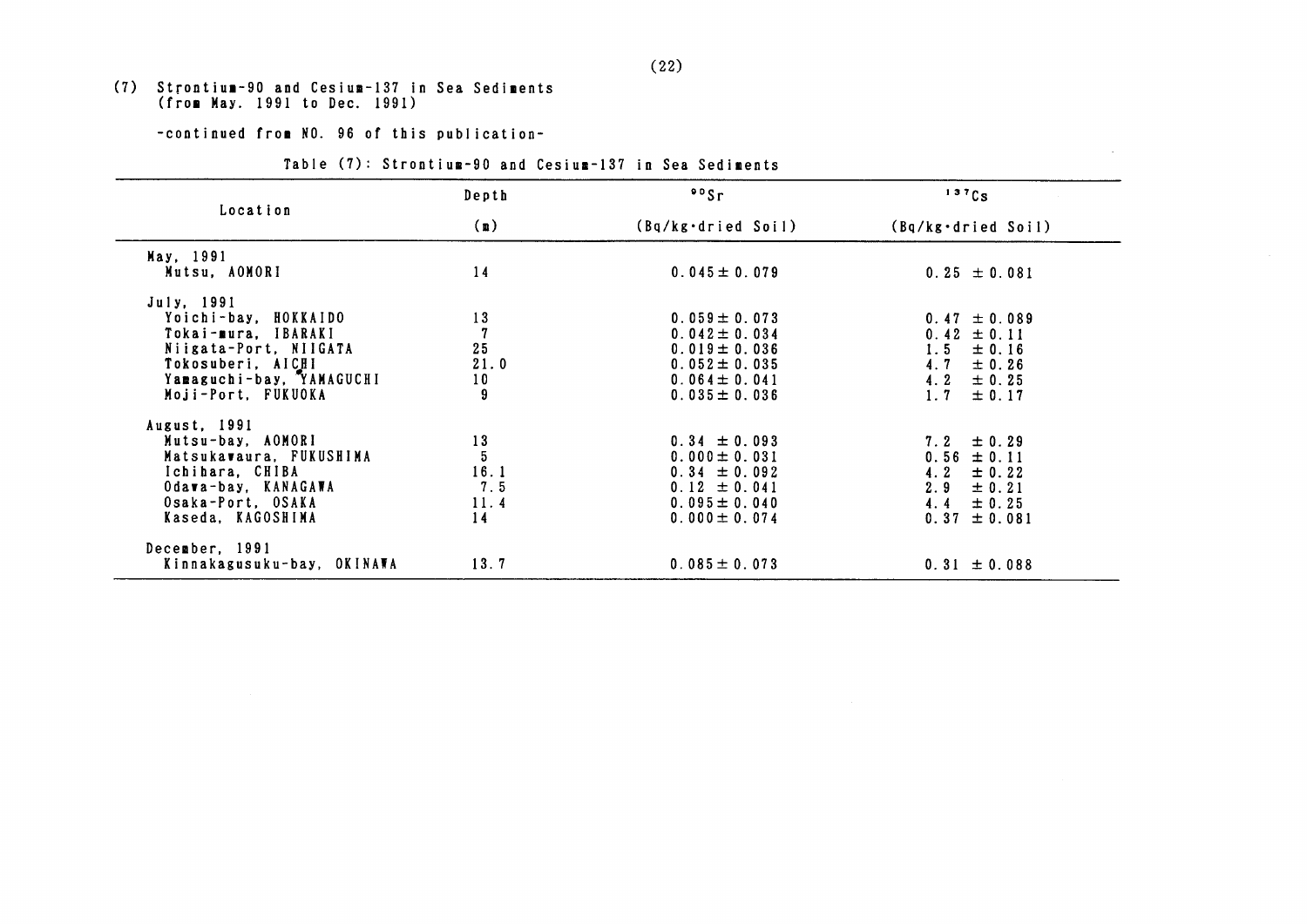



 $Fig. 1-1$ 

 $\sim$ 

 $\sim$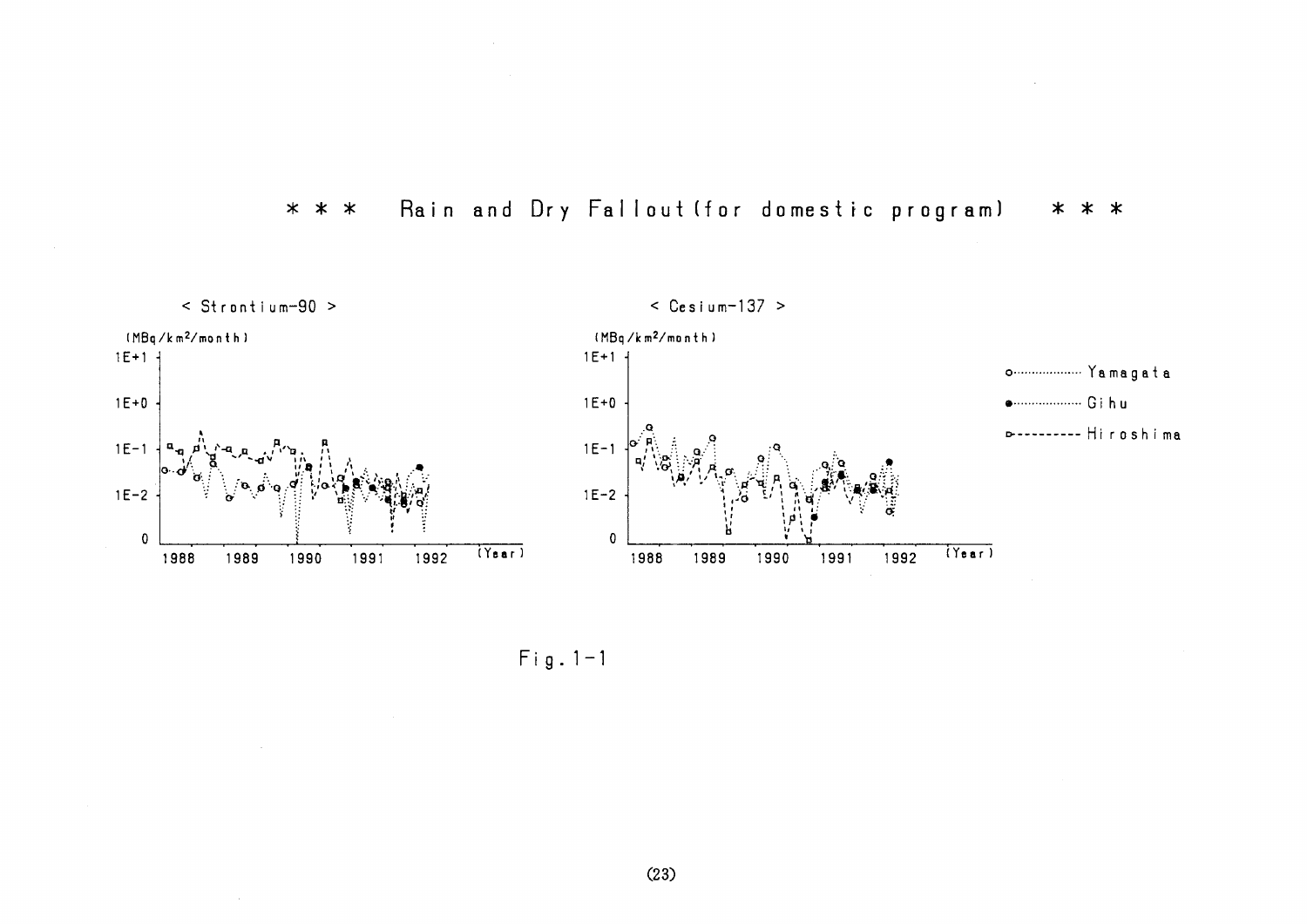Rain and Dry Fallout (for WHO program)  $* * *$ \* \* \*



 $Fig. 1-2$ 

 $\sim$ 

 $\sim$ 

 $\sim$ 

 $\sim 10^7$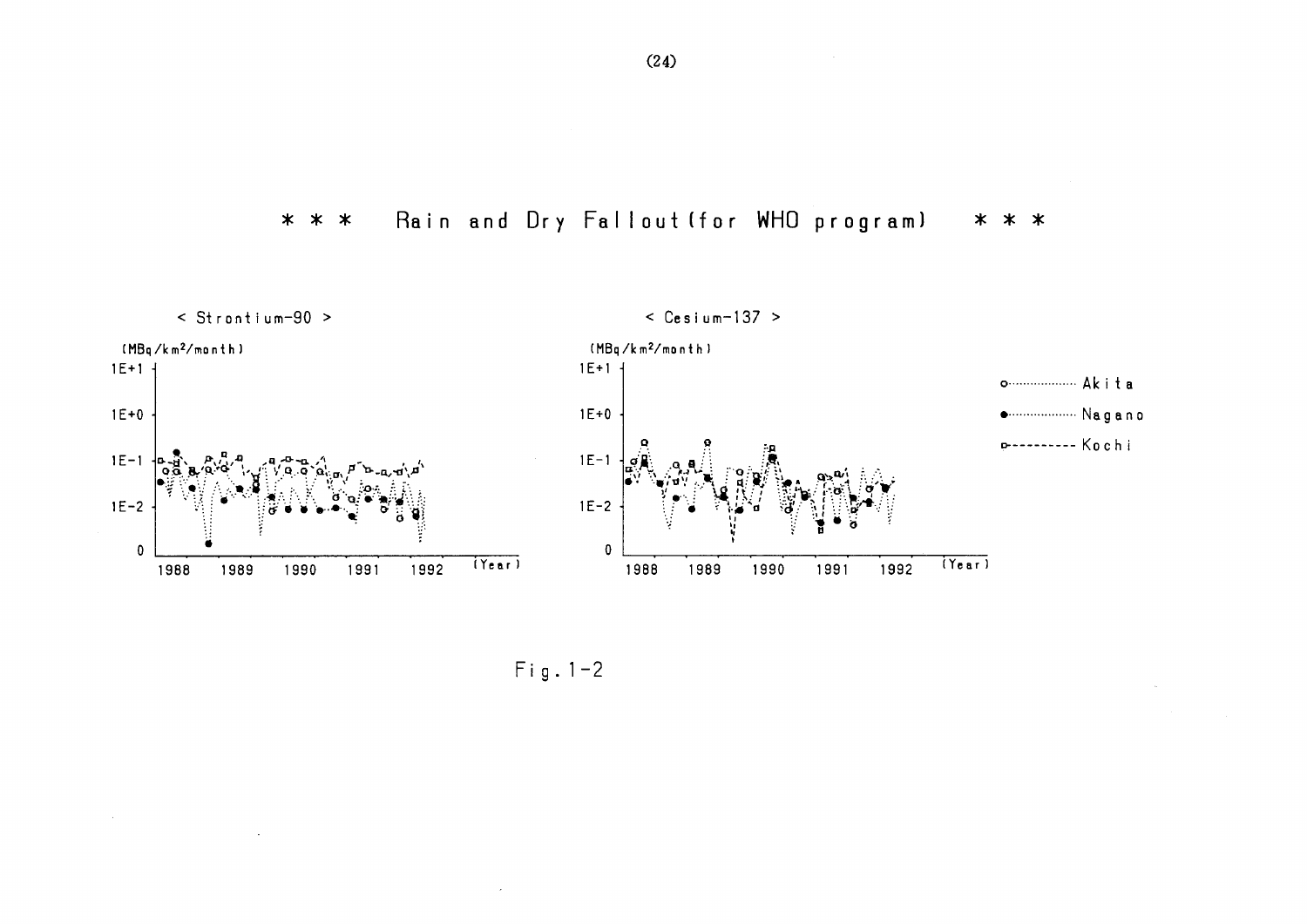





 $(25)$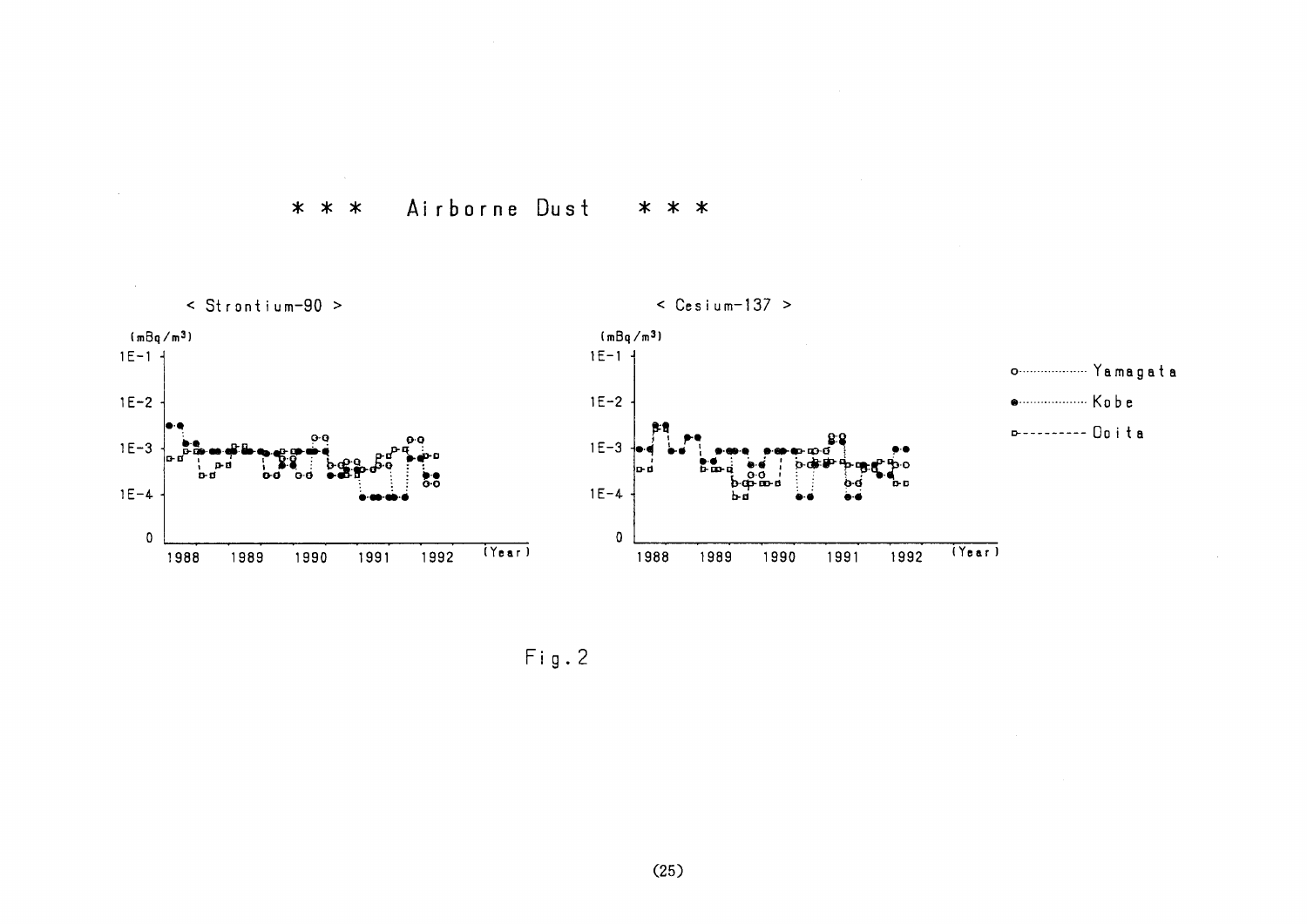Source water \* \* \* \* \* \*

 $\mathcal{A}^{\mathcal{A}}$ 

 $\label{eq:2.1} \frac{1}{\sqrt{2}}\sum_{i=1}^n\frac{1}{\sqrt{2}}\sum_{i=1}^n\frac{1}{\sqrt{2}}\sum_{i=1}^n\frac{1}{\sqrt{2}}\sum_{i=1}^n\frac{1}{\sqrt{2}}\sum_{i=1}^n\frac{1}{\sqrt{2}}\sum_{i=1}^n\frac{1}{\sqrt{2}}\sum_{i=1}^n\frac{1}{\sqrt{2}}\sum_{i=1}^n\frac{1}{\sqrt{2}}\sum_{i=1}^n\frac{1}{\sqrt{2}}\sum_{i=1}^n\frac{1}{\sqrt{2}}\sum_{i=1}^n\frac$ 

 $\bar{A}$ < Strontium-90 >  $\le$  Cesium-137 >  $(mBq/L)$  $(mBq/R)$  $1E + 2 +$  $1E + 1 +$  $1E+1$  $1E + 0$ **..................** Nagoya o . <sub>Br</sub>on-a-Breata **D--------- Moriguchi**  $1E-1$  $1E+0$  $1E-1$  $1E-2$  $\pmb{0}$  $\pmb{0}$  $(Y_{\texttt{ear}})$  $(Year)$ 1989 1990 1991 1992 1988 1989 1990 1991 1992 1988

 $\sim$ 

 $\pm$ 

 $Fig. 3-1$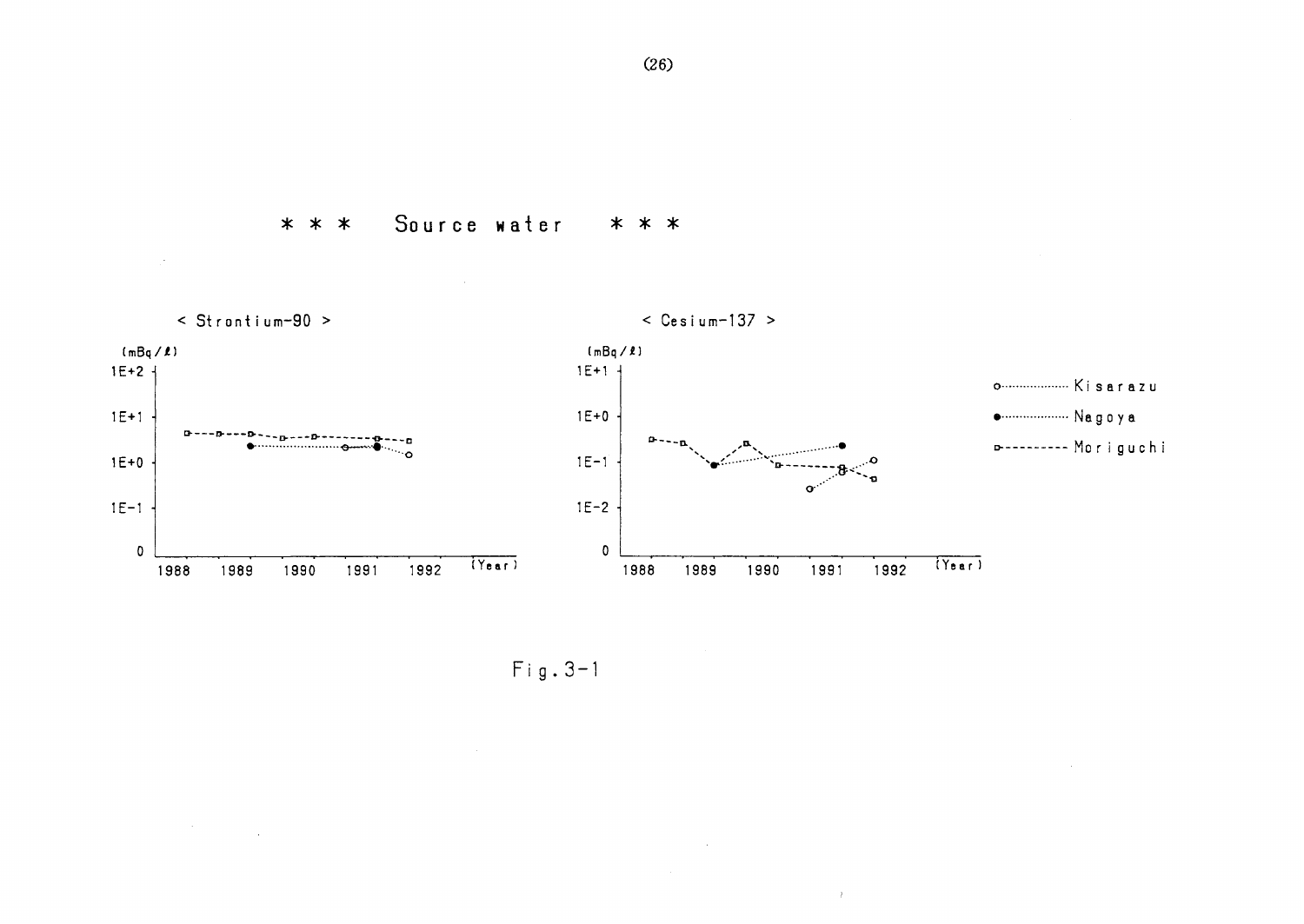



 $Fig. 3-2$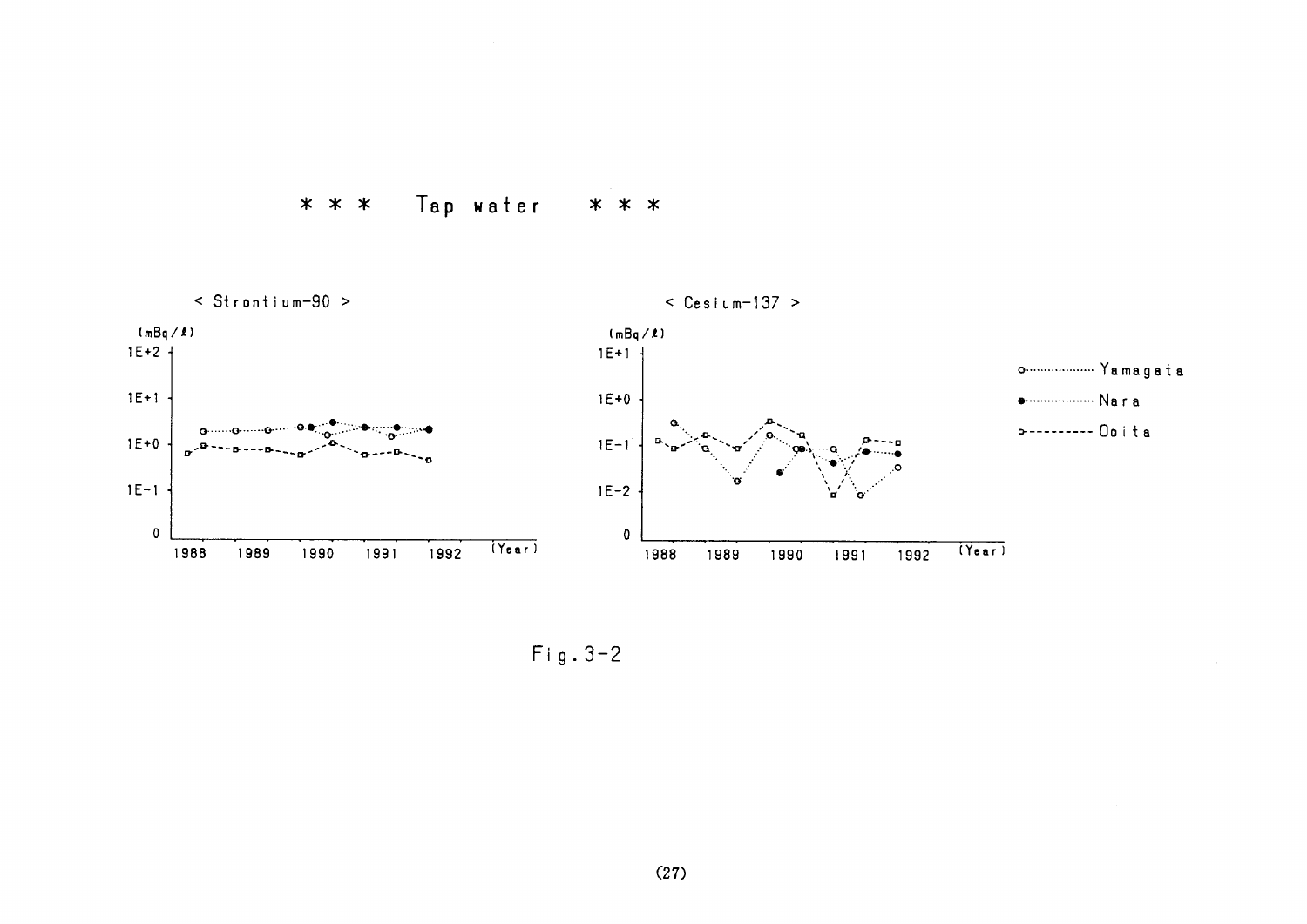Freshwater \* \* \* \* \* \*



 $\ddot{\phantom{1}}$ 

Fig. 4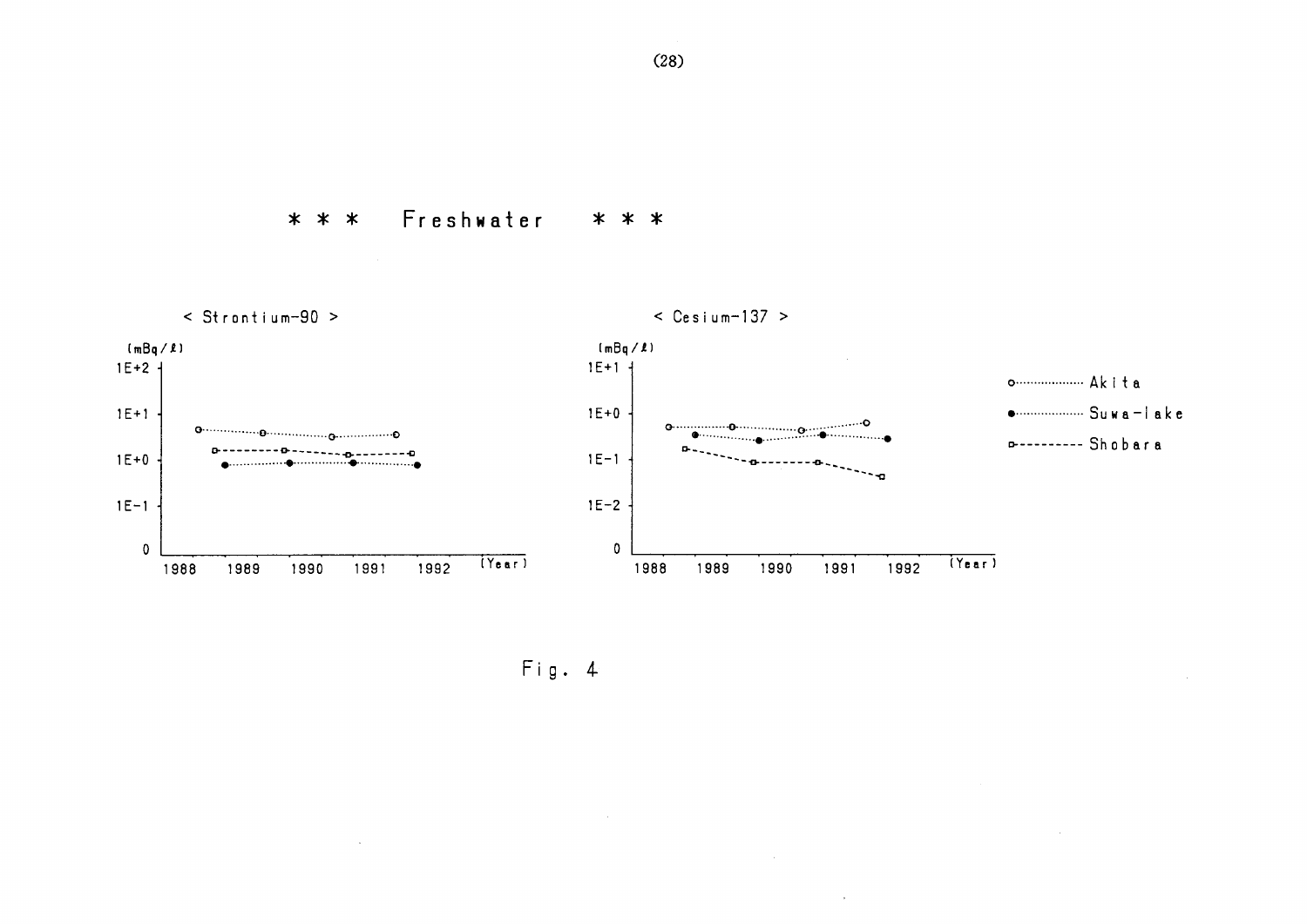

 $\alpha$ 

 $\mathcal{L}$ 



 $Fig. 5$